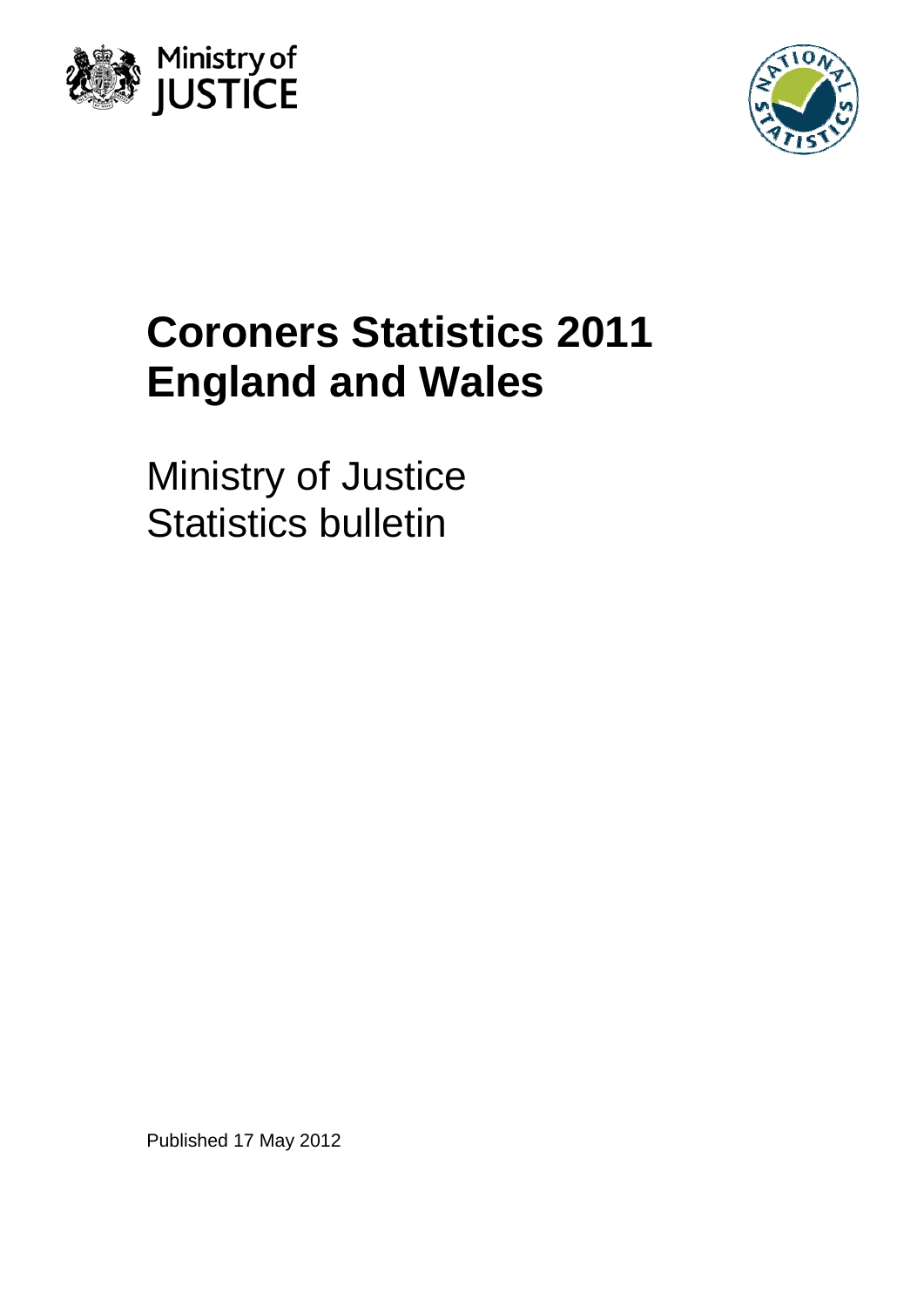

# **Coroners Statistics 2011 England and Wales**

Ministry of Justice Statistics bulletin

**Also available on the Ministry of Justice website at** 

www.justice.gov.uk/statistics/coroners-and-burials/deaths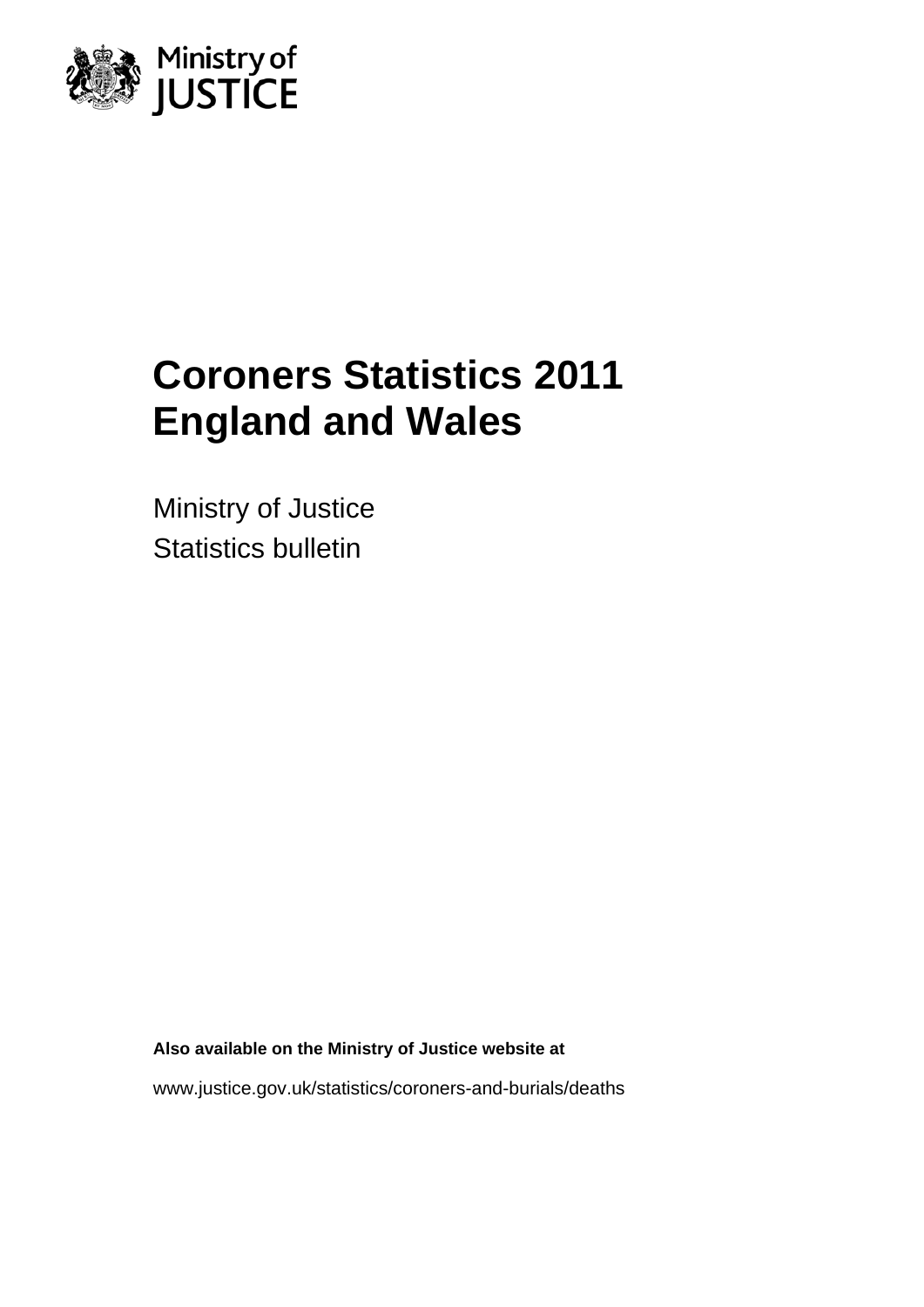## Executive summary

This bulletin presents statistics of coroners' work during the calendar year 2011, including deaths reported, post-mortems, and inquests (including those for treasure and treasure trove). These figures are used to monitor coroners' workload, throughput of cases, and percentages of post-mortems and inquests. In previous years this report was entitled "Statistics on deaths reported to coroners, England and Wales, (year)".

## **Main points**

1

- Some 222,371 deaths were reported to coroners in 2011, a fall of 8,224 (3.6 per cent) from the 2010 figure. *(Tables 1,2, and 3)*
- The proportion of all registered deaths reported to coroners was an estimated<sup>[1](#page-2-0)</sup> 46 per cent in 2011, one percentage point lower than in 2010, although in recent years this proportion has been relatively consistent. *(Table 2)*
- The percentage of cases involving post-mortem examinations, as a proportion of all deaths reported to coroners, fell slightly from just above 44 per cent in 2010 to 42 per cent in 2011, continuing the existing downward trend. *(Table 3)*
- Inquests were opened on 30,981 deaths, representing nearly 14 per cent of all deaths reported to coroners, a slightly higher proportion than in 2010. *(Table 3)*
- As in recent years, the most common verdicts returned at inquests were death from natural causes (in 29.5 per cent of cases) and death by accident or misadventure (26 per cent). *(Tables 4 and 6)*
- Verdicts of suicide rose by 7 per cent in 2011 compared to 2010; there were also rises in the number of verdicts of death from natural causes. *(Table 6)*
- Also rising were the number of non-specific verdicts, a category which includes narrative verdicts, which are a factual record of how and in what circumstances the death occurred, often returned where the cause of death does not easily fit any of the standard verdicts. *(Table 6)*
- There were falls in the number of verdicts of death from accident or misadventure, and specific drug-related causes. *(Table 6)*
- The estimated<sup>[2](#page-2-1)</sup> average time taken to process an inquest in 2011 (defined as being from the time the death was reported until the conclusion of the inquest, where the death occurred in England and Wales) was 27 weeks, the same as in 2009 and 2010. *(Table 7)*

<span id="page-2-0"></span> $1$  Statistics on the number of registered deaths in England and Wales are published by the Office for National Statistics. A final figure for the total number of registered deaths in 2011 has not yet been published, so a provisional figure from ONS, derived from the monthly figures for death registrations in England and Wales, has been used.

<span id="page-2-1"></span> $2^2$  A direct average of the time taken to process an inquest cannot be calculated from the data collected; an estimate has been made instead. Please see Explanatory Notes for more information.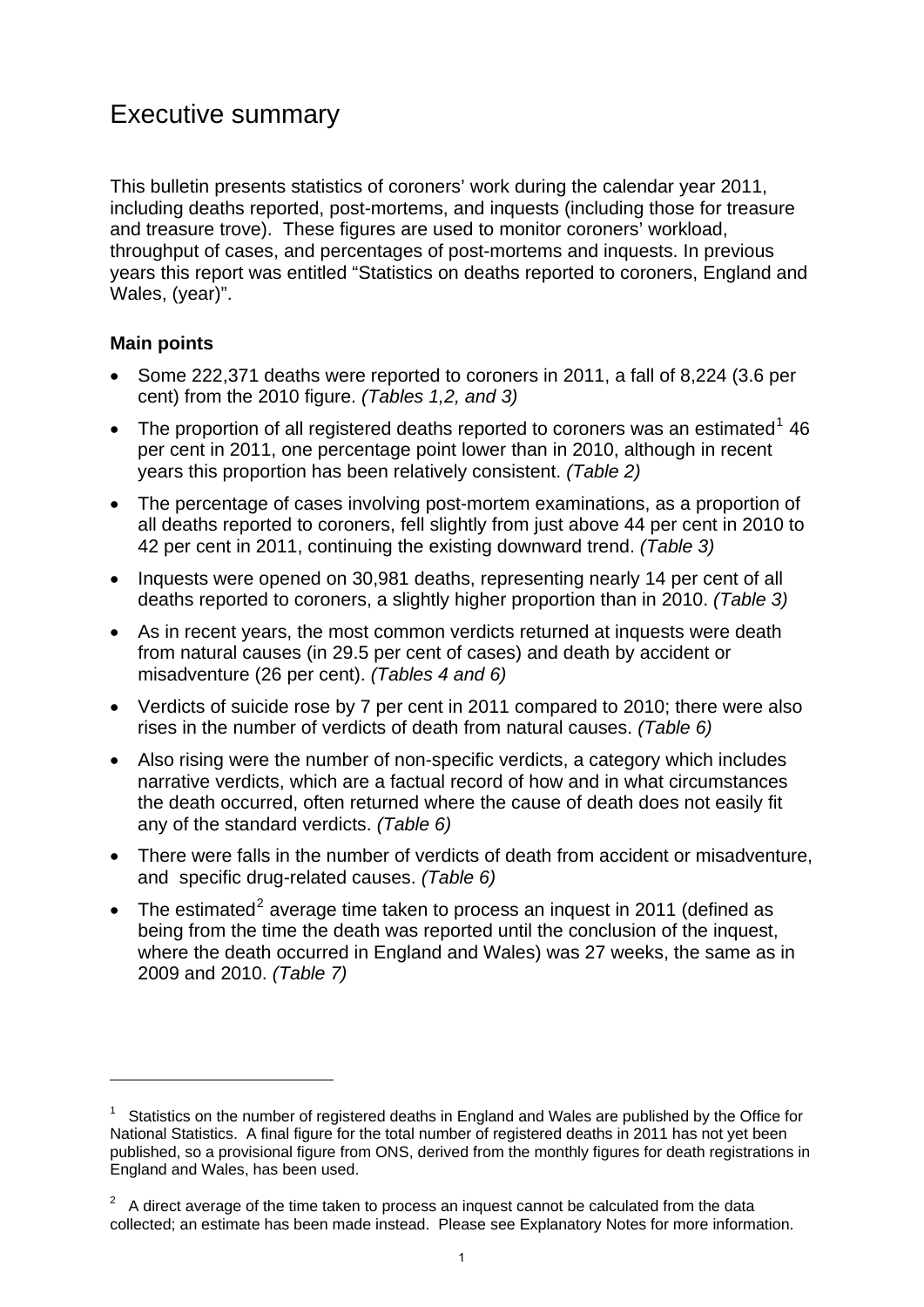## Introduction

This bulletin presents statistics of deaths reported to coroners in England and Wales in 2011 in accordance with section 28 of the Coroners Act 1988. Information is provided on deaths reported to coroners, post-mortem examinations and inquests held, and verdicts returned at inquests. The data are collected via statistical returns completed by coroners. In previous years this report was entitled "Statistics on deaths reported to coroners, England and Wales, (year)".

## **Background**

In England and Wales, coroners are required by law to hold an inquest into violent, unnatural, sudden deaths of unknown cause, and those deaths which occur in prison or police custody. When investigating a death, it is the coroner's duty to establish who the deceased was, and how, when and where the deceased came by his or her death. At the close of an inquest, coroners (or juries if they have been summoned) are required to return a verdict covering these questions and to certify the verdict in an inquisition.

In the majority of deaths reported to them, however, coroners' investigations are concluded without an inquest being held. The coroner will have satisfied himself or herself, by means of a post-mortem examination or other investigation, on the physical cause of death, and that the death was not one on which he or she is required by law to hold an inquest.

Verdicts are returned in nearly all inquests. The exceptions are inquests adjourned by the coroner if, for example, criminal proceedings take place. The inquest is usually not resumed because the relevant evidence has been heard elsewhere. Nearly all inquests are held by a coroner sitting alone, without a jury, but a jury must be summoned in some circumstances, for example where the death occurred in prison or police custody.

A coroner may request that a post-mortem be conducted, whether or not an inquest is held, particularly if the cause of death is not clear. In many cases a post-mortem examination may take place in order to determine whether or not an inquest is necessary.

In England and Wales a coroner also handles investigations regarding finds reported to them under the provisions of the Treasure Act. The coroner will inquire into any treasure which is found in their districts and to establish who were the finders.

These statistical bulletins are available from the Ministry of Justice website at (web address).

The **Explanatory Notes** section at the end of this report provides brief definitions for some of the terms used in this report, information about statistical revisions, and the symbols and conventions used.

If you have any feedback, questions or requests for further information about this statistics bulletin, please direct them to the appropriate contact given at the end of this report.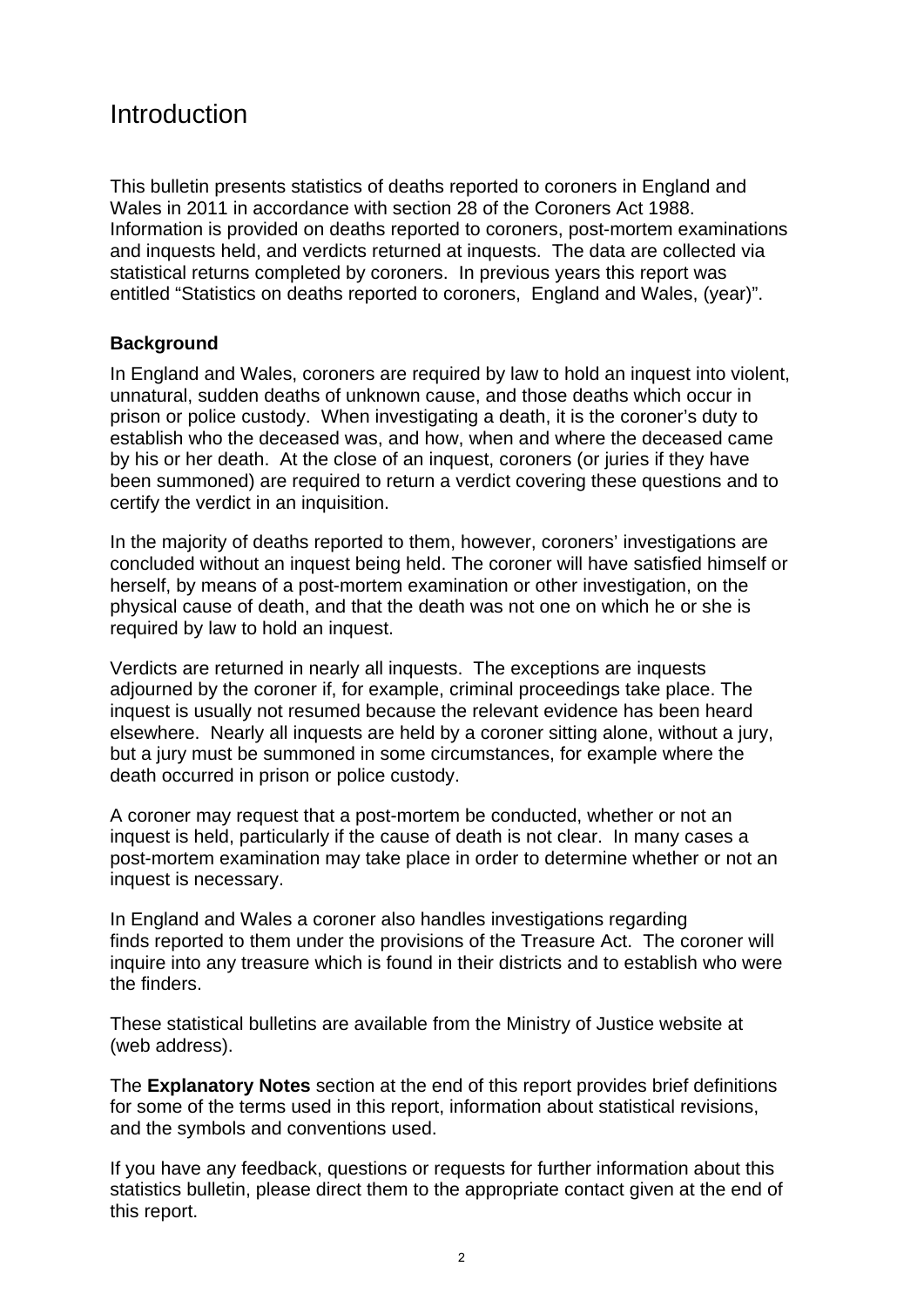## **Quality and consistency of the statistics**

Every effort is made to ensure that the figures presented in this publication are accurate and complete. Although care is taken in collating and analysing the returns used to compile these figures, the data are of necessity subject to the inaccuracies inherent in any large-scale collection of this type.

Returns are individually quality-assured and validated in a process that highlights inconsistencies between years, and other areas. Checks are made to ensure that each return is arithmetically correct, including with subtotals and grand totals correctly summed. Unusual values encountered in a return are queried with the data supplier, to confirm whether these are correct, or an error in the information provided which requires amendment.

The Explanatory Notes section provides further information on the quality and consistency of these statistics.

## **Related statistics**

All deaths in England and Wales must be registered with the Registrar of Births and Deaths. For those deaths where a coroner conducts an inquest, the death will be registered at the conclusion of the inquest, and the cause of death classified according to the verdict returned by the coroner. Statistics on registered deaths in England and Wales are published by the Office for National Statistics (ONS) in their series on mortality statistics. These can be accessed from the ONS website at:

for annual summary of monthly figures: [www.ons.gov.uk/ons/rel/vsob2/monthly-figures-on-deaths-registered-by-area-of](http://www.ons.gov.uk/ons/rel/vsob2/monthly-figures-on-deaths-registered-by-area-of-usual-residence--england-and-wales/index.html)[usual-residence--england-and-wales/index.html](http://www.ons.gov.uk/ons/rel/vsob2/monthly-figures-on-deaths-registered-by-area-of-usual-residence--england-and-wales/index.html)

or, for annual series on mortality statistics: [www.statistics.gov.uk/hub/population/deaths/mortality-rates/index.html](http://www.statistics.gov.uk/hub/population/deaths/mortality-rates/index.html)

The Ministry of Justice's coroner statistics differ from ONS figures because they count two different, albeit related, events. The Ministry of Justice's coroner statistics provide the number of deaths which are reported to coroners in England and Wales. These include deaths reported to coroners which occurred outside England and Wales. ONS's mortality statistics, based on death registrations, report the number of deaths registered (irrespective of whether a coroner has investigated) in England and Wales in a particular year. ONS figures do not include deaths that occurred outside England and Wales.

The proportion of deaths which are reported to coroners has been estimated using death registration figures published by ONS. Estimates for 2011 have been calculated using ONS's monthly provisional figures on death registrations, while percentages for 2010 and earlier years have been calculated using final annual death registration figures for the relevant year.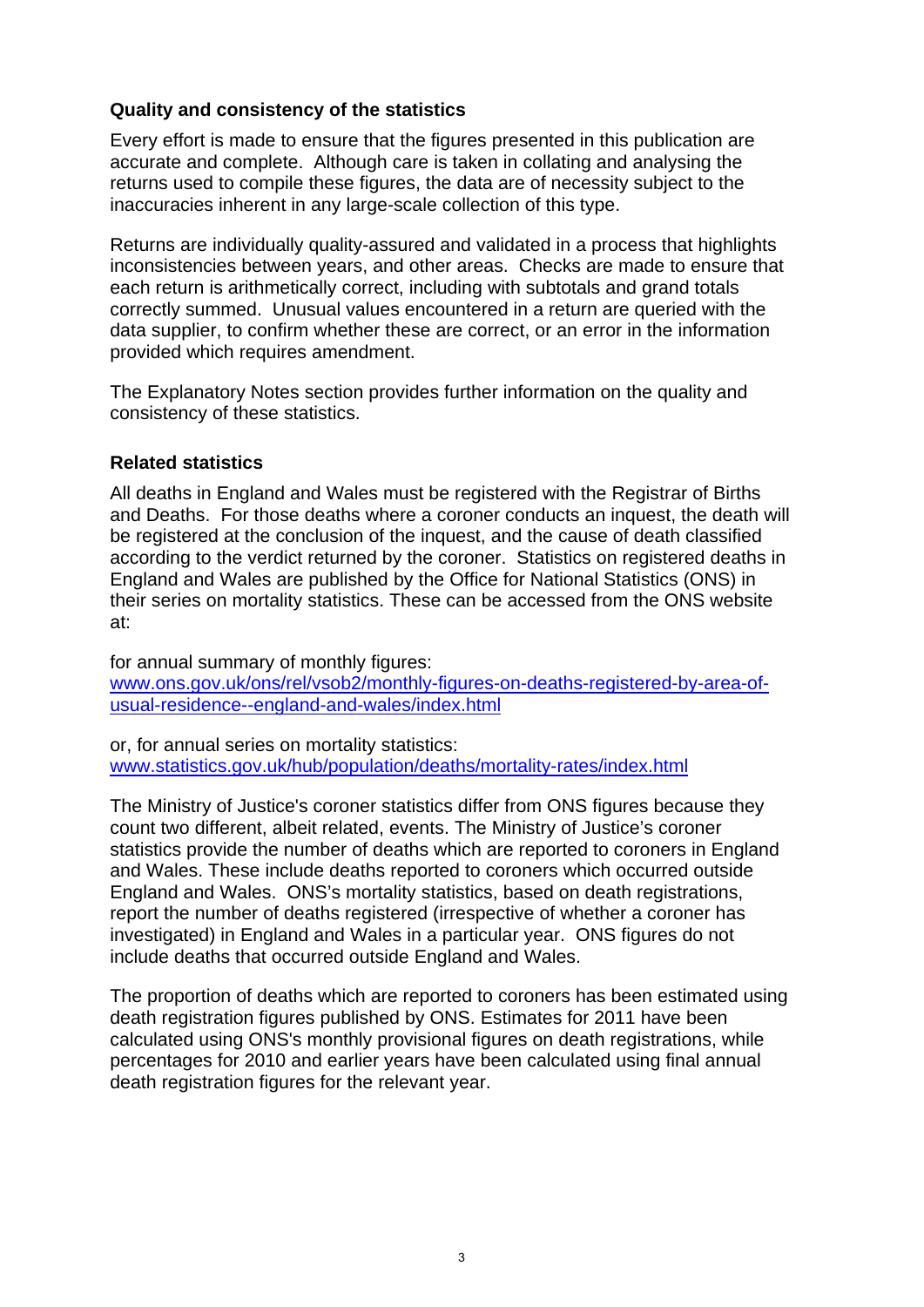# Deaths reported (Tables 1, 2 and 3, Figures 1 and 2)

The number of deaths reported to coroners in 2011 fell by 8,224 (3.6 per cent) from the previous year, from 230,595 in 2010 to 222,371 during 2011, reflecting the fall in the number of deaths registered in England and Wales. The proportion of registered deaths in the calendar year 2011 that were reported to coroners in 2011 was an estimated 46 per cent, one percentage point lower than in 2010. This percentage has shown a shallow upward trend, but with fluctuations, for the last few years. Of these reported deaths, some 1,837 (0.8 per cent) were reports of deaths that had occurred outside England and Wales.



## **Figure 1: Registered deaths, and deaths reported to coroners, England and Wales, 1950-2010 (ten–yearly intervals), and 2011**

NOTE: The figures for deaths reported to coroners in the columns to the right of the vertical dashed line include no further action (NFA) cases, while those to the left exclude NFA cases (see Explanatory Notes for more information about NFA cases).

The long-term trends of both the number and proportion of deaths reported have generally been upwards. In the most recent few years, however, these increases have become shallower than previously, and with some fluctuations, partly reflecting the actual number of registered deaths in any one year.

Since the Shipman murders came to light over a decade ago, there has been more concern about proper process. In the longer term, the rise in the number of deaths reported to coroners is probably also due in part to the growing use, over at least the last twenty years, of deputising services by general practitioners, leading to a greater number of referrals to coroners.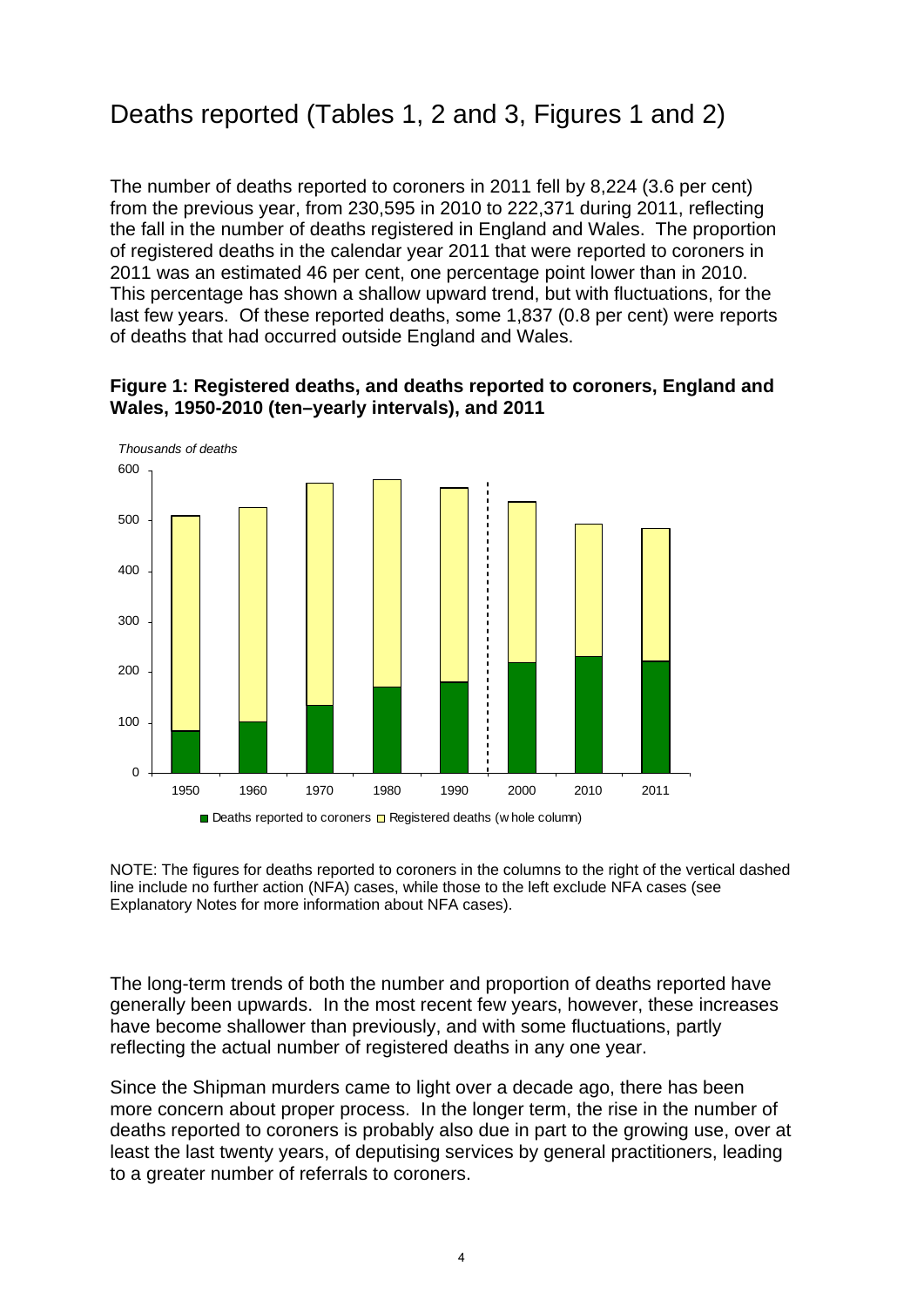## **Figure 2: Deaths reported to coroners as a percentage of registered deaths, England and Wales, 1995-2011**



## Post-mortem examinations held and inquests opened (Tables 1, 2, and 3, Figures 3a and 3b)

Post-mortem examinations were ordered by coroners in 42 per cent of all cases reported to them in 2011, a fall compared to 2010, and continuing the existing downward trend.

## **Figure 3a: Post-mortems as a percentage of deaths reported to coroners, England and Wales, 1995-2011**



NOTE: This graph shows the proportion of all deaths referred to coroners where a post-mortem examination took place, whether there was an inquest or not.

The actual number of deaths reported to coroners in 2011 where a post-mortem was held was 93,954, some 7,989 fewer than in the year before, reflecting in part the overall decrease in reported deaths.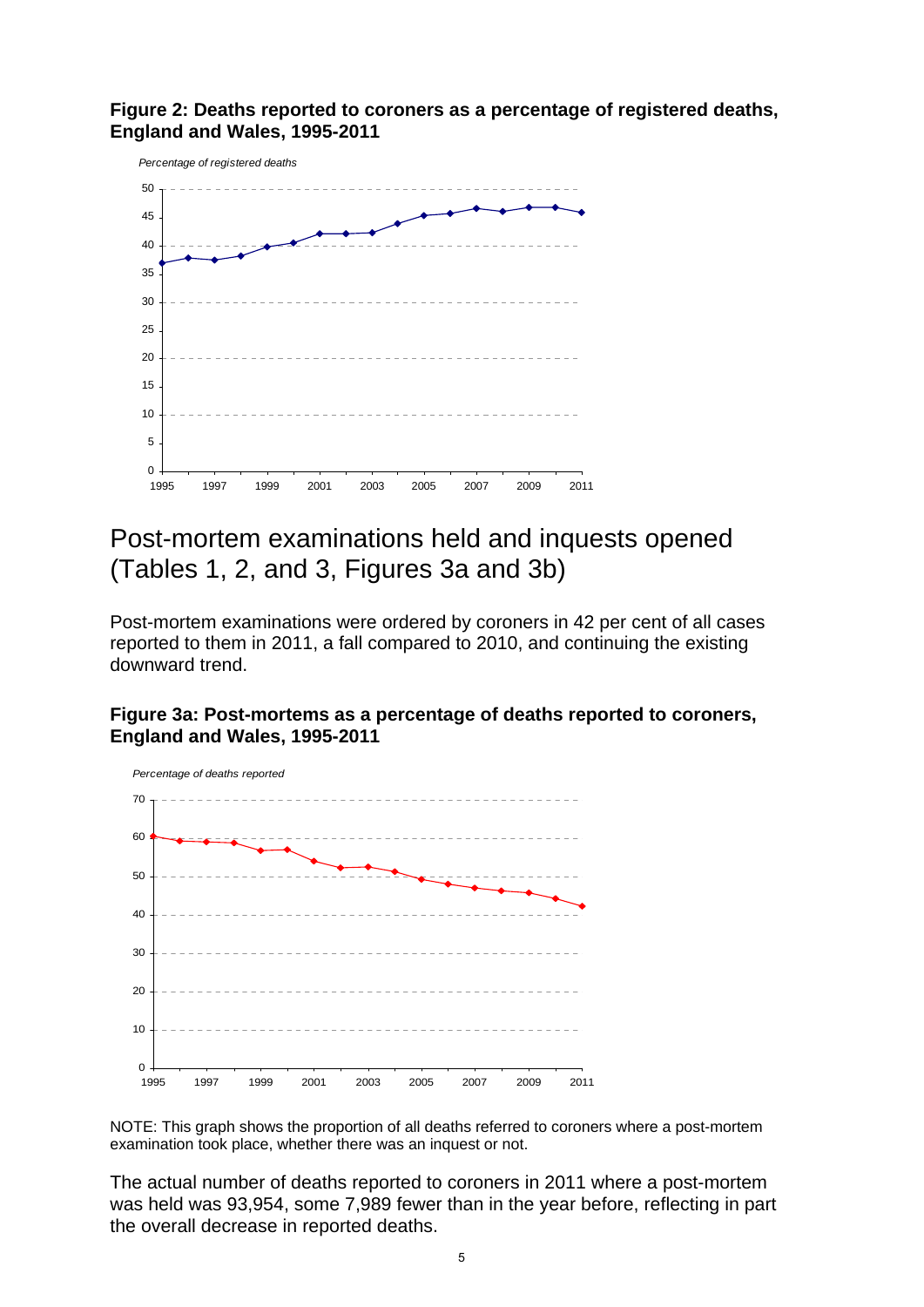Inquests were opened on 30,981 deaths reported to coroners in 2011, which was 193 more than in 2010. Inquest cases represented nearly 14 per cent of all the deaths reported to coroners in 2011, a small increase, and continuing a long-term rising trend.

## **Figure 3b: Inquests as a percentage of deaths reported to coroners, England and Wales, 1995-2011**



## **Post-mortems in inquest cases (Table 3)**

When an inquest is held a post-mortem examination has usually been conducted, and in 2011 post-mortems were conducted in 88 per cent of such cases. This is a lower proportion than in the previous year by a single percentage point, and continues a shallow declining trend over the past decade or so. Prior to the late 1990s, the holding of an inquest without a post-mortem examination was comparatively rare, accounting for around 2 per cent or less of inquest cases every year. In 2011 there were 3,819 inquests without a post-mortem, over three times the number so reported ten years ago.

## **Post-mortems in non-inquest cases (Table 3)**

In the majority of cases referred to coroners there is no inquest. In 2011, there were some 66,792 non-inquest cases where a post-mortem was held, and the percentage of non-inquest cases that required a post-mortem fell to just below 35 per cent. This proportion has fallen steadily in recent years; in 1995 it was 56 per cent of all non-inquest cases.

## **Cases requiring neither an inquest nor a post-mortem (Table 3)**

There were also 124,598 cases reported to coroners where there was neither an inquest nor a post-mortem. This particular category of case has generally been increasing in number in recent years. In addition, the percentage of cases where there was neither an inquest nor a post-mortem examination has increased, as a proportion of all coroners' cases, from around 45 per cent or just above ten years ago, to 56 per cent in 2011.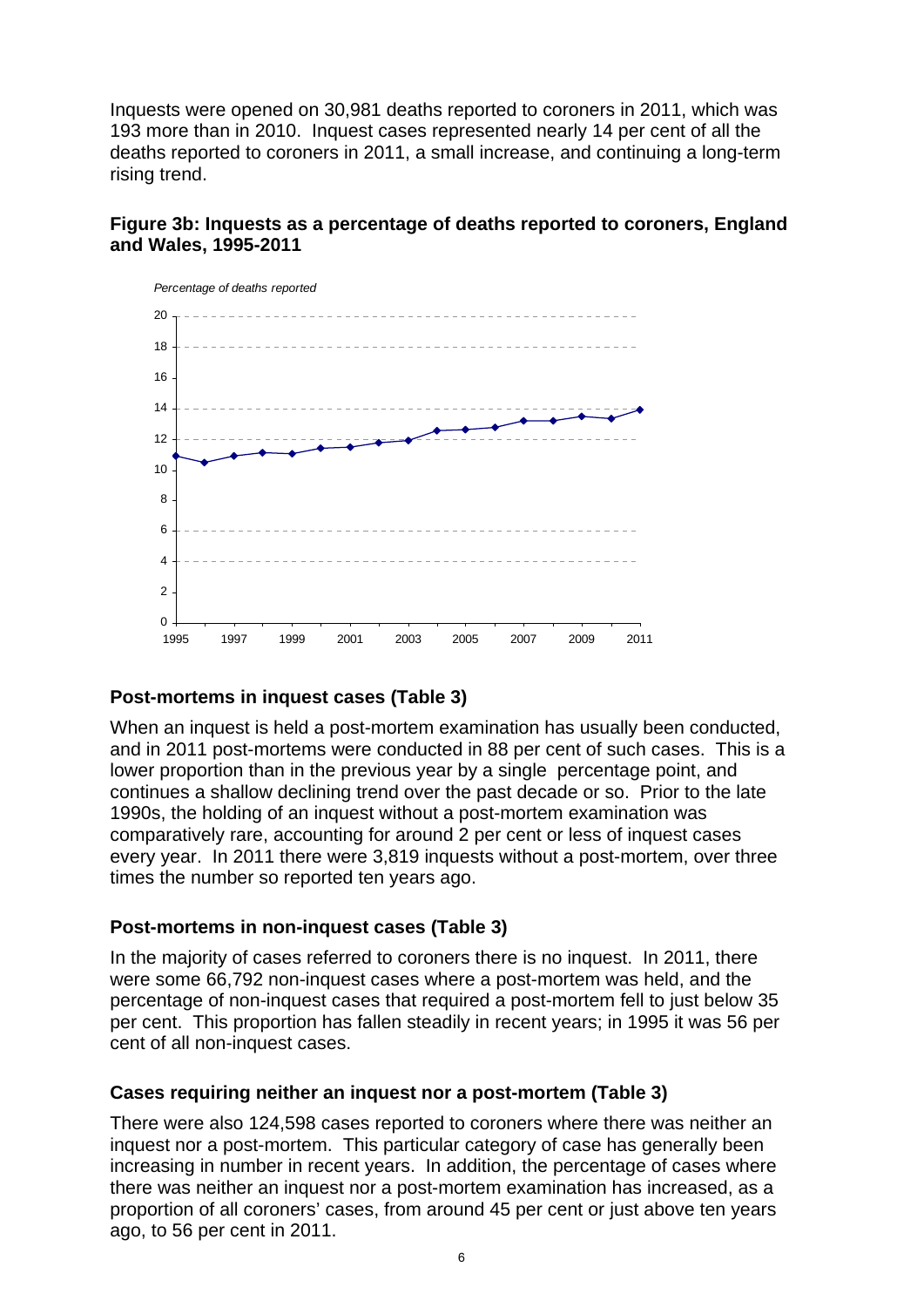## **Out of England Orders**

Coroners issued 5,008 orders in 2011, compared with 5,173 issued in 2010, the decrease exactly reflecting the fall in the overall number of deaths reported. In both years the number of orders issued represented just over two per cent of the total number of deaths reported.

## Inquest verdicts returned (Tables 4, 5 and 6, Figures 4, 5 and 6)

Verdicts were returned at 29,858 inquests in 2011, which was 473 more than in 2010. As in previous years the most common verdicts in 2011 were death from natural causes (8,818, or 29.5 per cent), and death by accident or misadventure (7,775, representing 26 per cent of all verdicts). Unclassified verdicts, which category includes narrative verdicts, represented 15 per cent of the total, and verdicts of suicide comprised 12 per cent in 2011.

In 2010, verdicts of death from natural causes for the first time became the most frequently recorded. This category was again the most frequent in 2011, and it was also the category to see the largest rise in terms of numbers, up 436 (5 per cent) from 8,382 in 2010 to 8,818 in 2011. Because of the overall rise in the number of verdicts returned, there were rises in several categories.

There were decreases in the numbers of verdicts in a few categories over the past year, which included a 17 per cent drop in verdicts of deaths from dependence on drugs or non-dependent abuse of drugs, from 483 to 403 and a 4 per cent drop in the number of verdicts of death by accident or misadventure (down from 8,113 to 7,775).

The rise in unclassified verdicts (shown as 'All other verdicts' in Tables 4 and 6) is due to the increasing use of what are known as 'narrative verdicts' by some coroners (see the paragraph on trends, below). A narrative verdict is where, instead of a conventional verdict, at the end of the inquest the coroner records a factual record of how and in what circumstances the death occurred. As well as narrative verdicts, this category also includes short non-standard verdicts which a coroner or jury might return when the circumstances do not easily fit any of the standard verdicts.

Recent case law might be responsible for the increased number of narrative verdicts in recent years, including the House of Lords Middleton $3$  judgement which encouraged their use.

## **Trends (Table 5 and Figure 4)**

1

Verdicts of death from natural causes are tending to rise steadily, and there is also a steady and steeper rise in the number of unclassified, including narrative, verdicts. There is a long-term slight downward trend in the numbers of verdicts of

<span id="page-8-0"></span><sup>3</sup> R v H.M. Coroner for Western Somersetshire and another *ex parte* Middleton (2004)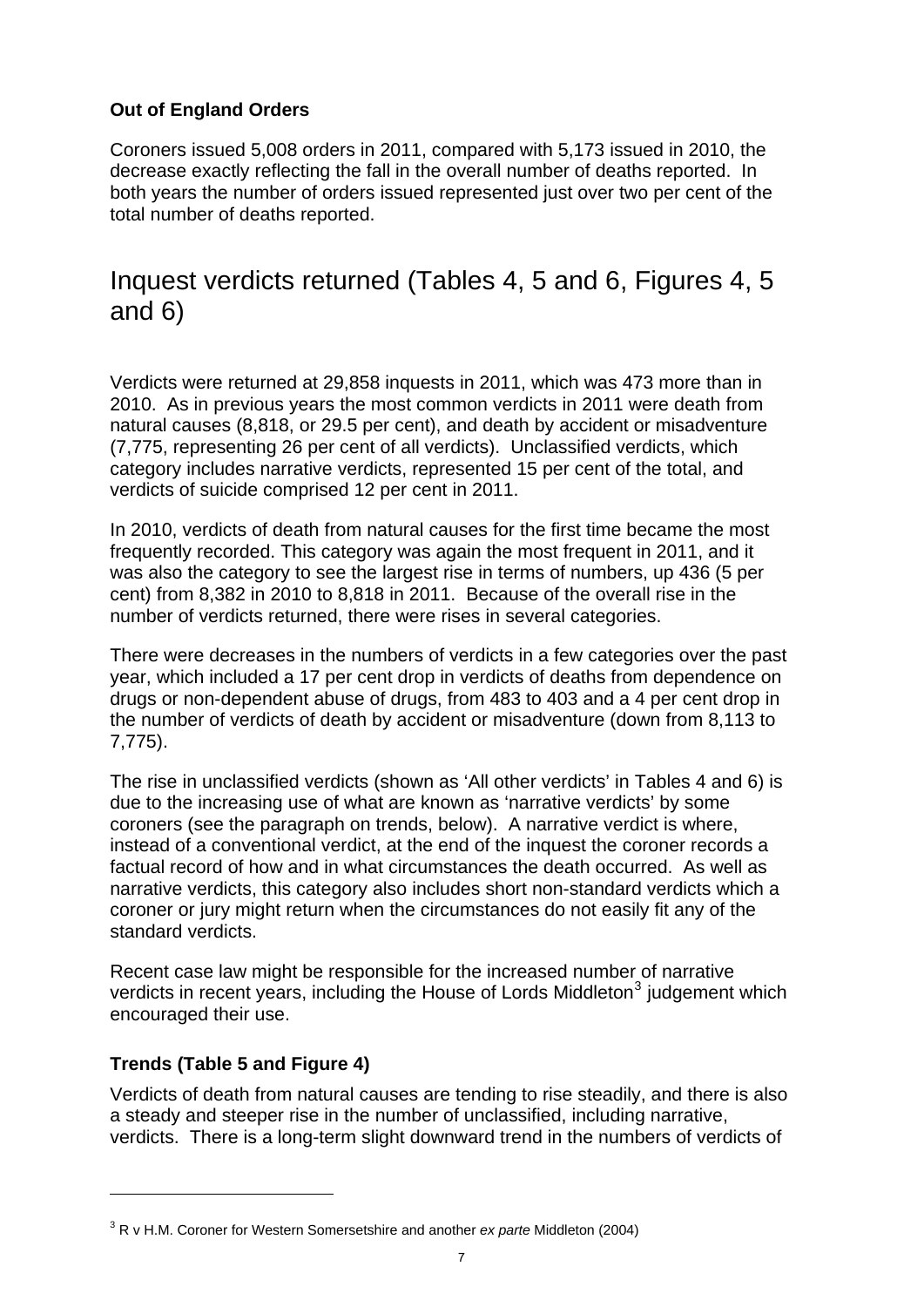suicide, though there are fluctuations within that trend, and a more definite downward trend in the number of verdicts of accidental death.

As a *proportion* of verdicts delivered by coroners during a calendar year, there are five main trends, two rising, and three falling:

- verdicts of death from natural causes have risen steadily from 12 per cent in 1995 to more than 29 per cent in 2011;
- unclassified verdicts (which include narrative verdicts, as explained above) formed less than one per cent of the total up to and including 2001, but have since risen steadily to account for nearly 15 per cent of verdicts in 2011;
- verdicts of death by accident or misadventure have been declining steadily, from 46 per cent of verdicts returned in 1995 to 26 per cent in 2011;
- suicide verdicts have been declining slowly over the same period, from 18 per cent in 1995 to below 12 per cent in 2011;
- open verdicts have been falling in percentage terms in the last few years, from around 11 per cent in the mid-1990s to 7 per cent in 2011.



**Figure 4: Verdicts returned at inquests, England and Wales, 1995-2011** 

\*Includes open verdicts, and non-specific verdicts, etc. (see Table 6)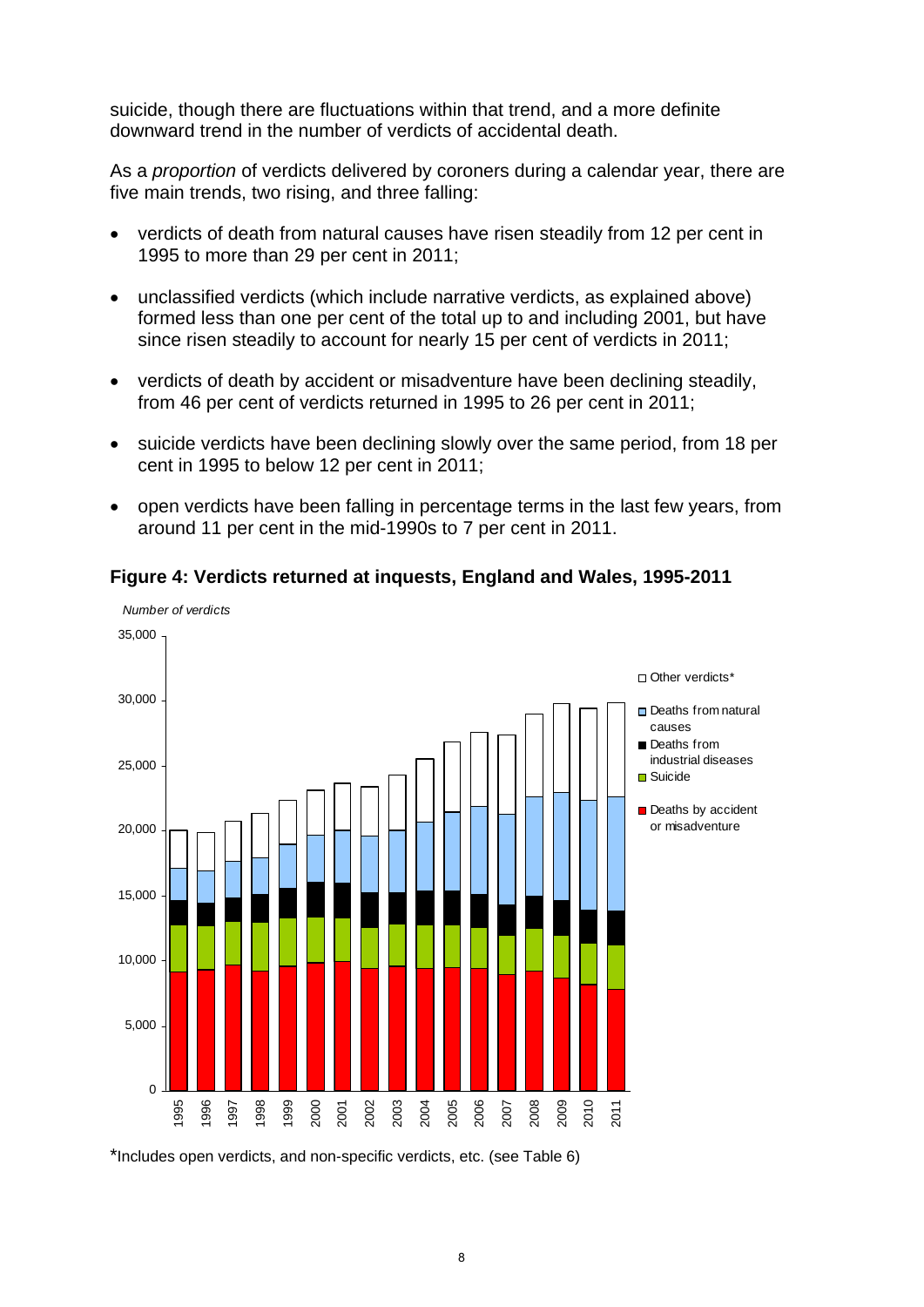## **Differences in verdicts by sex (Table 4, Figures 5 and 6)**

The pattern of verdicts differs between males and females. Male deaths accounted for about 67 per cent of all verdicts returned in 2011; but they also included:

- 93 per cent of verdicts of death from industrial disease;
- 79 per cent of verdicts of suicide, and
- 82 per cent of verdicts of death from dependence on, or non-dependent abuse of, drugs.

These proportions are similar to those in recent years.

For females, common verdicts included:

- death by accident or misadventure (38 per cent of all female verdicts), and
- death from natural causes (also 37 per cent).

Compared with 2010, both proportions have risen by about five percentage points. Females also accounted for a relatively high percentage of unclassified or narrative verdicts (41 per cent, against 39 per cent in 2010).



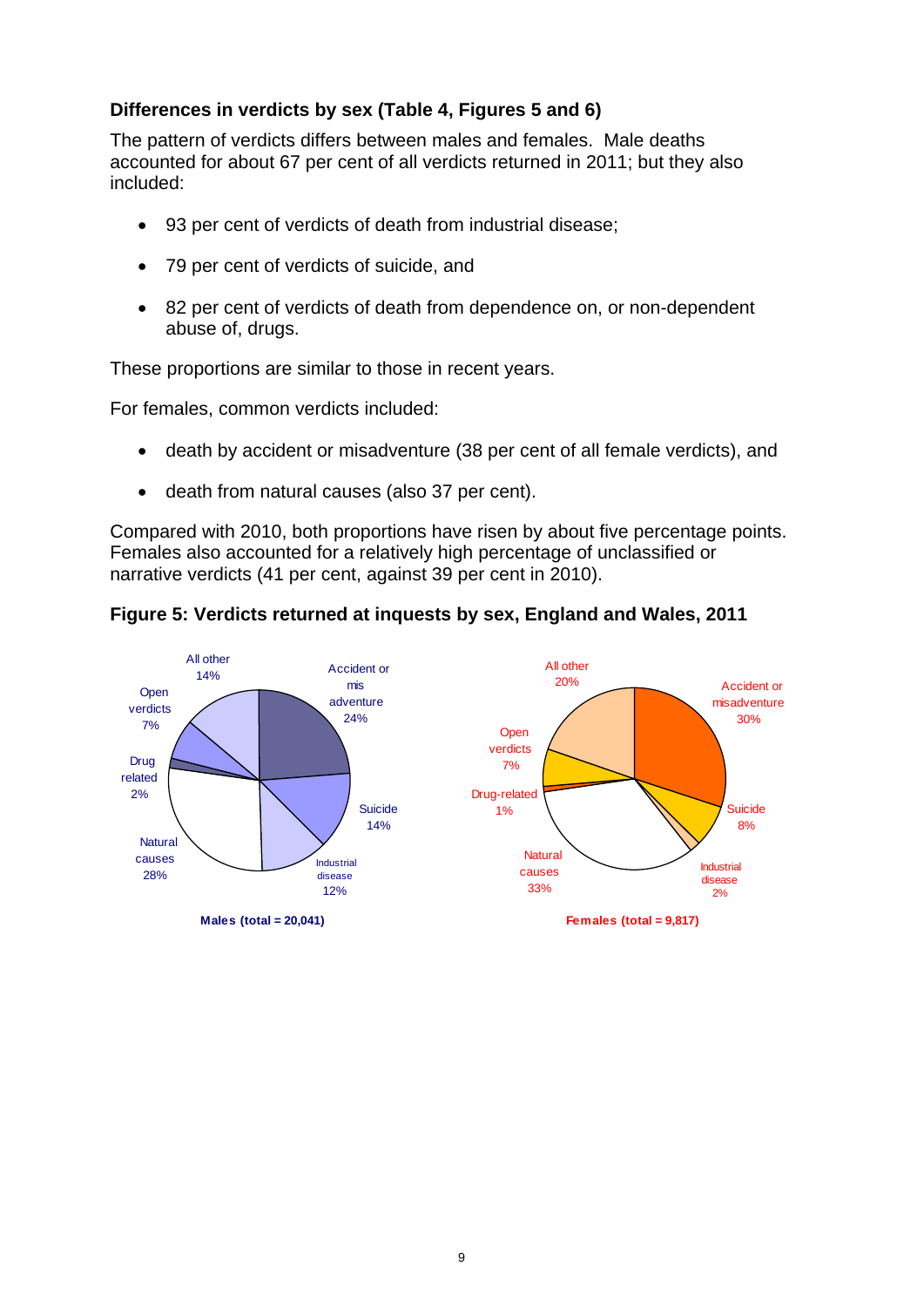

## **Figure 6: Number of verdicts returned at inquests, by sex, England and Wales, 2011**

## **Age of deceased in inquests where a verdict was returned (Table 5)**

From 2008, coroners have been asked to provide information (in summary form) on the ages of persons whose deaths proceeded to inquest and a verdict returned during the year. Over 46 per cent of completed inquests in 2011 were on persons who were 65 years of age or more at death. Less than eight per cent of inquests concluded were into deaths of persons aged under 25.

## **Inquests with juries, and adjourned inquests (Table 7)**

Nearly all inquests concluded in 2011, as in other years, were held without juries. The number of inquests held with juries in 2011 was 482 (representing just over one and a half per cent of all inquests), a rise of 40 compared to 2010. Both the number and proportion of inquests held with juries showed a downward trend until recent years but the trend appears now to have halted. Nevertheless, the proportion of inquests held with juries has fallen from 3.1 per cent of inquests concluded in 2001, to just over 1.5 per cent in 2011.

Some 943 inquests (representing just over 3 per cent of all inquests concluded) were adjourned by the coroner under Section 16 of the Coroners Act 1988 because criminal proceedings took place, and subsequently were not resumed. This level is comparable to that generally prevailing in recent years.

## **Time taken to process an inquest (Table 7)**

The estimated average time taken to process an inquest in 2011 (defined as being from the time the death was reported until the conclusion of the inquest) was 27 weeks to the nearest whole week, the same as in 2009 and 2010.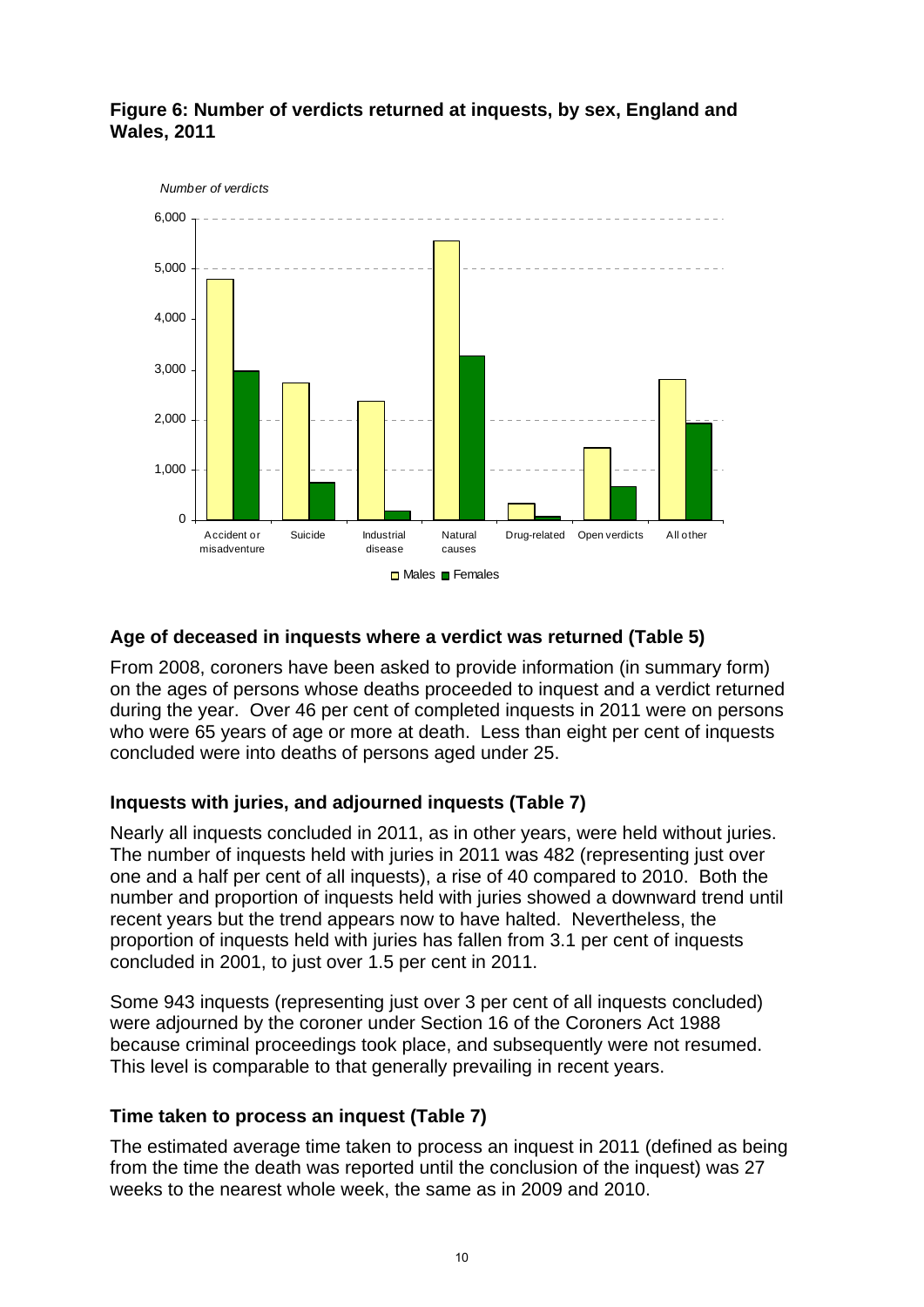## **Figure 6a: Estimated average time taken to process an inquest, 2004-2011**



This period has slightly increased since the present system of estimating this average was introduced in 2004, when it was 22 weeks. Only deaths occurring within England and Wales are included in this estimation. More information about how the average time has been estimated can be found in the Explanatory Notes section.

## Treasure and Treasure Trove (Table 8 and Figure 7)

On 24 September 1997, the Treasure Act 1996 came into force and replaced the common law of Treasure Trove in England and Wales. The 1996 Act introduced new requirements for reporting and dealing with finds. Not all finds need be the subject of an inquest.

In 2011, 794 finds were reported and 362 inquests were concluded, from which a verdict declaring a find to be Treasure was returned in 337 cases. There were three inquests held into Treasure Trove in 2011 (relating to finds made before the current Act came into force), and it is likely that a few such inquests will continue to be held from time to time.

The number of finds reported has been steadily increasing in recent years. This is probably because of the increasing popularity of treasure-hunting as a hobby. The dip in reported finds in 2001 was almost certainly due to the foot-and-mouth outbreak, which severely restricted access to land during the spring of that year.

An annual report on the operation of the Treasure Act 1996 is published by the Department for Culture, Media and Sport.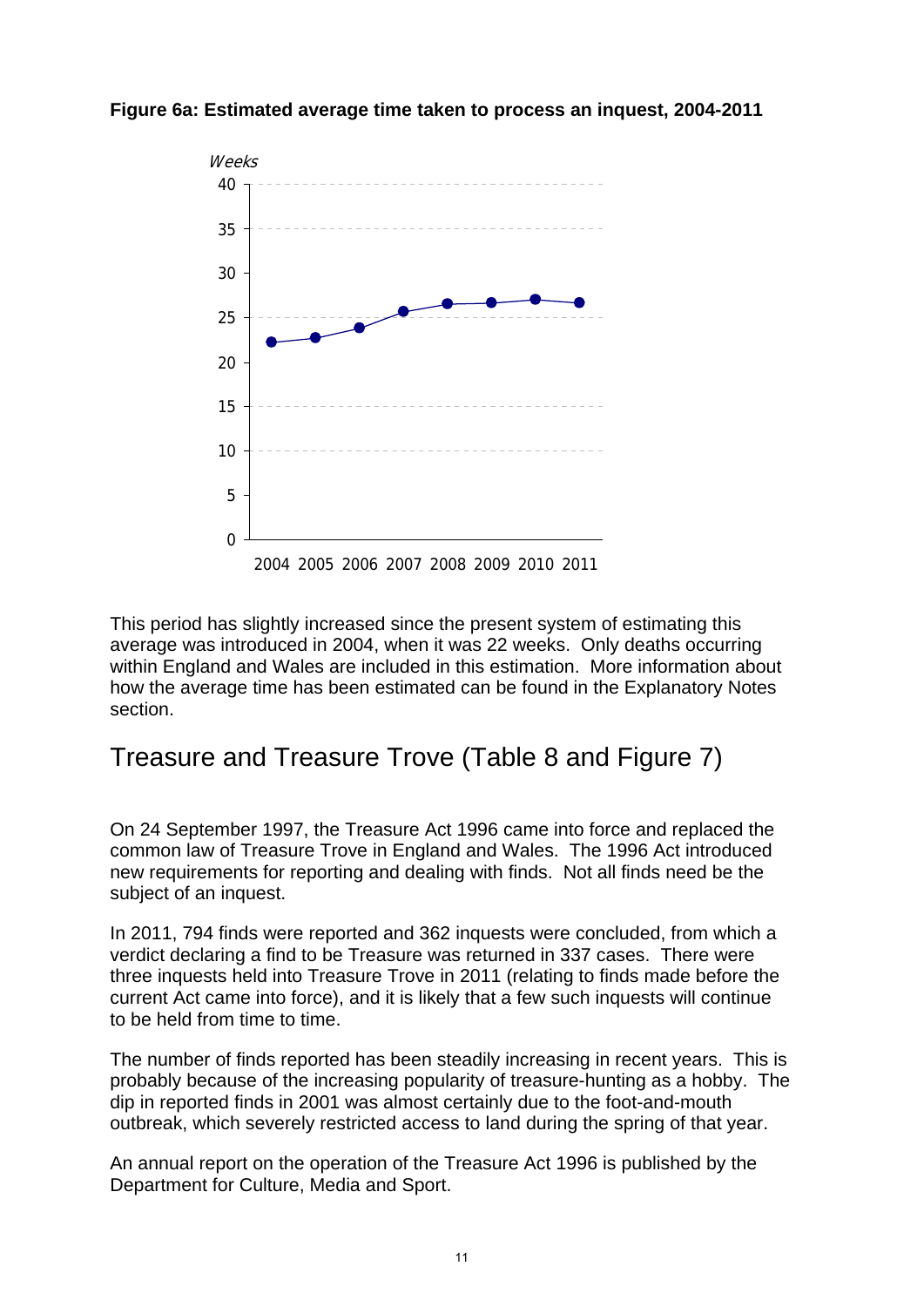

## **Figure 7: Finds reported to coroners and inquests held under the Treasure Act, 1997-2011**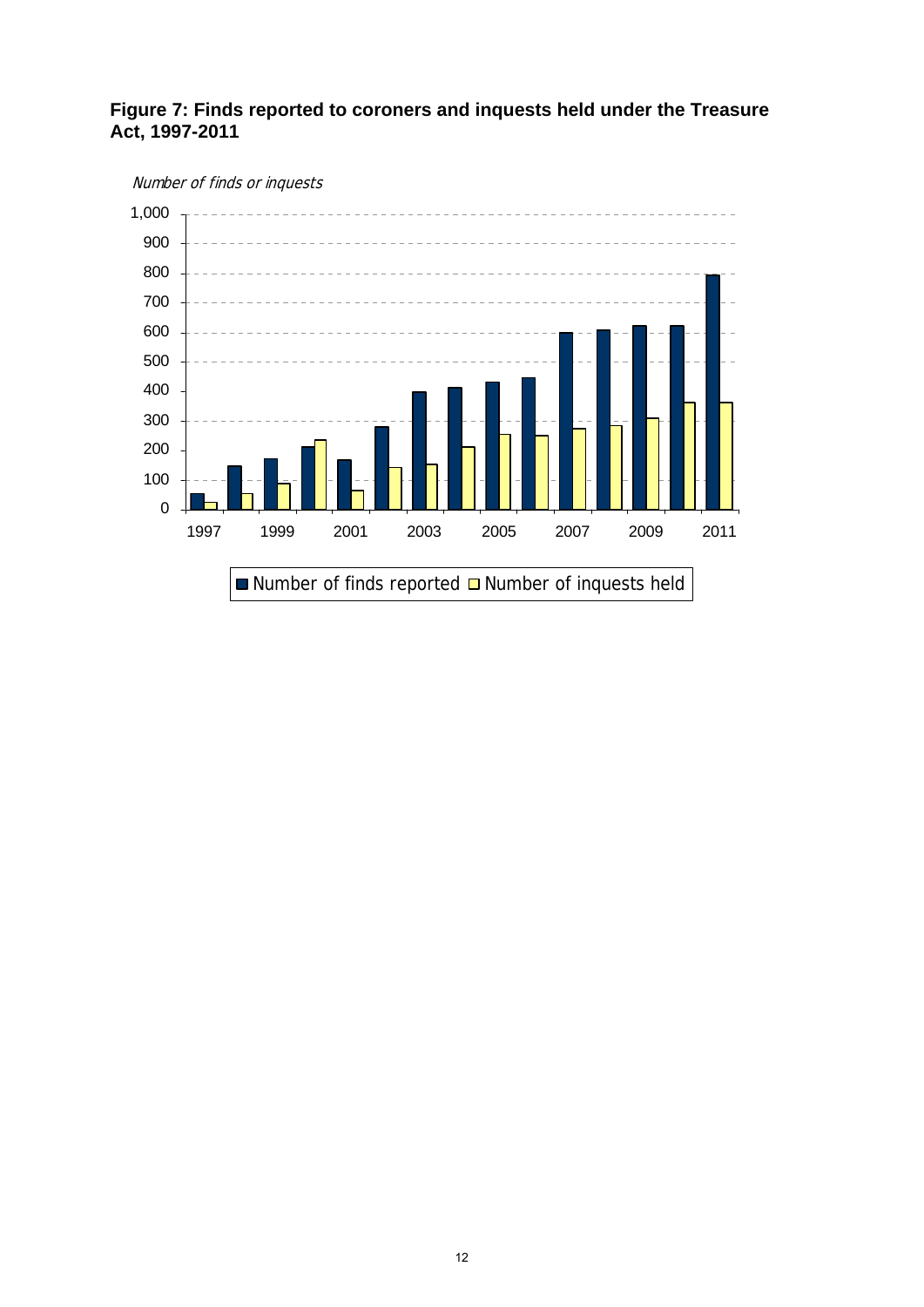## **Tables**

- Table 1. Deaths reported to coroners, 2011
- Table 2. Registered deaths, deaths reported to coroners, and inquests opened, 1950- 2011
- Table 3. Deaths reported to coroners, post-mortem examinations held and inquests opened, 1995-2011
- Table 4. Inquest verdicts returned, 2011
- Table 5. Age of deceased in inquests where a verdict was returned, 2011
- Table 6. Inquest verdicts returned, 1995-2011
- Table 7. Inquests concluded which were held with juries and inquests adjourned; High Court orders and exhumations, 1995-2011
- Table 8. Treasure inquests, 1997-2011
- Table 9. Reported deaths, post-mortems and inquests by jurisdiction, 2011, and comparison with 2010
- Table 10. Inquest verdicts returned, by jurisdiction, 2011

## Map Coroner districts in England and Wales as at 31 December, 2011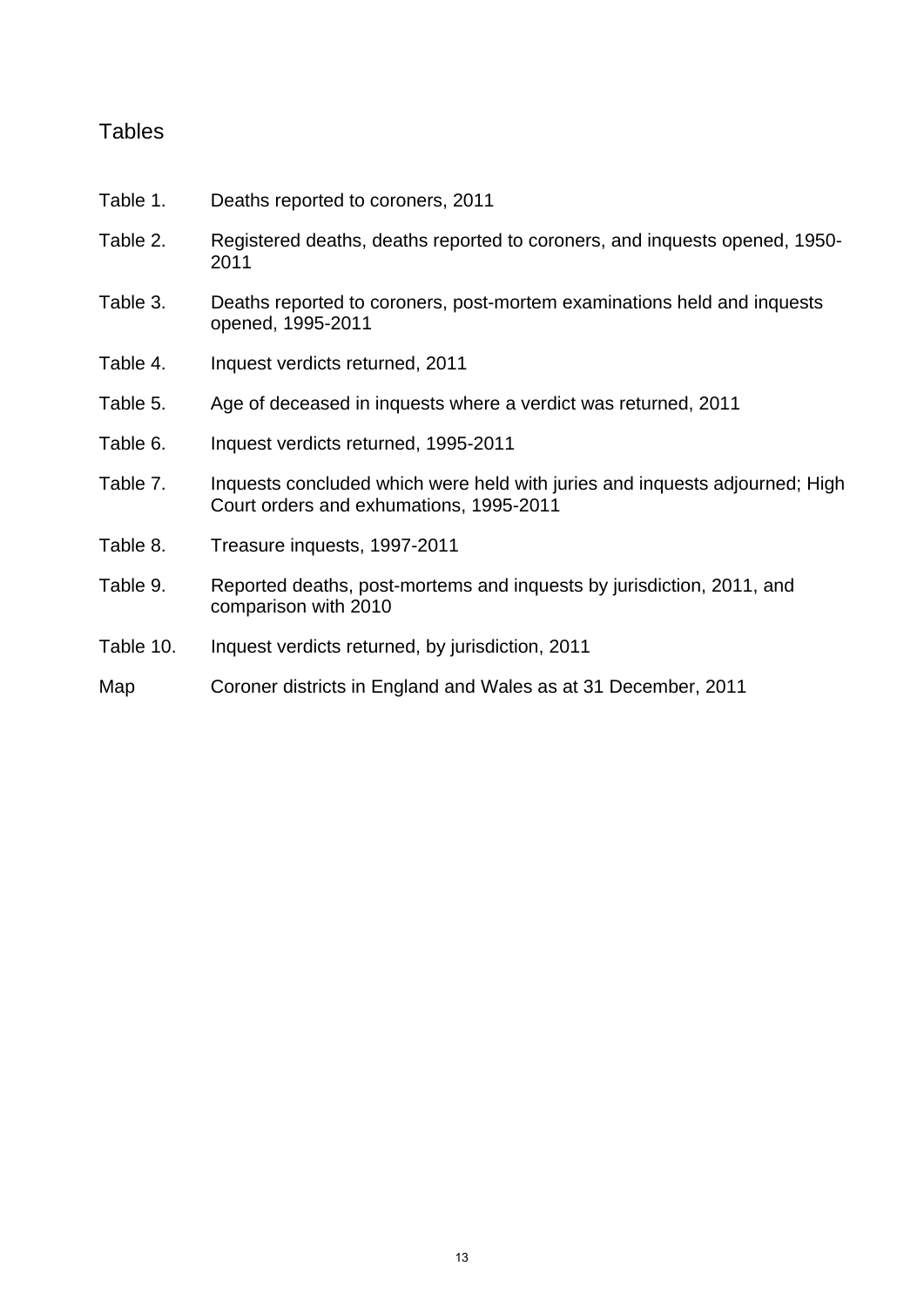#### **Table 1: Deaths reported to coroners, 2011**

| <b>England and Wales</b>                         |              |                | Number of reported deaths |
|--------------------------------------------------|--------------|----------------|---------------------------|
|                                                  | <b>Males</b> | <b>Females</b> | Total                     |
| Total deaths reported to coroners, 2011 (1)(2)   | 119,596      | 102,694        | 222,371                   |
| Inquests                                         |              |                |                           |
| Deaths reported where an inquest was opened      | 20.825       | 10.156         | 30,981                    |
| Deaths reported where no inquest occurred (1)(2) | 98,771       | 92,538         | 191,390                   |
| Post-mortem examinations                         |              |                |                           |
| Deaths reported where a post-mortem took place   | 56,942       | 37.012         | 93,954                    |
| Deaths reported without a post-mortem (1)(2)     | 62,654       | 65,682         | 128,417                   |

(1) This row includes deaths referred to the coroner where no certificate of any kind was issued ("no further action" cases). (2) The **total** column also includes "no further action" cases that could not be categorized into males and females.

#### **Table 2: Registered deaths, deaths reported to coroners, and inquests opened, 1950-2011**

| <b>England and Wales</b> |                                            |                             |                                            |                       | Thousands and percentages                                |  |  |  |
|--------------------------|--------------------------------------------|-----------------------------|--------------------------------------------|-----------------------|----------------------------------------------------------|--|--|--|
|                          |                                            | Deaths reported to coroners |                                            | Inquests opened       |                                                          |  |  |  |
| Year                     | <b>Registered</b><br>deaths<br>(thousands) | Number<br>(thousands) (1)   | As a percentage<br>of registered<br>deaths | Number<br>(thousands) | As a percentage of<br>deaths reported to<br>coroners (1) |  |  |  |
| 1950                     | 510.3                                      | 83.6                        | 16.4%                                      | 25.8                  | 30.9%                                                    |  |  |  |
| 1960                     | 526.3                                      | 101.1                       | 19.2%                                      | 26.3                  | 26.0%                                                    |  |  |  |
| 1970                     | 575.2                                      | 133.4                       | 23.2%                                      | 24.9                  | 18.7%                                                    |  |  |  |
| 1980                     | 581.4                                      | 170.2                       | 29.3%                                      | 23.1                  | 13.6%                                                    |  |  |  |
| 1990                     | 564.8                                      | 180.1                       | 31.9%                                      | 22.1                  | 12.3%                                                    |  |  |  |
| 1995                     | 565.9                                      | 208.5                       | 36.8%                                      | 22.7                  | 10.9%                                                    |  |  |  |
| 1996                     | 563.0                                      | 212.6                       | 37.8%                                      | 22.3                  | 10.5%                                                    |  |  |  |
| 1997                     | 558.1                                      | 208.6                       | 37.4%                                      | 22.7                  | 10.9%                                                    |  |  |  |
| 1998                     | 553.4                                      | 211.4                       | 38.2%                                      | 23.6                  | 11.1%                                                    |  |  |  |
| 1999                     | 553.5                                      | 220.2                       | 39.8%                                      | 24.4                  | 11.1%                                                    |  |  |  |
| 2000                     | 537.9                                      | 218.1                       | 40.5%                                      | 24.9                  | 11.4%                                                    |  |  |  |
| 2001                     | 532.5                                      | 224.3                       | 42.1%                                      | 25.8                  | 11.5%                                                    |  |  |  |
| 2002                     | 535.4                                      | 225.0                       | 42.0%                                      | 26.4                  | 11.7%                                                    |  |  |  |
| 2003                     | 539.2                                      | 227.8                       | 42.2%                                      | 27.1                  | 11.9%                                                    |  |  |  |
| 2004                     | 514.3                                      | 225.5                       | 43.9%                                      | 28.3                  | 12.5%                                                    |  |  |  |
| 2005                     | 513.0                                      | 232.4                       | 45.3%                                      | 29.3                  | 12.6%                                                    |  |  |  |
| 2006                     | 502.6                                      | 230.0                       | 45.8%                                      | 29.3                  | 12.8%                                                    |  |  |  |
| 2007                     | 504.1                                      | 234.5                       | 46.5%                                      | 30.8                  | 13.2%                                                    |  |  |  |
| 2008                     | 509.1                                      | 234.8                       | 46.1%                                      | 31.0                  | 13.2%                                                    |  |  |  |
| 2009                     | 491.3                                      | 229.9                       | 46.8%                                      | 31.0                  | 13.5%                                                    |  |  |  |
| 2010                     | 493.2                                      | 230.6                       | 46.8%                                      | 30.8                  | 13.4%                                                    |  |  |  |
| 2011                     | 484.4 (2)                                  | 222.4                       | 45.9% (2)                                  | 31.0                  | 13.9%                                                    |  |  |  |

(1) 'NFA' cases are deaths notified to coroners which required neither an inquest nor a post-mortem, and where no certificate of any kind was issued. From 1995 onwards all 'NFA' cases have been included in the number of reported deaths. Prior to that, these cases were excluded. Figures for 1995 onwards are therefore not directly comparable to those for previous years.

(2) provisional figure, based on ONS monthly death registration figures for 2011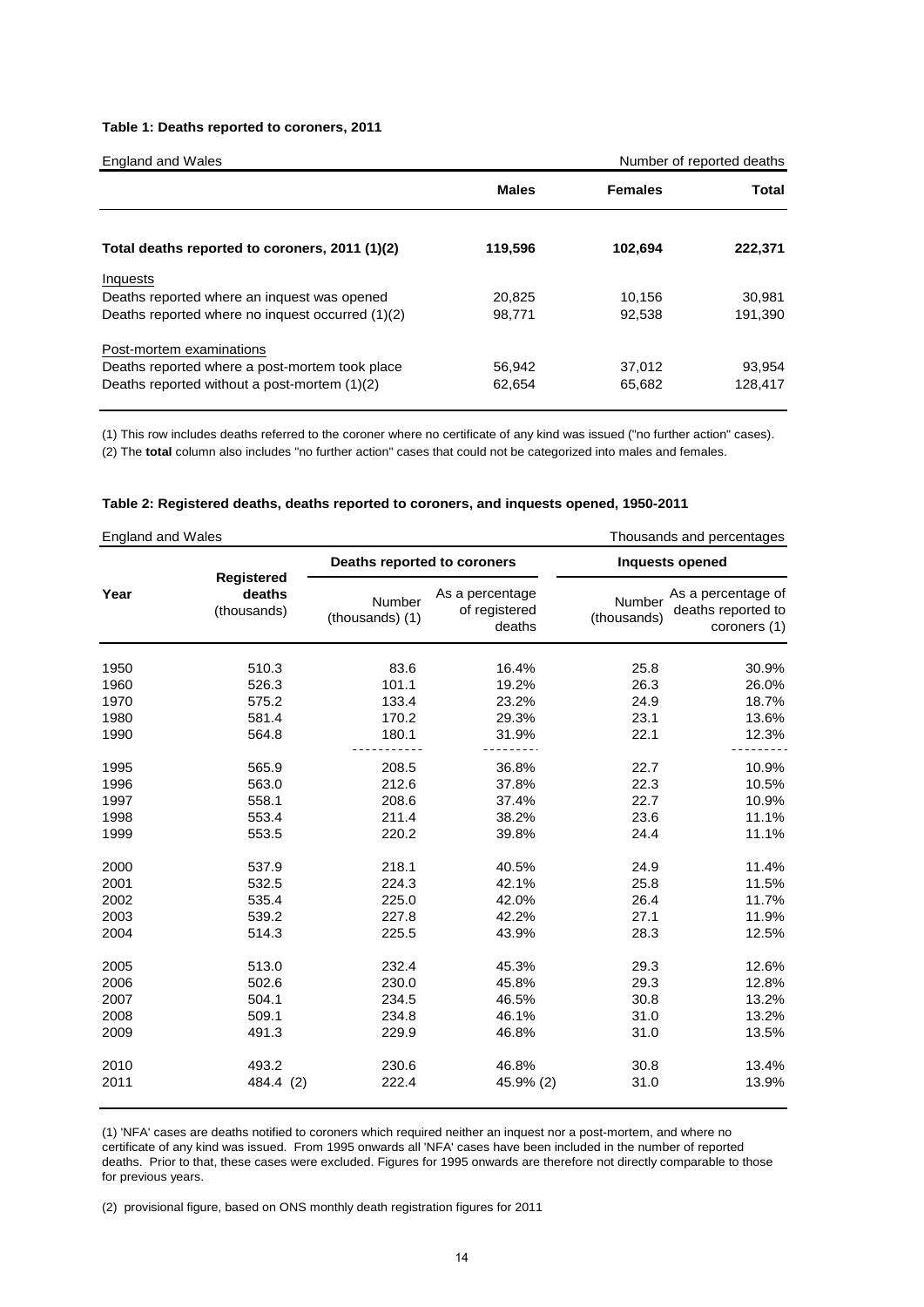|      | England and Wales               |                          |                        |                            |                    |                 |         |                                   |                     |                                   |                                      |                 | Numbers and percentages |                                    |  |
|------|---------------------------------|--------------------------|------------------------|----------------------------|--------------------|-----------------|---------|-----------------------------------|---------------------|-----------------------------------|--------------------------------------|-----------------|-------------------------|------------------------------------|--|
|      |                                 |                          |                        | Inquest opened             |                    |                 |         |                                   | No inquest opened   |                                   |                                      |                 | <b>Post-mortems</b>     |                                    |  |
| Year | Post-mortem<br>examination held |                          | No post-mortem<br>held |                            | <b>Total</b>       | % of<br>deaths  |         | Post-mortem<br>examination held   |                     | No post-mortem<br>held            |                                      | Total post-     | $%$ of<br>deaths        | <b>Total</b><br>deaths<br>reported |  |
|      | Number                          | % of<br>inquest<br>cases | Number                 | $%$ of<br>inquest<br>cases | inquests<br>opened | reported<br>(1) | Number  | % of non-<br>inquest<br>cases (1) | Number,<br>inc. NFA | % of non-<br>inquest<br>cases (1) | inquest<br>cases, inc.<br><b>NFA</b> | mortems<br>held | reported<br>(1)         | inc. NFA                           |  |
| 1995 | 22,247                          | 98.1%                    | 423                    | 1.9%                       | 22,670             | 10.9%           | 104,151 | 56.0%                             | 81,701              | 44.0%                             | 185,852                              | 126,398         | 60.6%                   | 208,522                            |  |
| 1996 | 21,863                          | 98.0%                    | 455                    | 2.0%                       | 22,318             | 10.5%           | 104,321 | 54.8%                             | 85,945              | 45.2%                             | 190,266                              | 126,184         | 59.4%                   | 212,584                            |  |
| 1997 | 22,336                          | 98.4%                    | 367                    | 1.6%                       | 22,703             | 10.9%           | 100.679 | 54.2%                             | 85,196              | 45.8%                             | 185,875                              | 123,015         | 59.0%                   | 208,578                            |  |
| 1998 | 23,191                          | 98.4%                    | 377                    | 1.6%                       | 23,568             | 11.1%           | 101.165 | 53.8%                             | 86.700              | 46.2%                             | 187,865                              | 124,356         | 58.8%                   | 211,433                            |  |
| 1999 | 23,896                          | 98.0%                    | 479                    | 2.0%                       | 24,375             | 11.1%           | 100,884 | 51.5%                             | 94,917              | 48.5%                             | 195,801                              | 124,780         | 56.7%                   | 220,176                            |  |
| 2000 | 24,117                          | 97.0%                    | 740                    | 3.0%                       | 24,857             | 11.4%           | 100,419 | 52.0%                             | 92,816              | 48.0%                             | 193,235                              | 124,536         | 57.1%                   | 218,092                            |  |
| 2001 | 24,617                          | 95.4%                    | 1,176                  | 4.6%                       | 25,793             | 11.5%           | 96,495  | 48.6%                             | 101,998             | 51.4%                             | 198,493                              | 121,112         | 54.0%                   | 224,286                            |  |
| 2002 | 25,363                          | 96.0%                    | 1.067                  | 4.0%                       | 26,430             | 11.7%           | 92,321  | 46.5%                             | 106,248             | 53.5%                             | 198,569                              | 117,684         | 52.3%                   | 224,999                            |  |
| 2003 | 25,754                          | 95.0%                    | 1,359                  | 5.0%                       | 27,113             | 11.9%           | 93,856  | 46.8%                             | 106,821             | 53.2%                             | 200,677                              | 119,610         | 52.5%                   | 227,790                            |  |
| 2004 | 26,618                          | 94.1%                    | 1,656                  | 5.9%                       | 28,274             | 12.5%           | 89,155  | 45.2%                             | 108,082             | 54.8%                             | 197,237                              | 115,773         | 51.3%                   | 225,511                            |  |
| 2005 | 27,537                          | 94.1%                    | 1,734                  | 5.9%                       | 29,271             | 12.6%           | 87,083  | 42.9%                             | 116,047             | 57.1%                             | 203,130                              | 114,620         | 49.3%                   | 232,401                            |  |
| 2006 | 27,305                          | 93.1%                    | 2,022                  | 6.9%                       | 29,327             | 12.8%           | 82.919  | 41.3%                             | 117.761             | 58.7%                             | 200,680                              | 110,224         | 47.9%                   | 230,007                            |  |
| 2007 | 28,510                          | 92.4%                    | 2,331                  | 7.6%                       | 30,841             | 13.2%           | 81,850  | 40.2%                             | 121,767             | 59.8%                             | 203,617                              | 110,360         | 47.1%                   | 234,458                            |  |
| 2008 | 28,518                          | 92.0%                    | 2,481                  | 8.0%                       | 30,999             | 13.2%           | 79,842  | 39.2%                             | 123,943             | 60.8%                             | 203,785                              | 108,360         | 46.2%                   | 234,784                            |  |
| 2009 | 28,213                          | 91.1%                    | 2,764                  | 8.9%                       | 30,977             | 13.5%           | 77,141  | 38.8%                             | 121,765             | 61.2%                             | 198,906                              | 105,354         | 45.8%                   | 229,883                            |  |
| 2010 | 27,401                          | 89.0%                    | 3,387                  | 11.0%                      | 30,788             | 13.4%           | 74,542  | 37.3%                             | 125,265             | 62.7%                             | 199,807                              | 101,943         | 44.2%                   | 230,595                            |  |
| 2011 | 27,162                          | 87.7%                    | 3,819                  | 12.3%                      | 30,981             | 13.9%           | 66,792  | 34.9%                             | 124,598             | 65.1%                             | 191,390                              | 93,954          | 42.3%                   | 222,371                            |  |

#### **Table 3: Deaths reported to coroners, post-mortem examinations held and inquests opened, 1995-2011**

and and Wales

(1) Percentages shown are of deaths reported including "no further action" (NFA) cases. NFA cases are deaths notified to coroners which required neither an inquest nor a post-mortem, and where no certificate of any kind was issued. From 1995 onwards all 'NFA' cases have been included in the number of reported deaths. Prior to that, these cases were excluded. There are therefore no directly comp arable figures for the total number of reported deaths including 'NFA' cases prior to 1995.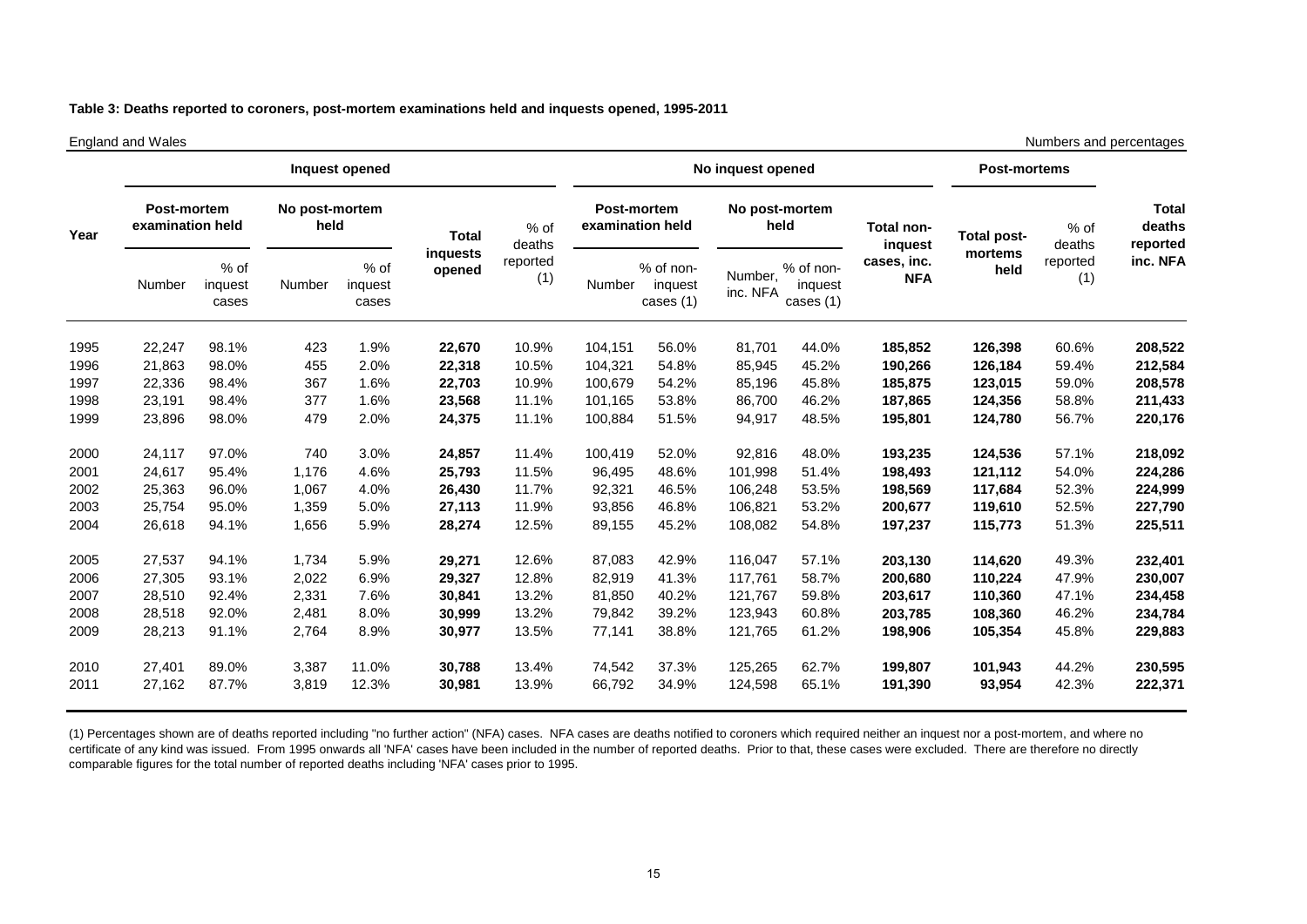### **T able 4: Inquest verdicts returned, 2011**

| England and Wales                    |              | Number of verdicts returned |       |
|--------------------------------------|--------------|-----------------------------|-------|
| <b>Verdict</b>                       | <b>Males</b> | <b>Females</b>              | Total |
| Homicide, of which:                  |              |                             |       |
| killed unlawfully                    | 167          | 62                          | 229   |
| killed lawfully                      | 5            | 3                           | 8     |
| Suicide                              | 2,733        | 738                         | 3,471 |
| Attempted or self-induced abortion   |              |                             |       |
| Cause of death aggravated by lack of |              |                             |       |
| care, or self-neglect                | 27           | 23                          | 50    |
| Dependence on drugs                  | 175          | 40                          | 215   |
| Non-dependent abuse of drugs         | 157          | 31                          | 188   |
| Want of attention at birth           |              |                             |       |
| Death from industrial diseases       | 2,379        | 190                         | 2,569 |

St 14

Open verdicts and the set of the contract of the 1,447 and 1,447 and 1,447 and 2,117 Disasters 2

**Total verdicts returned, 2011** 20,041 9,817 29,858

7,775

8,818

4,400

### **T able 5: Age of deceased in inquests where a verdict was returned, 2011**

Death by accident or misadventure 4,811 2,964 illborn 5 Deaths from natural causes 6,551 3,267

sasters 1 1 All other verdicts and the control of the 2,578 and 1,822

| <b>England and Wales</b>                       |                                                 | Number and percentage                   |
|------------------------------------------------|-------------------------------------------------|-----------------------------------------|
| Age of deceased at time of death               | Number of<br>inquest verdicts<br>returned, 2011 | As a % of total<br>verdicts<br>returned |
| Under 1 year                                   | 631                                             | 2.1%                                    |
| 1 to 14 years                                  | 417                                             | 1.4%                                    |
| 15 to 24 years                                 | 1,388                                           | 4.6%                                    |
| 25 to 44 years                                 | 5,849                                           | 19.6%                                   |
| 45 to 64 years                                 | 7,762                                           | 26.0%                                   |
| 65 years and over                              | 13,806                                          | 46.2%                                   |
| Age not known or could not be readily provided | 5                                               | 0.0%                                    |
| <b>Total verdicts returned, 2011</b>           | 29,858                                          | 100.0%                                  |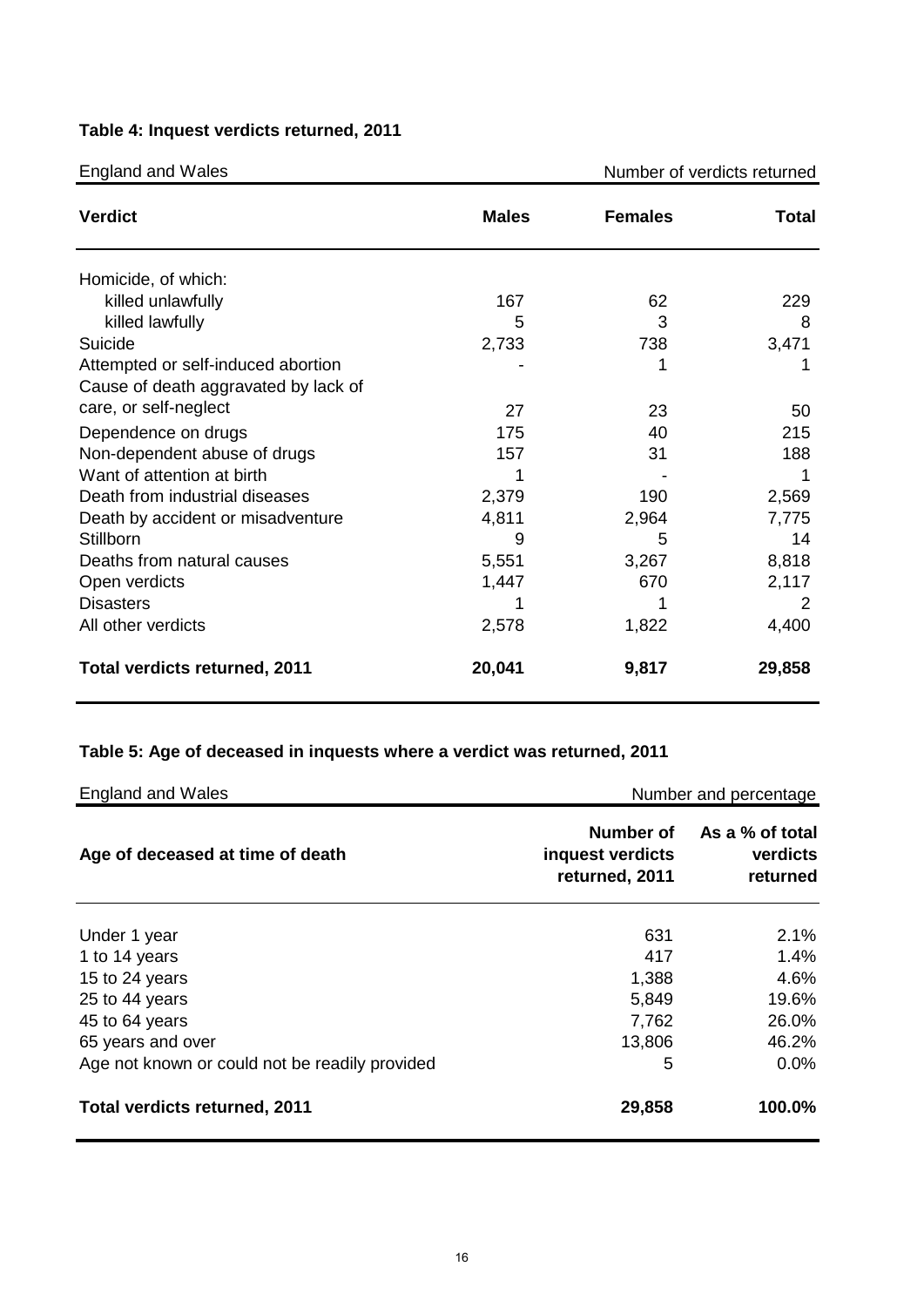#### **able 6: Inquest verdicts returned, 1995-2011 T**

| England and Wales                  |                          |        |                |        |                |                |                |        |        |                |                |                |                |                |        | Number of verdicts returned |        |
|------------------------------------|--------------------------|--------|----------------|--------|----------------|----------------|----------------|--------|--------|----------------|----------------|----------------|----------------|----------------|--------|-----------------------------|--------|
| <b>Verdict</b>                     | 1995                     | 1996   | 1997           | 1998   | 1999           | 2000           | 2001           | 2002   | 2003   | 2004           | 2005           | 2006           | 2007           | 2008           | 2009   | 2010                        | 2011   |
| Homicide, of which:                |                          |        |                |        |                |                |                |        |        |                |                |                |                |                |        |                             |        |
| killed unlawfully                  | 217                      | 169    | 165            | 142    | 167            | 178            | 192            | 177    | 182    | 206            | 248            | 223            | 257            | 263            | 222    | 238                         | 229    |
| killed lawfully                    | 6                        |        | $\overline{2}$ | 3      | $\overline{2}$ | 4              | $\overline{2}$ | 6      |        | 5              | 4              | $\overline{2}$ | $\overline{2}$ | $\overline{2}$ | 5      | 10                          | 8      |
| Suicide                            | 3,579                    | 3,399  | 3,355          | 3,756  | 3,693          | 3,626          | 3,389          | 3,242  | 3,255  | 3,368          | 3,235          | 3,220          | 3,007          | 3,305          | 3,330  | 3,252                       | 3,471  |
| Attempted or self-induced abortion | $\overline{\phantom{a}}$ |        |                |        |                |                |                |        |        |                |                |                |                |                |        |                             |        |
| Cause of death aggravated by lack  | 35                       | 59     | 59             | 47     | 44             | 33             | 43             | 46     | 50     | 51             | 27             | 30             | 35             | 35             | 36     | 42                          | 50     |
| of care, or self-neglect           |                          |        |                |        |                |                |                |        |        |                |                |                |                |                |        |                             |        |
| Dependence on drugs                | 139                      | 156    | 177            | 258    | 289            | 323            | 309            | 294    | 248    | 280            | 299            | 328            | 324            | 343            | 316    | 267                         | 215    |
| Non-dependent abuse of drugs       | 162                      | 199    | 220            | 237    | 284            | 282            | 313            | 260    | 254    | 269            | 261            | 268            | 276            | 274            | 250    | 216                         | 188    |
| Want of attention at birth         | 9                        | 5      |                | 5      |                | $\overline{4}$ | 6              |        |        | 3              | $\overline{2}$ | 3              |                |                |        |                             |        |
| Death from industrial diseases     | 1,878                    | 1,784  | 1,836          | 2,091  | 2,373          | 2,591          | 2,661          | 2,653  | 2,403  | 2,571          | 2,567          | 2,496          | 2,332          | 2,474          | 2,623  | 2,560                       | 2,569  |
| Death by accident or misadventure  | 9,142                    | 9,286  | 9,646          | 9,199  | 9,558          | 9,796          | 9,882          | 9,379  | 9,594  | 9,420          | 9,498          | 9,353          | 8,930          | 9,230          | 8,673  | 8,113                       | 7,775  |
| Stillborn                          | 8                        | 6      | 6              | 12     |                | 4              | 8              | 3      | 10     | 11             | 10             | 12             | 21             | 13             |        | 8                           | 14     |
| Deaths from natural causes         | 2,483                    | 2,498  | 2,756          | 2,852  | 3,306          | 3,642          | 4,068          | 4,334  | 4,766  | 5,296          | 6,175          | 6,828          | 7,011          | 7,556          | 8,281  | 8,382                       | 8,818  |
| Open verdicts                      | 2,257                    | 2,151  | 2,319          | 2,571  | 2,509          | 2,449          | 2,519          | 2,445  | 2,619  | 2,600          | 2,531          | 2,378          | 2,242          | 2,167          | 2,240  | 2,115                       | 2,117  |
| <b>Disasters</b>                   |                          |        |                |        |                |                |                |        |        | $\overline{2}$ | 4              |                |                |                |        |                             | 2      |
| All other verdicts                 | 136                      | 142    | 154            | 160    | 119            | 156            | 225            | 583    | 873    | 1,412          | 1,952          | 2,406          | 2,923          | 3,333          | 3,797  | 4,180                       | 4,400  |
| <b>Total verdicts returned</b>     | 20,051                   | 19,855 | 20,699         | 21,333 | 22,349         | 23,088         | 23,617         | 23,423 | 24,259 | 25,494         | 26,814         | 27,547         | 27,360         | 28,996         | 29,781 | 29,385                      | 29,858 |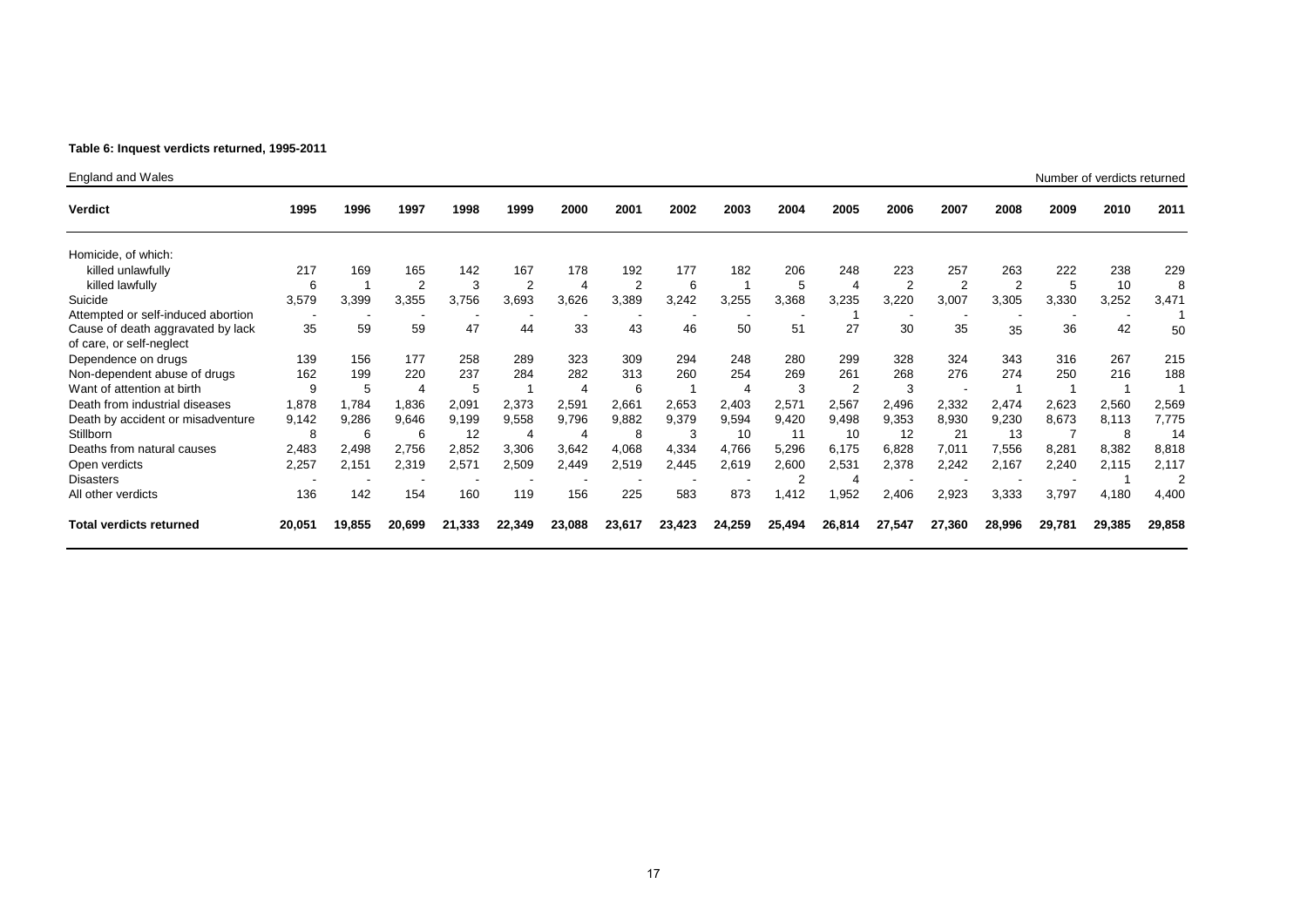#### **estimated average time taken to process inquests, 2004-2011(1) able 7: Inquests concluded which were held with juries and inquests adjourned; High Court orders and exhumations, 1995-2011, T**

#### 2008 29,344 485 1.6% 28,996 833 2.8% 29,829 26 - 2 1 2009 30,239 466 1.5% 29,781 924 3.0% 30,705 27 1 1 2 2010 29,938 442 1.5% 29,385 995 3.3% 30,380 27 3 1 0 2011 30,319 482 1.6% 29,858 943 3.1% 30,801 27 1 3 3 England and Wales Number (Number 2002) which is a state of the state of the state of the state of the state of the state of the state of the state of the state of the state of the state of the state of the state of the sta **Juries Verdicts / adjournments** Inquests without juries Inquests with inquests<br>juries % with juries vierdicts adjourned and iguries adjourned and not resumed adjourned and % adjourned<br>not resumed 1995 20,093 857 4.1% 20,051 899 4.3% 20,950 n/a 50 2 4 1996 19,844 903 4.4% 19,855 892 4.3% 20,747 n/a 7 1 3 1997 20,774 774 3.6% 20,699 849 3.9% 21,548 n/a 3 2 1 1998 21,141 1,035 4.7% 21,333 843 3.8% 22,176 n/a 2 0 5 1999 22,298 823 3.6% 22,349 772 3.3% 23,121 n/a - 2 2 2000 23,243 824 3.4% 23,088 979 4.1% 24,067 n/a 1 1 7 2001 23,757 759 3.1% 23,617 899 3.7% 24,516 n/a 3 2 5 2002 23,859 687 2.8% 23,423 1,123 4.6% 24,546 n/a 2 1 3 2003 24,531 636 2.5% 24,259 908 3.6% 25,167 n/a 1 4 1 2004 25,869 568 2.1% 25,494 943 3.6% 26,437 22 1 1 2 2005 27,302 520 1.9% 26,814 1,008 3.6% 27,822 23 3 1 3 2006 27,934 569 2.0% 27,547 956 3.4% 28,503 24 2 2 2 2007 27,747 539 1.9% 27,360 926 3.3% 28,286 26 1 1 4 Average time lnquests held **by order of the High Court (2) Inquisitions quashed or Exhumations amended by the High Courtordered by the coronerYearTotal inquests**<br>Inquests concluded in the concluded verdicts concluded in the concluded concluded concluded **Total inquests to process an inquest (weeks)(1)**

(1) Only deaths occurring within England and Wales are included in the estimation of average times. Estimates available only from 2004 onwards.

(2) The 1995 figure for inquests held by order of the High Court includes 48 inquests arising from the Marchioness pleasure boat disaster.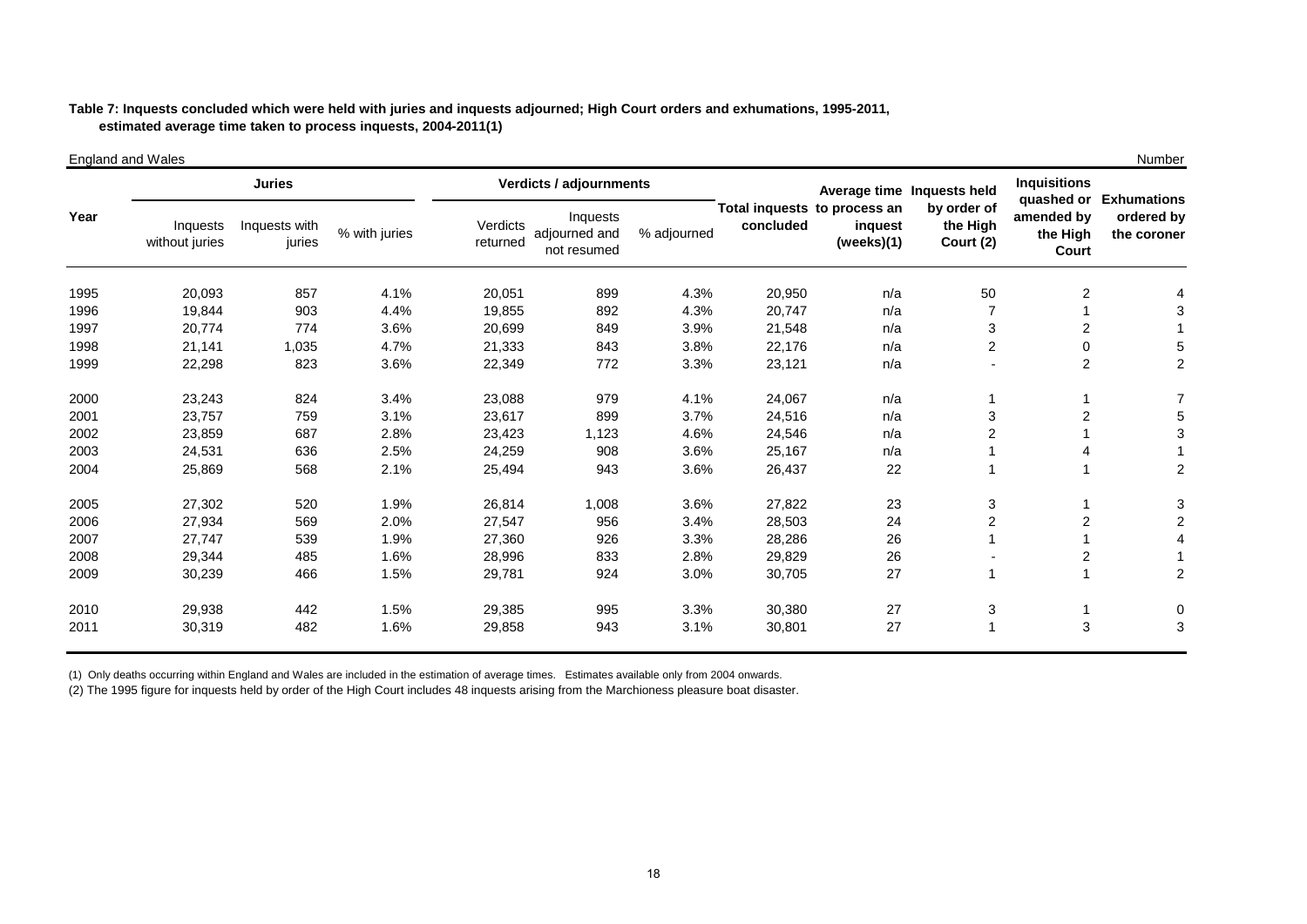## **Table 8: Treasure inquests, 1995-2011**

| <b>England and Wales</b> |                             |                                    |                                     | Number                             |
|--------------------------|-----------------------------|------------------------------------|-------------------------------------|------------------------------------|
|                          |                             | <b>Treasure Act 1996</b>           |                                     | Treasure trove (1)                 |
| Year                     | Number of<br>finds reported | Number of<br>inquests<br>concluded | Verdicts of<br>treasure<br>returned | Inquests held on<br>treasure trove |
| 1995                     | n/a                         | n/a                                | n/a                                 | 66                                 |
| 1996                     | n/a                         | n/a                                | n/a                                 | 45                                 |
| 1997                     | 54                          | 25                                 | 6                                   | 35                                 |
| 1998                     | 147                         | 53                                 | 42                                  | 20                                 |
| 1999                     | 170                         | 90                                 | 86                                  | 8                                  |
| 2000                     | 213                         | 236                                | 123                                 | 4                                  |
| 2001                     | 168                         | 63                                 | 65                                  | $\mathbf 5$                        |
| 2002                     | 279                         | 144                                | 133                                 | 3                                  |
| 2003                     | 396                         | 154                                | 140                                 | 6                                  |
| 2004                     | 412                         | 213                                | 191                                 | 16                                 |
| 2005                     | 432                         | 253                                | 228                                 | 7                                  |
| 2006                     | 444                         | 252                                | 217                                 | 12                                 |
| 2007(R)                  | 596                         | 273                                | 229                                 | 13                                 |
| 2008                     | 610                         | 286                                | 270                                 | 9                                  |
| 2009                     | 624                         | 307                                | 289                                 | 3                                  |
| 2010(R)                  | 624                         | 362                                | 318                                 | 0                                  |
| 2011                     | 794                         | 362                                | 337                                 | 3                                  |

(R) The figures for finds made in 2007 and 2010 have been revised slightly; see Explanatory Notes for more information.

(1) Relates to finds made before the commencement of the Treasure Act in September 1997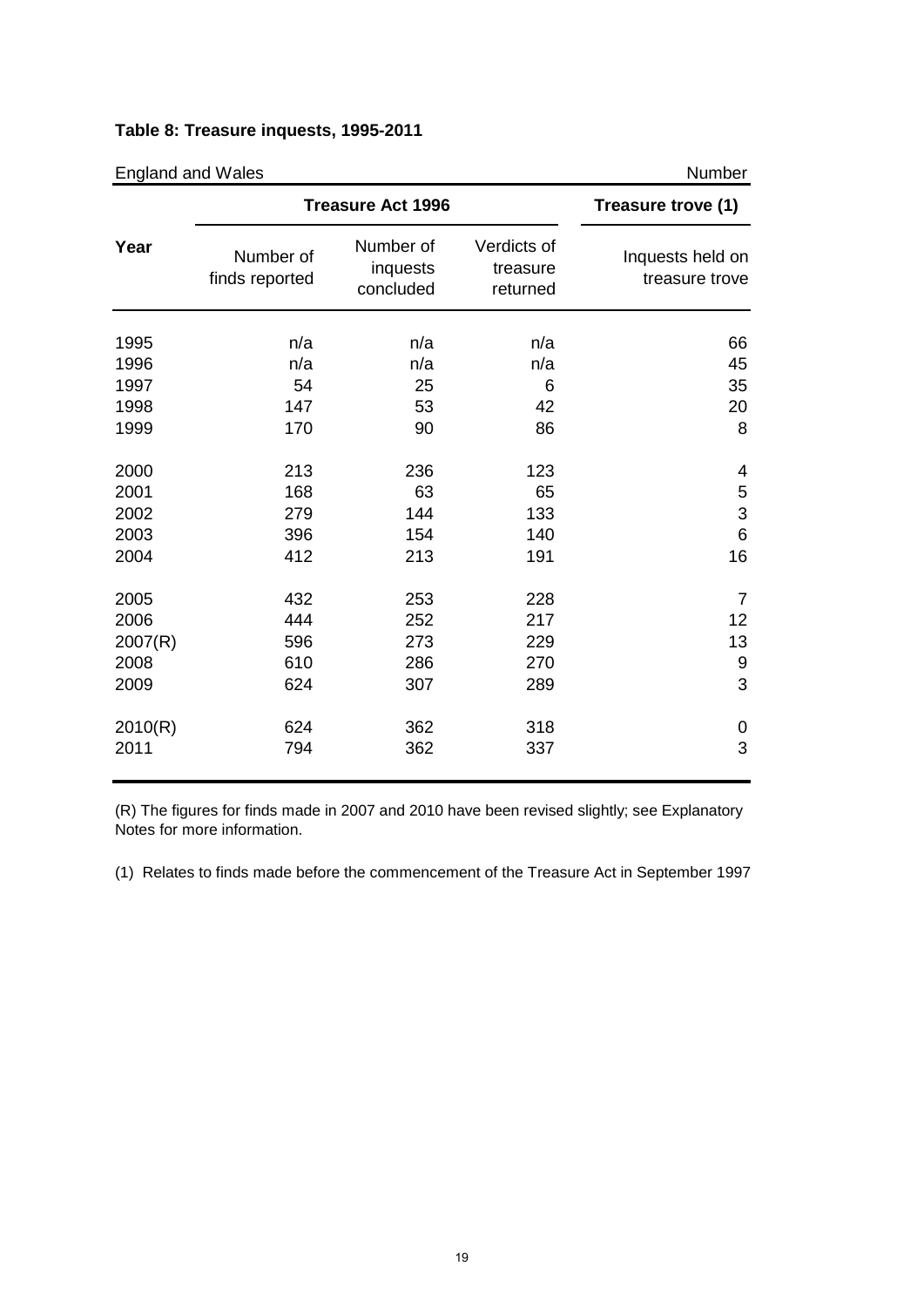#### **Table 9: Reported deaths, post-mortems and inquests by jurisdiction 2011, and comparison with 2010**

|                                                                   |                                                |                          | 2011 cases                            |                  |                                               | 2010 cases                                     |                          |                                       |                  |                                               | % change, 2010 to 2011                                   |                    |                                        |  |
|-------------------------------------------------------------------|------------------------------------------------|--------------------------|---------------------------------------|------------------|-----------------------------------------------|------------------------------------------------|--------------------------|---------------------------------------|------------------|-----------------------------------------------|----------------------------------------------------------|--------------------|----------------------------------------|--|
| County / unitary authority or district                            | Reported<br>deaths<br>2011, inc.<br><b>NFA</b> | Post-<br>mortems<br>2011 | PMs as %<br>of rep.<br>deaths<br>2011 | Inquests<br>2011 | Inquests<br>as % of<br>rep.<br>deaths<br>2011 | Reported<br>deaths<br>2010, inc.<br><b>NFA</b> | Post-<br>mortems<br>2010 | PMs as %<br>of rep.<br>deaths<br>2010 | Inquests<br>2010 | Inquests<br>as % of<br>rep.<br>deaths<br>2010 | % change<br>in reported change in<br>deaths,<br>inc. NFA | % PMs              | change in<br>$\frac{0}{0}$<br>inquests |  |
| The Queen's Household                                             | $\mathbf 0$                                    | $\mathbf 0$              | n/a                                   | $\mathbf 0$      | n/a                                           | $\mathbf 0$                                    | $\mathbf 0$              | n/a                                   | 0                | n/a                                           | n/a                                                      | n/a                | n/a                                    |  |
| <b>ENGLAND</b>                                                    |                                                |                          |                                       |                  |                                               |                                                |                          |                                       |                  |                                               |                                                          |                    |                                        |  |
| <b>NORTH EAST</b><br><b>DURHAM</b><br>Darlington and South Durham | 1,064                                          | 562                      | 53%                                   | 153              | 14%                                           | 1,172                                          | 639                      | 55%                                   | 150              | 13%                                           | $-9.2%$                                                  | $-1.7%$            | 1.6%                                   |  |
| North Durham                                                      | 1,272                                          | 731                      | 57%                                   | 277              | 22%                                           | 1,248                                          | 747                      | 60%                                   | 271              | 22%                                           | 1.9%                                                     | $-2.4%$            | 0.1%                                   |  |
| <b>HARTLEPOOL</b>                                                 | 387                                            | 156                      | 40%                                   | 46               | 12%                                           | 434                                            | 213                      | 49%                                   | 78               | 18%                                           | $-10.8%$                                                 | $-8.8%$            | $-6.1%$                                |  |
| <b>NORTHUMBERLAND</b><br>North Northumberland                     | 654                                            | 289                      | 44%                                   | 108              | 17%                                           | 701                                            | 340                      | 49%                                   | 132              | 19%                                           | $-6.7%$                                                  | $-4.3%$            | $-2.3%$                                |  |
| South Northumberland                                              | 379                                            | 236                      | 62%                                   | 96               | 25%                                           | 421                                            | 271                      | 64%                                   | 96               | 23%                                           | $-10.0%$                                                 | $-2.1%$            | 2.5%                                   |  |
| <b>TEESSIDE</b>                                                   | 2,659                                          | 968                      | 36%                                   | 292              | 11%                                           | 2,566                                          | 1,002                    | 39%                                   | 315              | 12%                                           | 3.6%                                                     | $-2.6%$            | $-1.3%$                                |  |
| <b>TYNE AND WEAR</b>                                              |                                                |                          |                                       |                  |                                               |                                                |                          |                                       |                  |                                               |                                                          |                    |                                        |  |
| Gateshead and South Tyneside                                      | 1,867                                          | 927                      | 50%                                   | 285              | 15%                                           | 1,926                                          | 816                      | 42%                                   | 238              | 12%                                           | $-3.1%$                                                  | 7.3%               | 2.9%                                   |  |
| Newcastle upon Tyne                                               | 1,797                                          | 727                      | 40%                                   | 365              | 20%                                           | 1,876                                          | 799                      | 43%                                   | 361              | 19%                                           | $-4.2%$                                                  | $-2.1%$            | 1.1%                                   |  |
| North Tyneside                                                    | 743                                            | 385                      | 52%                                   | 212              | 29%                                           | 848                                            | 458                      | 54%                                   | 206              | 24%                                           | $-12.4%$                                                 | $-2.2%$            | 4.2%                                   |  |
| Sunderland                                                        | 1,485                                          | 492                      | 33%                                   | 341              | 23%                                           | 1,538                                          | 584                      | 38%                                   | 396              | 26%                                           | $-3.4%$                                                  | $-4.8%$            | $-2.8%$                                |  |
| <b>NORTH WEST</b>                                                 |                                                |                          |                                       |                  |                                               |                                                |                          |                                       |                  |                                               |                                                          |                    |                                        |  |
| <b>CHESHIRE</b>                                                   | 4,711                                          | 2,007                    | 43%                                   | 737              | 16%                                           | 4,641                                          | 2,129                    | 46%                                   | 712              | 15%                                           | 1.5%                                                     | $-3.3%$            | 0.3%                                   |  |
| <b>CUMBRIA</b>                                                    |                                                |                          |                                       |                  |                                               |                                                |                          |                                       |                  |                                               |                                                          |                    |                                        |  |
| South and East Cumbria                                            | 977                                            | 518                      | 53%                                   | 186              | 19%                                           | 1,062                                          | 574                      | 54%                                   | 190              | 18%                                           | $-8.0%$                                                  | $-1.0%$            | 1.1%                                   |  |
| North and West Cumbria<br><b>GREATER MANCHESTER</b>               | 1,255                                          | 639                      | 51%                                   | 205              | 16%                                           | 1,351                                          | 706                      | 52%                                   | 235              | 17%                                           | $-7.1%$                                                  | $-1.3%$            | $-1.1%$                                |  |
| Manchester city                                                   | 2,944                                          | 1,335                    | 45%                                   | 626              | 21%                                           | 3,220                                          | 1,511                    | 47%                                   | 715              | 22%                                           | $-8.6%$                                                  | $-1.6%$            | $-0.9%$                                |  |
| <b>Manchester North</b>                                           | 2,729                                          | 907                      | 33%                                   | 524              | 19%                                           | 2,906                                          | 950                      | 33%                                   | 446              | 15%                                           | $-6.1%$                                                  | 0.5%               | 3.9%                                   |  |
| <b>Manchester South</b>                                           | 3,178                                          | 1,652                    | 52%                                   | 677              | 21%                                           | 3,184                                          | 1,672                    | 53%                                   | 563              | 18%                                           | $-0.2%$                                                  | $-0.5%$            | 3.6%                                   |  |
| <b>Manchester West</b>                                            | 4,297                                          | 1,805                    | 42%                                   | 624              | 15%                                           | 4,427                                          | 1,943                    | 44%                                   | 604              | 14%                                           | $-2.9%$                                                  | $-1.9%$            | 0.9%                                   |  |
| LANCASHIRE                                                        |                                                |                          |                                       |                  |                                               |                                                |                          |                                       |                  |                                               |                                                          |                    |                                        |  |
| Blackburn, Hyndburn and Ribble Valley                             | 2,510                                          | 970                      | 39%                                   | 343              | 14%                                           | 2,613                                          | 962                      | 37%                                   | 325              | 12%                                           | $-3.9%$                                                  | 1.8%               | 1.2%                                   |  |
| Blackpool/Fylde                                                   | 1,762                                          | 821                      | 47%                                   | 145              | 8%                                            | 1,696                                          | 811                      | 48%                                   | 130              | 8%                                            | 3.9%                                                     | $-1.2%$            | 0.6%                                   |  |
| East Lancashire                                                   | 660                                            | 429                      | 65%                                   | 145              | 22%                                           | 664                                            | 436                      | 66%                                   | 153              | 23%                                           | $-0.6%$                                                  | $-0.7%$            | $-1.1%$                                |  |
| Preston and West Lancashire                                       | 2,717                                          | 1,563                    | 58%                                   | 474              | 17%                                           | 2,743                                          | 1,584                    | 58%                                   | 464              | 17%                                           | $-0.9%$                                                  | $-0.2%$            | 0.5%                                   |  |
| <b>MERSEYSIDE</b>                                                 |                                                |                          |                                       |                  |                                               |                                                |                          |                                       |                  |                                               |                                                          |                    |                                        |  |
| Sefton, Knowsley and St Helens                                    | 2,223                                          | 707                      | 32%                                   | 251              | 11%                                           | 2,548                                          | 867                      | 34%                                   | 305              | 12%                                           | $-12.8%$                                                 | $-2.2%$            | $-0.7%$                                |  |
| Liverpool<br>Wirral                                               | 2,777<br>1.501                                 | 801<br>463               | 29%<br>31%                            | 529<br>267       | 19%<br>18%                                    | 2,815<br>1.681                                 | 877<br>615               | 31%<br>37%                            | 530<br>276       | 19%<br>16%                                    | $-1.3%$<br>$-10.7%$                                      | $-2.3%$<br>$-5.7%$ | 0.2%<br>1.4%                           |  |
|                                                                   |                                                |                          |                                       |                  |                                               |                                                |                          |                                       |                  |                                               |                                                          |                    |                                        |  |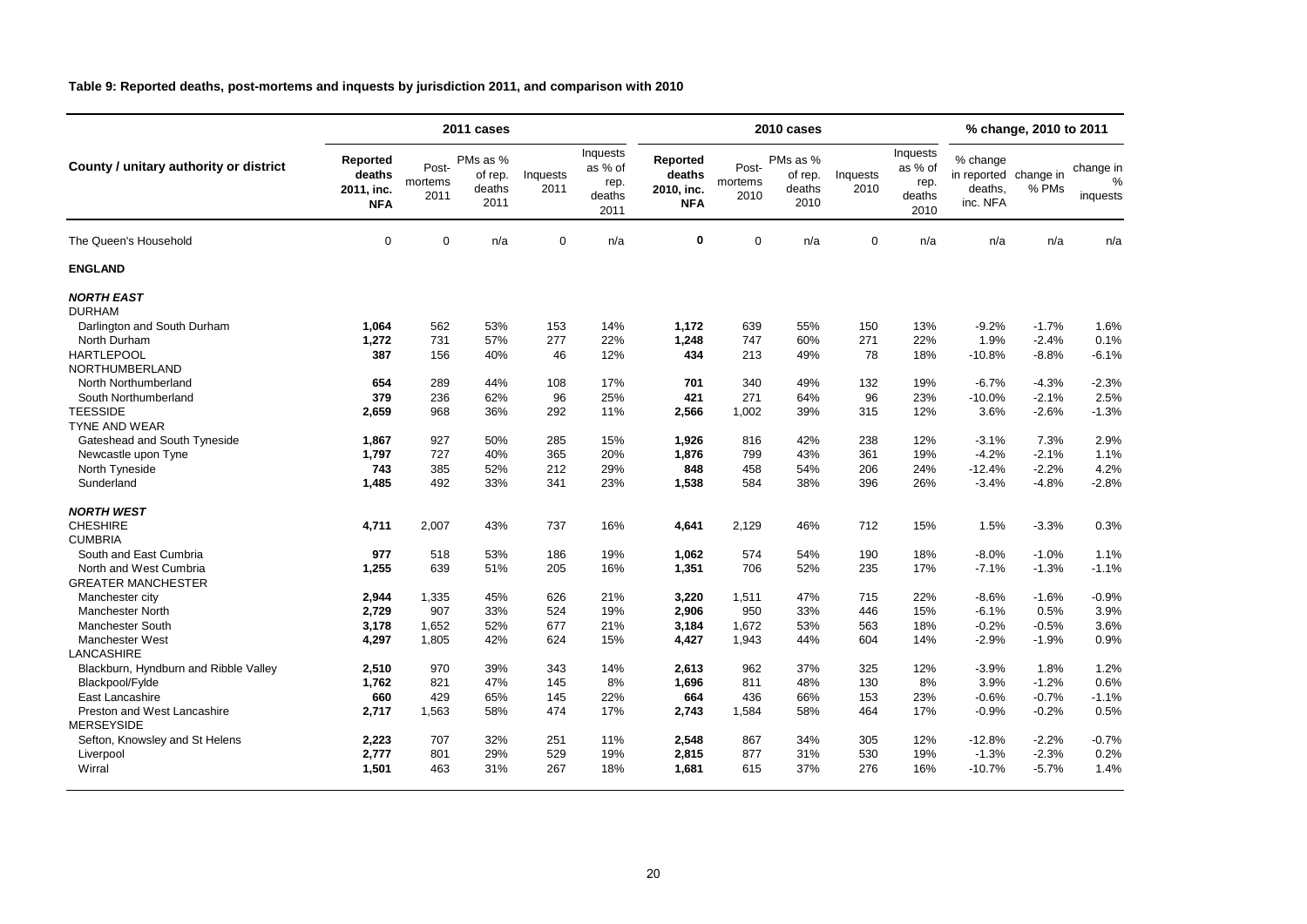**Table 9: Reported deaths, post-mortems and inquests by jurisdiction 2011, and comparison with 2010** *(continued)*

|                                                  |                                                |                          | 2011 cases                            |                  |                                               | 2010 cases                                     |                          |                                       |                  |                                               | % change, 2010 to 2011                                   |          |                            |
|--------------------------------------------------|------------------------------------------------|--------------------------|---------------------------------------|------------------|-----------------------------------------------|------------------------------------------------|--------------------------|---------------------------------------|------------------|-----------------------------------------------|----------------------------------------------------------|----------|----------------------------|
| County / unitary authority or district           | Reported<br>deaths<br>2011, inc.<br><b>NFA</b> | Post-<br>mortems<br>2011 | PMs as %<br>of rep.<br>deaths<br>2011 | Inquests<br>2011 | Inquests<br>as % of<br>rep.<br>deaths<br>2011 | Reported<br>deaths<br>2010, inc.<br><b>NFA</b> | Post-<br>mortems<br>2010 | PMs as %<br>of rep.<br>deaths<br>2010 | Inquests<br>2010 | Inquests<br>as % of<br>rep.<br>deaths<br>2010 | % change<br>in reported change in<br>deaths,<br>inc. NFA | % PMs    | change in<br>%<br>inquests |
| <b>YORKSHIRE AND THE HUMBER</b>                  |                                                |                          |                                       |                  |                                               |                                                |                          |                                       |                  |                                               |                                                          |          |                            |
| <b>EAST RIDING and HULL</b>                      | 2.965                                          | 991                      | 33%                                   | 291              | 10%                                           | 2.822                                          | 1,015                    | 36%                                   | 293              | 10%                                           | 5.1%                                                     | $-2.5%$  | $-0.6%$                    |
| NORTH LINCOLNSHIRE and GRIMSBY                   | 1.378                                          | 372                      | 27%                                   | 124              | 9%                                            | 1.391                                          | 435                      | 31%                                   | 124              | 9%                                            | $-0.9%$                                                  | $-4.3%$  | 0.1%                       |
| <b>YORK CITY</b>                                 | 1.037                                          | 435                      | 42%                                   | 105              | 10%                                           | 1.065                                          | 428                      | 40%                                   | 101              | 9%                                            | $-2.6%$                                                  | 1.8%     | 0.6%                       |
| North Yorkshire Eastern District                 | 1.059                                          | 600                      | 57%                                   | 117              | 11%                                           | 1,192                                          | 661                      | 55%                                   | 132              | 11%                                           | $-11.2%$                                                 | 1.2%     | 0.0%                       |
| North Yorkshire Western District                 | 1.048                                          | 382                      | 36%                                   | 120              | 11%                                           | 1,119                                          | 417                      | 37%                                   | 129              | 12%                                           | $-6.3%$                                                  | $-0.8%$  | $-0.1%$                    |
| South Yorkshire Eastern District                 | 2,493                                          | 1,406                    | 56%                                   | 344              | 14%                                           | 2,537                                          | 1,553                    | 61%                                   | 352              | 14%                                           | $-1.7%$                                                  | $-4.8%$  | $-0.1%$                    |
| South Yorkshire Western District                 | 3,127                                          | 1,476                    | 47%                                   | 616              | 20%                                           | 3,091                                          | 1,473                    | 48%                                   | 453              | 15%                                           | 1.2%                                                     | $-0.5%$  | 5.0%                       |
| West Yorkshire Eastern District                  | 3,327                                          | 1,385                    | 42%                                   | 508              | 15%                                           | 3,757                                          | 1.682                    | 45%                                   | 513              | 14%                                           | $-11.4%$                                                 | $-3.1%$  | 1.6%                       |
| West Yorkshire Western District                  | 3,234                                          | 1,615                    | 50%                                   | 489              | 15%                                           | 3,282                                          | 1,610                    | 49%                                   | 495              | 15%                                           | $-1.5%$                                                  | 0.9%     | 0.0%                       |
| <b>EAST MIDLANDS</b><br><b>DERBYSHIRE</b>        |                                                |                          |                                       |                  |                                               |                                                |                          |                                       |                  |                                               |                                                          |          |                            |
| Derby and South Derbyshire                       | 2,574                                          | 1,087                    | 42%                                   | 328              | 13%                                           | 2,570                                          | 1,202                    | 47%                                   | 283              | 11%                                           | 0.2%                                                     | $-4.5%$  | 1.7%                       |
| North Derbyshire                                 | 2,015                                          | 809                      | 40%                                   | 305              | 15%                                           | 2,031                                          | 854                      | 42%                                   | 327              | 16%                                           | $-0.8%$                                                  | $-1.9%$  | $-1.0%$                    |
| LEICESTERSHIRE                                   |                                                |                          |                                       |                  |                                               |                                                |                          |                                       |                  |                                               |                                                          |          |                            |
| Leicester City and South Leicestershire          | 3,339                                          | 761                      | 23%                                   | 371              | 11%                                           | 3,502                                          | 707                      | 20%                                   | 413              | 12%                                           | $-4.7%$                                                  | 2.6%     | $-0.7%$                    |
| Rutland and North Leicestershire<br>LINCOLNSHIRE | 1,116                                          | 488                      | 44%                                   | 221              | 20%                                           | 1,012                                          | 475                      | 47%                                   | 168              | 17%                                           | 10.3%                                                    | $-3.2%$  | 3.2%                       |
| Boston and Spalding                              | 962                                            | 384                      | 40%                                   | 83               | 9%                                            | 908                                            | 330                      | 36%                                   | 64               | 7%                                            | 5.9%                                                     | 3.6%     | 1.6%                       |
| West Lincolnshire                                | 1,717                                          | 616                      | 36%                                   | 166              | 10%                                           | 1,586                                          | 547                      | 34%                                   | 136              | 9%                                            | 8.3%                                                     | 1.4%     | 1.1%                       |
| Spilsby and Louth                                | 481                                            | 202                      | 42%                                   | 41               | 9%                                            | 538                                            | 284                      | 53%                                   | 58               | 11%                                           | $-10.6%$                                                 | $-10.8%$ | $-2.3%$                    |
| Stamford                                         | 126                                            | 50                       | 40%                                   | 16               | 13%                                           | 137                                            | 70                       | 51%                                   | 20               | 15%                                           | $-8.0%$                                                  | $-11.4%$ | $-1.9%$                    |
| <b>NORTHAMPTONSHIRE</b>                          | 2,658                                          | 1,065                    | 40%                                   | 263              | 10%                                           | 2,716                                          | 1,158                    | 43%                                   | 239              | 9%                                            | $-2.1%$                                                  | $-2.6%$  | 1.1%                       |
| <b>NOTTINGHAMSHIRE</b>                           | 5,588                                          | 1,440                    | 26%                                   | 480              | 9%                                            | 5,787                                          | 1,484                    | 26%                                   | 445              | 8%                                            | $-3.4%$                                                  | 0.1%     | 0.9%                       |
| <b>WEST MIDLANDS</b>                             |                                                |                          |                                       |                  |                                               |                                                |                          |                                       |                  |                                               |                                                          |          |                            |
| <b>HEREFORDSHIRE</b><br><b>SHROPSHIRE</b>        | 797                                            | 333                      | 42%                                   | 95               | 12%                                           | 774                                            | 373                      | 48%                                   | 104              | 13%                                           | 3.0%                                                     | $-6.4%$  | $-1.5%$                    |
| Mid and North Shropshire                         | 917                                            | 333                      | 36%                                   | 74               | 8%                                            | 850                                            | 361                      | 42%                                   | 89               | 10%                                           | 7.9%                                                     | $-6.2%$  | $-2.4%$                    |
| South Shropshire                                 | 225                                            | 146                      | 65%                                   | 27               | 12%                                           | 258                                            | 163                      | 63%                                   | 45               | 17%                                           | $-12.8%$                                                 | 1.7%     | $-5.4%$                    |
| <b>STAFFORDSHIRE</b>                             |                                                |                          |                                       |                  |                                               |                                                |                          |                                       |                  |                                               |                                                          |          |                            |
| <b>Staffordshire South</b>                       | 2.122                                          | 805                      | 38%                                   | 347              | 16%                                           | 2,283                                          | 930                      | 41%                                   | 360              | 16%                                           | $-7.1%$                                                  | $-2.8%$  | 0.6%                       |
| Stoke-on-Trent and North Staffordshire           | 3.622                                          | 1.365                    | 38%                                   | 445              | 12%                                           | 3.641                                          | 1.423                    | 39%                                   | 468              | 13%                                           | $-0.5%$                                                  | $-1.4%$  | $-0.6%$                    |
| <b>TELFORD and WREKIN</b>                        | 702                                            | 308                      | 44%                                   | 83               | 12%                                           | 798                                            | 362                      | 45%                                   | 82               | 10%                                           | $-12.0\%$                                                | $-1.5%$  | 1.5%                       |
| <b>WARWICKSHIRE</b>                              | 1,731                                          | 733                      | 42%                                   | 217              | 13%                                           | 1,818                                          | 741                      | 41%                                   | 222              | 12%                                           | $-4.8%$                                                  | 1.6%     | 0.3%                       |
| <b>WEST MIDLANDS</b>                             |                                                |                          |                                       |                  |                                               |                                                |                          |                                       |                  |                                               |                                                          |          |                            |
| Birmingham and Solihull                          | 5,037                                          | 1,700                    | 34%                                   | 1,195            | 24%                                           | 4,624                                          | 1,793                    | 39%                                   | 1,082            | 23%                                           | 8.9%                                                     | $-5.0%$  | 0.3%                       |
| <b>Black Country</b>                             | 3,538                                          | 970                      | 27%                                   | 549              | 16%                                           | 3,192                                          | 868                      | 27%                                   | 345              | 11%                                           | 10.8%                                                    | 0.2%     | 4.7%                       |
| Coventry                                         | 1,754                                          | 498                      | 28%                                   | 175              | 10%                                           | 1,743                                          | 502                      | 29%                                   | 220              | 13%                                           | 0.6%                                                     | $-0.4%$  | $-2.6%$                    |
| Wolverhampton                                    | 921                                            | 357                      | 39%                                   | 200              | 22%                                           | 1,314                                          | 501                      | 38%                                   | 205              | 16%                                           | $-29.9%$                                                 | 0.6%     | 6.1%                       |
| <b>WORCESTERSHIRE</b>                            | 2,346                                          | 952                      | 41%                                   | 344              | 15%                                           | 2,497                                          | 1,049                    | 42%                                   | 366              | 15%                                           | $-6.0%$                                                  | $-1.4%$  | 0.0%                       |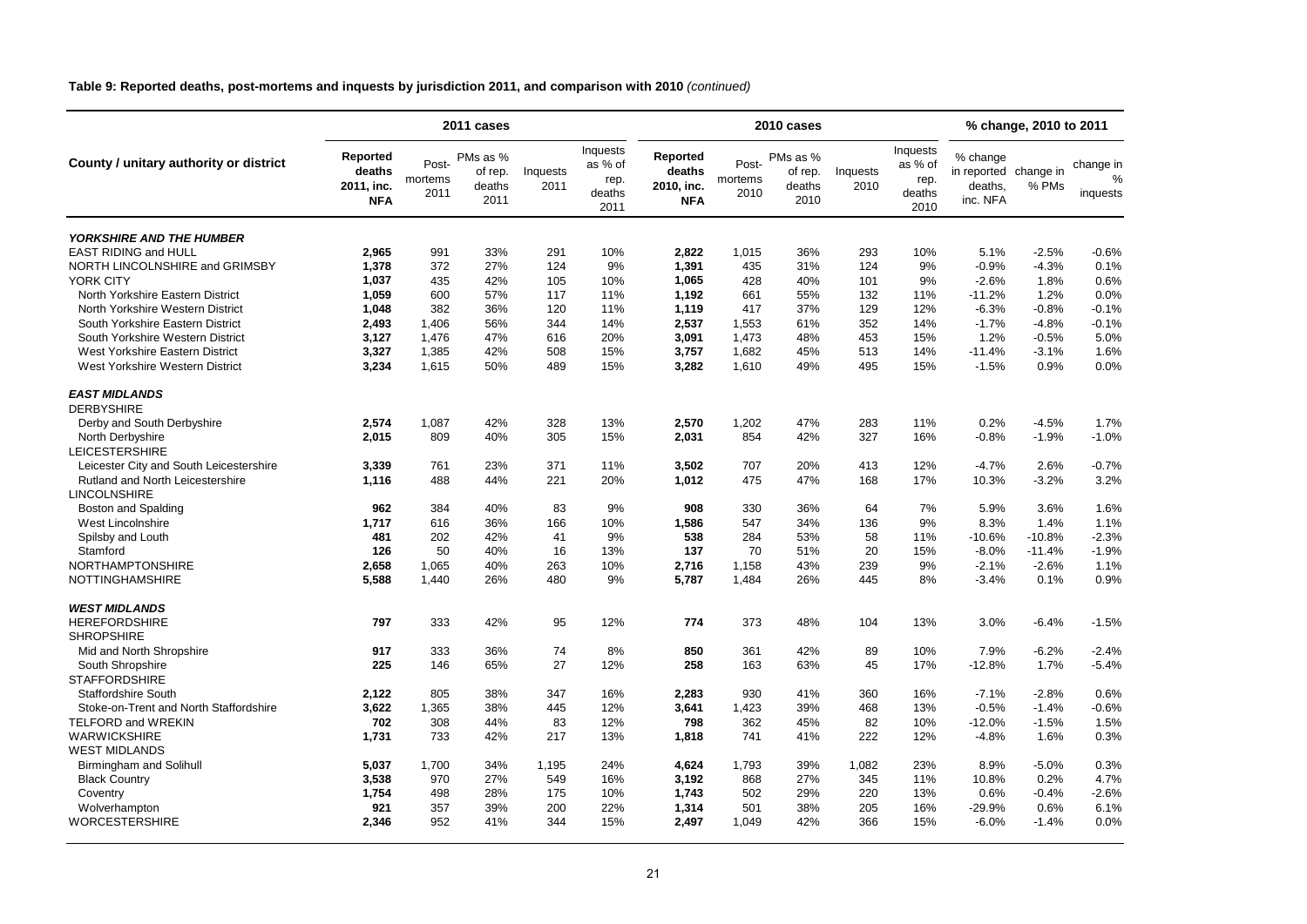**Table 9: Reported deaths, post-mortems and inquests by jurisdiction 2011, and comparison with 2010** *(continued)*

| Inquests<br>Inquests<br>Reported<br>Reported<br>PMs as %<br>PMs as %<br>% change<br>County / unitary authority or district<br>Post-<br>as % of<br>Post-<br>as % of<br>deaths<br>Inquests<br>deaths<br>in reported change in<br>of rep.<br>of rep.<br>Inquests<br>mortems<br>mortems<br>rep.<br>rep.<br>deaths<br>2011<br>2010, inc.<br>deaths<br>2010<br>% PMs<br>2011, inc.<br>deaths.<br>2011<br>2010<br>deaths<br>deaths<br>2011<br>2010<br>inc. NFA<br><b>NFA</b><br><b>NFA</b><br>2011<br>2010<br><b>EAST OF ENGLAND</b><br>BEDFORDSHIRE AND LUTON<br>752<br>39%<br>774<br>39%<br>$-0.7%$<br>1,946<br>200<br>10%<br>1,969<br>211<br>11%<br>$-1.2%$<br><b>CAMBRIDGESHIRE</b><br>North and East Cambridgeshire<br>384<br>199<br>52%<br>50<br>13%<br>395<br>228<br>58%<br>54<br>14%<br>$-2.8%$<br>$-5.9%$<br>586<br>12%<br>606<br>32%<br>South and West Cambridgeshire<br>1,867<br>31%<br>230<br>1,903<br>203<br>11%<br>$-1.9%$<br>$-0.5%$<br><b>ESSEX and THURROCK</b><br>4,605<br>2,555<br>55%<br>458<br>10%<br>2,892<br>58%<br>520<br>$-7.8%$<br>$-2.4%$<br>4,992<br>10%<br><b>HERTFORDSHIRE</b><br>2,949<br>1,577<br>53%<br>326<br>11%<br>3,134<br>1,712<br>55%<br>359<br>$-5.9%$<br>$-1.2%$<br>11%<br>47%<br><b>NORFOLK</b><br>3,800<br>1,643<br>43%<br>507<br>13%<br>3,903<br>1,838<br>508<br>13%<br>$-2.6%$<br>$-3.9%$<br><b>PETERBOROUGH</b><br>347<br>35%<br>93<br>9%<br>384<br>35%<br>90<br>8%<br>$-11.2%$<br>0.6%<br>979<br>1,103<br>SOUTHEND-ON-SEA<br>1,329<br>688<br>52%<br>160<br>12%<br>1,607<br>772<br>48%<br>173<br>$-17.3%$<br>3.7%<br>11%<br><b>SUFFOLK</b><br>2,680<br>1,178<br>314<br>12%<br>1,290<br>48%<br>289<br>$-0.5%$<br>$-3.9%$<br>44%<br>2,694<br>11% |                            |
|---------------------------------------------------------------------------------------------------------------------------------------------------------------------------------------------------------------------------------------------------------------------------------------------------------------------------------------------------------------------------------------------------------------------------------------------------------------------------------------------------------------------------------------------------------------------------------------------------------------------------------------------------------------------------------------------------------------------------------------------------------------------------------------------------------------------------------------------------------------------------------------------------------------------------------------------------------------------------------------------------------------------------------------------------------------------------------------------------------------------------------------------------------------------------------------------------------------------------------------------------------------------------------------------------------------------------------------------------------------------------------------------------------------------------------------------------------------------------------------------------------------------------------------------------------------------------------------------------------------------------------------------------------------------------------------|----------------------------|
|                                                                                                                                                                                                                                                                                                                                                                                                                                                                                                                                                                                                                                                                                                                                                                                                                                                                                                                                                                                                                                                                                                                                                                                                                                                                                                                                                                                                                                                                                                                                                                                                                                                                                       | change in<br>%<br>inquests |
|                                                                                                                                                                                                                                                                                                                                                                                                                                                                                                                                                                                                                                                                                                                                                                                                                                                                                                                                                                                                                                                                                                                                                                                                                                                                                                                                                                                                                                                                                                                                                                                                                                                                                       |                            |
|                                                                                                                                                                                                                                                                                                                                                                                                                                                                                                                                                                                                                                                                                                                                                                                                                                                                                                                                                                                                                                                                                                                                                                                                                                                                                                                                                                                                                                                                                                                                                                                                                                                                                       | $-0.4%$                    |
|                                                                                                                                                                                                                                                                                                                                                                                                                                                                                                                                                                                                                                                                                                                                                                                                                                                                                                                                                                                                                                                                                                                                                                                                                                                                                                                                                                                                                                                                                                                                                                                                                                                                                       | $-0.7%$                    |
|                                                                                                                                                                                                                                                                                                                                                                                                                                                                                                                                                                                                                                                                                                                                                                                                                                                                                                                                                                                                                                                                                                                                                                                                                                                                                                                                                                                                                                                                                                                                                                                                                                                                                       | 1.7%                       |
|                                                                                                                                                                                                                                                                                                                                                                                                                                                                                                                                                                                                                                                                                                                                                                                                                                                                                                                                                                                                                                                                                                                                                                                                                                                                                                                                                                                                                                                                                                                                                                                                                                                                                       | $-0.5%$                    |
|                                                                                                                                                                                                                                                                                                                                                                                                                                                                                                                                                                                                                                                                                                                                                                                                                                                                                                                                                                                                                                                                                                                                                                                                                                                                                                                                                                                                                                                                                                                                                                                                                                                                                       | $-0.4%$                    |
|                                                                                                                                                                                                                                                                                                                                                                                                                                                                                                                                                                                                                                                                                                                                                                                                                                                                                                                                                                                                                                                                                                                                                                                                                                                                                                                                                                                                                                                                                                                                                                                                                                                                                       | 0.3%                       |
|                                                                                                                                                                                                                                                                                                                                                                                                                                                                                                                                                                                                                                                                                                                                                                                                                                                                                                                                                                                                                                                                                                                                                                                                                                                                                                                                                                                                                                                                                                                                                                                                                                                                                       | 1.3%                       |
|                                                                                                                                                                                                                                                                                                                                                                                                                                                                                                                                                                                                                                                                                                                                                                                                                                                                                                                                                                                                                                                                                                                                                                                                                                                                                                                                                                                                                                                                                                                                                                                                                                                                                       | 1.3%                       |
|                                                                                                                                                                                                                                                                                                                                                                                                                                                                                                                                                                                                                                                                                                                                                                                                                                                                                                                                                                                                                                                                                                                                                                                                                                                                                                                                                                                                                                                                                                                                                                                                                                                                                       | 1.0%                       |
| <b>LONDON</b>                                                                                                                                                                                                                                                                                                                                                                                                                                                                                                                                                                                                                                                                                                                                                                                                                                                                                                                                                                                                                                                                                                                                                                                                                                                                                                                                                                                                                                                                                                                                                                                                                                                                         |                            |
| 37<br>City of London<br>135<br>18<br>13%<br>10<br>7%<br>137<br>27%<br>15<br>11%<br>$-1.5%$<br>$-13.7%$                                                                                                                                                                                                                                                                                                                                                                                                                                                                                                                                                                                                                                                                                                                                                                                                                                                                                                                                                                                                                                                                                                                                                                                                                                                                                                                                                                                                                                                                                                                                                                                | $-3.5%$                    |
| 1,547<br>432<br>13%<br>1,695<br>47%<br>10%<br>$-5.1%$<br>$-1.8%$<br>East London<br>3,429<br>45%<br>3,612<br>371                                                                                                                                                                                                                                                                                                                                                                                                                                                                                                                                                                                                                                                                                                                                                                                                                                                                                                                                                                                                                                                                                                                                                                                                                                                                                                                                                                                                                                                                                                                                                                       | 2.3%                       |
| 2,589<br>1,157<br>45%<br>384<br>15%<br>2,964<br>1,336<br>45%<br>536<br>18%<br>$-12.7%$<br>$-0.4%$<br>Inner North London                                                                                                                                                                                                                                                                                                                                                                                                                                                                                                                                                                                                                                                                                                                                                                                                                                                                                                                                                                                                                                                                                                                                                                                                                                                                                                                                                                                                                                                                                                                                                               | $-3.3%$                    |
| Inner South London<br>3,272<br>1,750<br>53%<br>528<br>16%<br>1,883<br>55%<br>496<br>15%<br>$-3.7%$<br>$-1.9%$<br>3,399                                                                                                                                                                                                                                                                                                                                                                                                                                                                                                                                                                                                                                                                                                                                                                                                                                                                                                                                                                                                                                                                                                                                                                                                                                                                                                                                                                                                                                                                                                                                                                | 1.5%                       |
| Inner West London<br>47%<br>5.9%<br>3.2%<br>2,621<br>1,242<br>490<br>19%<br>2,475<br>1.094<br>44%<br>408<br>16%                                                                                                                                                                                                                                                                                                                                                                                                                                                                                                                                                                                                                                                                                                                                                                                                                                                                                                                                                                                                                                                                                                                                                                                                                                                                                                                                                                                                                                                                                                                                                                       | 2.2%                       |
| North London<br>3,357<br>1,418<br>42%<br>418<br>12%<br>4,302<br>1,703<br>40%<br>459<br>11%<br>$-22.0%$<br>2.7%                                                                                                                                                                                                                                                                                                                                                                                                                                                                                                                                                                                                                                                                                                                                                                                                                                                                                                                                                                                                                                                                                                                                                                                                                                                                                                                                                                                                                                                                                                                                                                        | 1.8%                       |
| South London<br>3,128<br>1,375<br>44%<br>333<br>11%<br>1,602<br>50%<br>329<br>10%<br>$-1.8%$<br>$-6.3%$<br>3,186                                                                                                                                                                                                                                                                                                                                                                                                                                                                                                                                                                                                                                                                                                                                                                                                                                                                                                                                                                                                                                                                                                                                                                                                                                                                                                                                                                                                                                                                                                                                                                      | 0.3%                       |
| 3,886<br>1,501<br>39%<br>528<br>14%<br>4,003<br>1,510<br>38%<br>529<br>13%<br>$-2.9%$<br>0.9%<br>West London                                                                                                                                                                                                                                                                                                                                                                                                                                                                                                                                                                                                                                                                                                                                                                                                                                                                                                                                                                                                                                                                                                                                                                                                                                                                                                                                                                                                                                                                                                                                                                          | 0.4%                       |
| <b>SOUTH EAST</b>                                                                                                                                                                                                                                                                                                                                                                                                                                                                                                                                                                                                                                                                                                                                                                                                                                                                                                                                                                                                                                                                                                                                                                                                                                                                                                                                                                                                                                                                                                                                                                                                                                                                     |                            |
| <b>BERKSHIRE</b><br>932<br>39%<br>282<br>12%<br>2,527<br>43%<br>288<br>$-4.4%$<br>$-4.1%$<br>2,416<br>1,078<br>11%                                                                                                                                                                                                                                                                                                                                                                                                                                                                                                                                                                                                                                                                                                                                                                                                                                                                                                                                                                                                                                                                                                                                                                                                                                                                                                                                                                                                                                                                                                                                                                    | 0.3%                       |
| 1,200<br>613<br>51%<br>226<br>19%<br>1,281<br>617<br>48%<br>240<br>19%<br>$-6.3%$<br>2.9%<br><b>BRIGHTON AND HOVE</b>                                                                                                                                                                                                                                                                                                                                                                                                                                                                                                                                                                                                                                                                                                                                                                                                                                                                                                                                                                                                                                                                                                                                                                                                                                                                                                                                                                                                                                                                                                                                                                 | 0.1%                       |
| <b>BUCKINGHAMSHIRE</b><br>723<br>50%<br>170<br>12%<br>1,458<br>737<br>51%<br>179<br>12%<br>$-1.0%$<br>$-0.5%$<br>1,444                                                                                                                                                                                                                                                                                                                                                                                                                                                                                                                                                                                                                                                                                                                                                                                                                                                                                                                                                                                                                                                                                                                                                                                                                                                                                                                                                                                                                                                                                                                                                                | $-0.5%$                    |
| 57%<br><b>EAST SUSSEX</b><br>2,241<br>1,215<br>54%<br>388<br>17%<br>2,479<br>1,408<br>315<br>13%<br>$-9.6%$<br>$-2.6%$<br><b>HAMPSHIRE</b>                                                                                                                                                                                                                                                                                                                                                                                                                                                                                                                                                                                                                                                                                                                                                                                                                                                                                                                                                                                                                                                                                                                                                                                                                                                                                                                                                                                                                                                                                                                                            | 4.6%                       |
| <b>Central Hampshire</b><br>1,119<br>466<br>42%<br>181<br>16%<br>1.180<br>482<br>41%<br>161<br>14%<br>$-5.2%$<br>0.8%                                                                                                                                                                                                                                                                                                                                                                                                                                                                                                                                                                                                                                                                                                                                                                                                                                                                                                                                                                                                                                                                                                                                                                                                                                                                                                                                                                                                                                                                                                                                                                 | 2.5%                       |
| 544<br>48%<br>53%<br>$-6.1%$<br>$-5.1%$<br>North East Hampshire<br>1,135<br>125<br>11%<br>1,209<br>641<br>141<br>12%                                                                                                                                                                                                                                                                                                                                                                                                                                                                                                                                                                                                                                                                                                                                                                                                                                                                                                                                                                                                                                                                                                                                                                                                                                                                                                                                                                                                                                                                                                                                                                  | $-0.6%$                    |
| $-1.7%$<br>Portsmouth and South East Hampshire<br>2,737<br>1,220<br>45%<br>417<br>15%<br>2,720<br>1,258<br>46%<br>413<br>15%<br>0.6%                                                                                                                                                                                                                                                                                                                                                                                                                                                                                                                                                                                                                                                                                                                                                                                                                                                                                                                                                                                                                                                                                                                                                                                                                                                                                                                                                                                                                                                                                                                                                  | 0.1%                       |
| 802<br>2,105<br>741<br>35%<br>223<br>11%<br>2,166<br>37%<br>243<br>$-2.8%$<br>$-1.8%$<br>Southampton and New Forest<br>11%                                                                                                                                                                                                                                                                                                                                                                                                                                                                                                                                                                                                                                                                                                                                                                                                                                                                                                                                                                                                                                                                                                                                                                                                                                                                                                                                                                                                                                                                                                                                                            | $-0.6%$                    |
| <b>ISLE OF WIGHT</b><br>733<br>363<br>79<br>754<br>75<br>50%<br>11%<br>444<br>59%<br>10%<br>$-2.8%$<br>$-9.4%$                                                                                                                                                                                                                                                                                                                                                                                                                                                                                                                                                                                                                                                                                                                                                                                                                                                                                                                                                                                                                                                                                                                                                                                                                                                                                                                                                                                                                                                                                                                                                                        | 0.8%                       |
| <b>KENT</b>                                                                                                                                                                                                                                                                                                                                                                                                                                                                                                                                                                                                                                                                                                                                                                                                                                                                                                                                                                                                                                                                                                                                                                                                                                                                                                                                                                                                                                                                                                                                                                                                                                                                           |                            |
| Central and South East Kent<br>1,334<br>675<br>51%<br>137<br>10%<br>796<br>58%<br>12%<br>$-2.1%$<br>$-7.8%$<br>1,362<br>163                                                                                                                                                                                                                                                                                                                                                                                                                                                                                                                                                                                                                                                                                                                                                                                                                                                                                                                                                                                                                                                                                                                                                                                                                                                                                                                                                                                                                                                                                                                                                           | $-1.7%$                    |
| 2,090<br>1,064<br>51%<br>252<br>12%<br>2,421<br>1,130<br>47%<br>221<br>9%<br>$-13.7%$<br>4.2%<br>Mid Kent and Medway                                                                                                                                                                                                                                                                                                                                                                                                                                                                                                                                                                                                                                                                                                                                                                                                                                                                                                                                                                                                                                                                                                                                                                                                                                                                                                                                                                                                                                                                                                                                                                  | 2.9%                       |
| 61%<br>264<br>63%<br>226<br>3.8%<br>$-2.9%$<br>North East Kent<br>1,898<br>1,150<br>14%<br>1,828<br>1,160<br>12%                                                                                                                                                                                                                                                                                                                                                                                                                                                                                                                                                                                                                                                                                                                                                                                                                                                                                                                                                                                                                                                                                                                                                                                                                                                                                                                                                                                                                                                                                                                                                                      | 1.5%                       |
| 786<br>$-5.7%$<br>North West Kent<br>1,636<br>48%<br>155<br>9%<br>1,710<br>919<br>54%<br>175<br>10%<br>$-4.3%$                                                                                                                                                                                                                                                                                                                                                                                                                                                                                                                                                                                                                                                                                                                                                                                                                                                                                                                                                                                                                                                                                                                                                                                                                                                                                                                                                                                                                                                                                                                                                                        | $-0.8%$                    |
| 718<br>340<br>47%<br>121<br>441<br>56%<br>126<br>$-9.2%$<br><b>MILTON KEYNES</b><br>17%<br>791<br>16%<br>$-8.4%$                                                                                                                                                                                                                                                                                                                                                                                                                                                                                                                                                                                                                                                                                                                                                                                                                                                                                                                                                                                                                                                                                                                                                                                                                                                                                                                                                                                                                                                                                                                                                                      | 0.9%                       |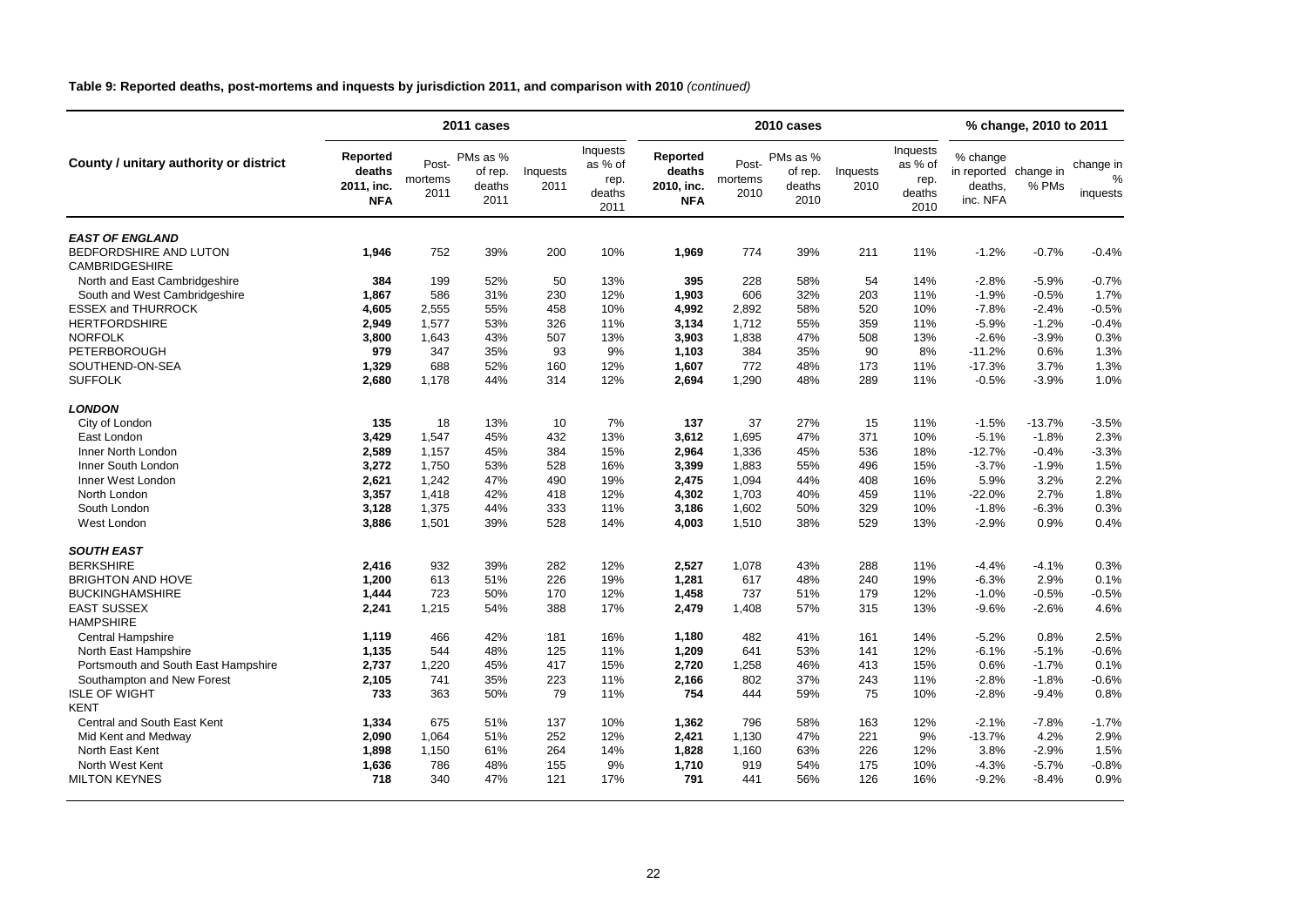**Table 9: Reported deaths, post-mortems and inquests by jurisdiction 2011, and comparison with 2010** *(continued)*

|                                           |                                                       |                          | 2011 cases                            |                  |                                               | 2010 cases                                     |                          |                                       |                  |                                               | % change, 2010 to 2011                                   |          |                            |
|-------------------------------------------|-------------------------------------------------------|--------------------------|---------------------------------------|------------------|-----------------------------------------------|------------------------------------------------|--------------------------|---------------------------------------|------------------|-----------------------------------------------|----------------------------------------------------------|----------|----------------------------|
| County / unitary authority or district    | <b>Reported</b><br>deaths<br>2011, inc.<br><b>NFA</b> | Post-<br>mortems<br>2011 | PMs as %<br>of rep.<br>deaths<br>2011 | Inquests<br>2011 | Inquests<br>as % of<br>rep.<br>deaths<br>2011 | Reported<br>deaths<br>2010, inc.<br><b>NFA</b> | Post-<br>mortems<br>2010 | PMs as %<br>of rep.<br>deaths<br>2010 | Inquests<br>2010 | Inquests<br>as % of<br>rep.<br>deaths<br>2010 | % change<br>in reported change in<br>deaths,<br>inc. NFA | % PMs    | change in<br>%<br>inquests |
| <b>OXFORDSHIRE</b>                        | 2,034                                                 | 819                      | 40%                                   | 237              | 12%                                           | 2,139                                          | 945                      | 44%                                   | 292              | 14%                                           | $-4.9%$                                                  | $-3.9%$  | $-2.0%$                    |
| <b>SURREY</b>                             | 4,079                                                 | 1,830                    | 45%                                   | 357              | 9%                                            | 4,331                                          | 2,066                    | 48%                                   | 370              | 9%                                            | $-5.8%$                                                  | $-2.8%$  | 0.2%                       |
| <b>WEST SUSSEX</b>                        | 3,193                                                 | 1,344                    | 42%                                   | 256              | 8%                                            | 3,154                                          | 1,457                    | 46%                                   | 274              | 9%                                            | 1.2%                                                     | $-4.1%$  | $-0.7%$                    |
| <b>SOUTH WEST</b>                         |                                                       |                          |                                       |                  |                                               |                                                |                          |                                       |                  |                                               |                                                          |          |                            |
| <b>AVON</b>                               | 4,493                                                 | 1,842                    | 41%                                   | 708              | 16%                                           | 4,727                                          | 2,103                    | 44%                                   | 790              | 17%                                           | $-5.0%$                                                  | $-3.5%$  | $-1.0%$                    |
| <b>CORNWALL</b>                           | 2,505                                                 | 1,426                    | 57%                                   | 365              | 15%                                           | 2,525                                          | 1,627                    | 64%                                   | 413              | 16%                                           | $-0.8%$                                                  | $-7.5%$  | $-1.8%$                    |
| <b>DEVON</b>                              |                                                       |                          |                                       |                  |                                               |                                                |                          |                                       |                  |                                               |                                                          |          |                            |
| <b>Exeter and Greater Devon</b>           | 2,765                                                 | 724                      | 26%                                   | 319              | 12%                                           | 2,715                                          | 862                      | 32%                                   | 303              | 11%                                           | 1.8%                                                     | $-5.6%$  | 0.4%                       |
| Plymouth and South West Devon             | 1,884                                                 | 906                      | 48%                                   | 356              | 19%                                           | 2,125                                          | 963                      | 45%                                   | 364              | 17%                                           | $-11.3%$                                                 | 2.8%     | 1.8%                       |
| Torbay and South Devon<br><b>DORSET</b>   | 1,655                                                 | 655                      | 40%                                   | 174              | 11%                                           | 1,963                                          | 750                      | 38%                                   | 161              | 8%                                            | $-15.7%$                                                 | 1.4%     | 2.3%                       |
| Bournemouth, Poole and Eastern Dorset     | 2,215                                                 | 759                      | 34%                                   | 173              | 8%                                            | 2,291                                          | 849                      | 37%                                   | 178              | 8%                                            | $-3.3%$                                                  | $-2.8%$  | 0.0%                       |
| <b>Western Dorset</b>                     | 966                                                   | 371                      | 38%                                   | 77               | 8%                                            | 1,002                                          | 426                      | 43%                                   | 69               | 7%                                            | $-3.6%$                                                  | $-4.1%$  | 1.1%                       |
| <b>GLOUCESTERSHIRE</b>                    | 1,938                                                 | 1,028                    | 53%                                   | 372              | 19%                                           | 1,941                                          | 1,142                    | 59%                                   | 401              | 21%                                           | $-0.2%$                                                  | $-5.8%$  | $-1.5%$                    |
| <b>ISLES OF SCILLY</b><br><b>SOMERSET</b> | $\overline{7}$                                        | 5                        | 71%                                   | 2                | 29%                                           | 10                                             | $\overline{4}$           | $\star$                               | $\overline{1}$   | $\star$                                       | $\star$                                                  | $\star$  | $\star$                    |
| <b>Eastern Somerset</b>                   | 921                                                   | 405                      | 44%                                   | 118              | 13%                                           | 941                                            | 481                      | 51%                                   | 128              | 14%                                           | $-2.1%$                                                  | $-7.1%$  | $-0.8%$                    |
| <b>Western Somerset</b>                   | 1,301                                                 | 390                      | 30%                                   | 113              | 9%                                            | 1,344                                          | 491                      | 37%                                   | 123              | 9%                                            | $-3.2%$                                                  | $-6.6%$  | $-0.5%$                    |
| WILTSHIRE and SWINDON                     | 2,240                                                 | 829                      | 37%                                   | 364              | 16%                                           | 2,255                                          | 1,010                    | 45%                                   | 370              | 16%                                           | $-0.7%$                                                  | $-7.8%$  | $-0.2%$                    |
| <b>WALES</b>                              |                                                       |                          |                                       |                  |                                               |                                                |                          |                                       |                  |                                               |                                                          |          |                            |
| Bridgend and Glamorgan Valleys            | 2,381                                                 | 1,093                    | 46%                                   | 288              | 12%                                           | 2,542                                          | 1,145                    | 45%                                   | 295              | 12%                                           | $-6.3%$                                                  | 0.9%     | 0.5%                       |
| Cardiff and Vale of Glamorgan             | 1,535                                                 | 656                      | 43%                                   | 313              | 20%                                           | 1,707                                          | 828                      | 49%                                   | 400              | 23%                                           | $-10.1%$                                                 | $-5.8%$  | $-3.0%$                    |
| Carmarthenshire                           | 773                                                   | 353                      | 46%                                   | 73               | 9%                                            | 772                                            | 359                      | 47%                                   | 79               | 10%                                           | 0.1%                                                     | $-0.8%$  | $-0.8%$                    |
| <b>Central North Wales</b>                | 1,179                                                 | 672                      | 57%                                   | 215              | 18%                                           | 1,230                                          | 691                      | 56%                                   | 179              | 15%                                           | $-4.1%$                                                  | 0.8%     | 3.7%                       |
| Ceredigion                                | 281                                                   | 167                      | 59%                                   | 30               | 11%                                           | 266                                            | 157                      | 59%                                   | 34               | 13%                                           | 5.6%                                                     | 0.4%     | $-2.1%$                    |
| Gwent                                     | 2,642                                                 | 989                      | 37%                                   | 145              | 5%                                            | 2,596                                          | 1,012                    | 39%                                   | 127              | 5%                                            | 1.8%                                                     | $-1.5%$  | 0.6%                       |
| Neath and Port Talbot                     | 465                                                   | 226                      | 49%                                   | 89               | 19%                                           | 451                                            | 230                      | 51%                                   | 89               | 20%                                           | 3.1%                                                     | $-2.4%$  | $-0.6%$                    |
| <b>North East Wales</b>                   | 1.232                                                 | 589                      | 48%                                   | 234              | 19%                                           | 1.168                                          | 679                      | 58%                                   | 205              | 18%                                           | 5.5%                                                     | $-10.3%$ | 1.4%                       |
| North West Wales                          | 951                                                   | 414                      | 44%                                   | 140              | 15%                                           | 1,058                                          | 463                      | 44%                                   | 141              | 13%                                           | $-10.1%$                                                 | $-0.2%$  | 1.4%                       |
| Pembrokeshire                             | 626                                                   | 237                      | 38%                                   | 75               | 12%                                           | 606                                            | 255                      | 42%                                   | 76               | 13%                                           | 3.3%                                                     | $-4.2%$  | $-0.6%$                    |
| Powys                                     | 283                                                   | 209                      | 74%                                   | 61               | 22%                                           | 350                                            | 224                      | 64%                                   | 73               | 21%                                           | $-19.1%$                                                 | 9.9%     | 0.7%                       |
| City and County of Swansea                | 1,561                                                 | 497                      | 32%                                   | 199              | 13%                                           | 1,606                                          | 498                      | 31%                                   | 173              | 11%                                           | $-2.8%$                                                  | 0.8%     | 2.0%                       |
| <b>ENGLAND and WALES</b>                  | 222,371                                               | 93,954                   | 42%                                   | 30,981           | 14%                                           | 230,595                                        | 101,943                  | 44%                                   | 30,848           | 13%                                           | $-3.6\%$                                                 | $-2.0%$  | 0.8%                       |

NOTE: NFA cases are deaths notified to coroners which required neither an inquest nor a post-mortem, and where no certificate of any kind was issued.

\* Percentages not shown because of the low volume of caseload.

(1) Wolverhampton coroner district was absorbed into that of the Black Country on 1 October 2011, so figures here are for January-September 2011 only.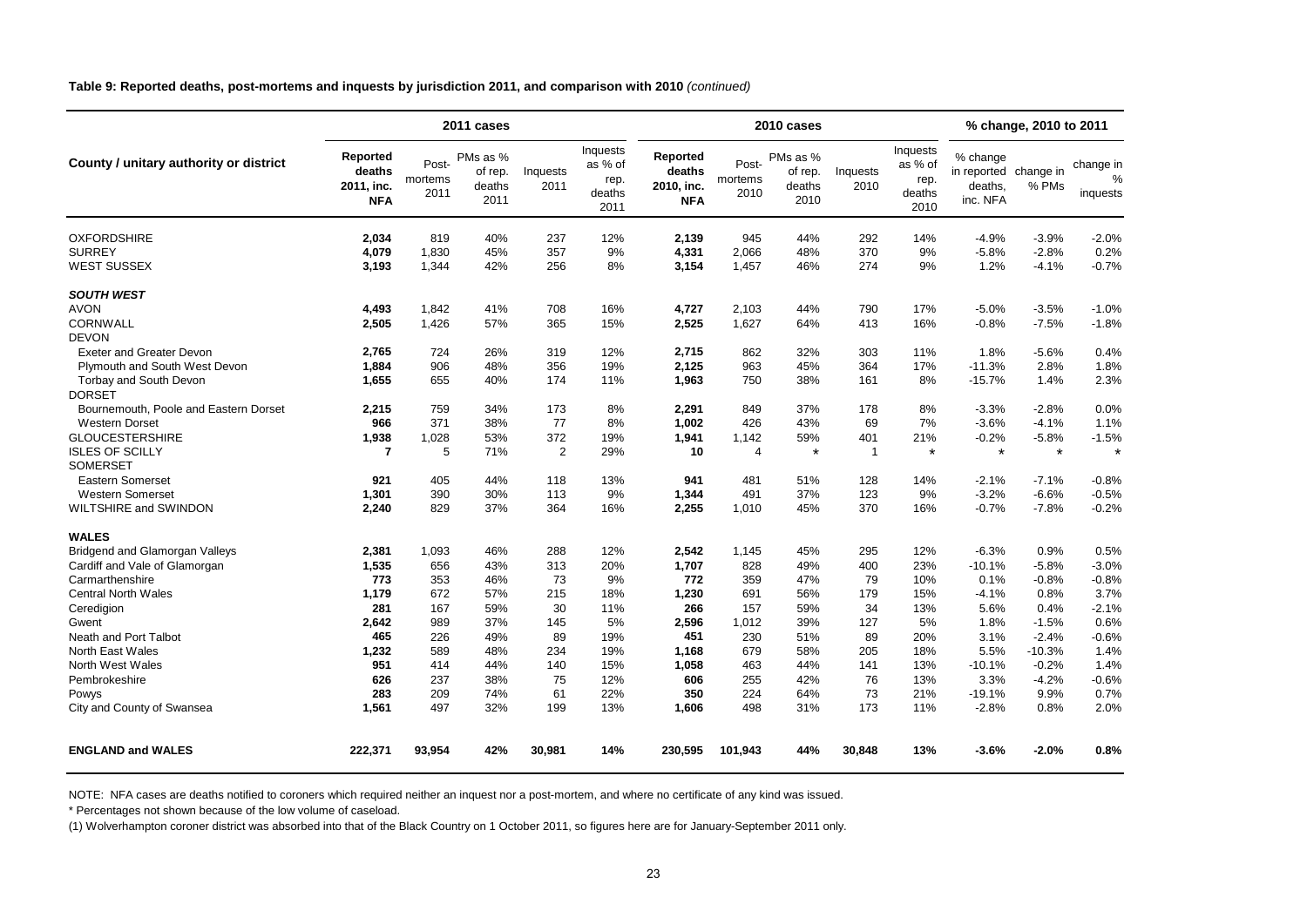#### **Table 10: Inquest verdicts returned, by jurisdiction, 2011**

|                                                                         |                                                             | Verdict category |                                     |                             |                                        |                                      |                                  |                                           |                  |                           |                        |  |  |
|-------------------------------------------------------------------------|-------------------------------------------------------------|------------------|-------------------------------------|-----------------------------|----------------------------------------|--------------------------------------|----------------------------------|-------------------------------------------|------------------|---------------------------|------------------------|--|--|
| County / unitary authority or district                                  | Homicide,<br>killed<br>unlawfully<br>and killed<br>lawfully | Suicide          | Lack of care<br>or self-<br>neglect | Dependence<br>on drugs      | Non-<br>dependent<br>abuse of<br>drugs | Death from<br>industrial<br>diseases | accident or<br>mis-<br>adventure | Death by Deaths from<br>natural<br>causes | Open<br>verdicts | All other<br>verdicts (1) | Total, all<br>verdicts |  |  |
| The Queen's Household                                                   | $\boldsymbol{0}$                                            | $\pmb{0}$        | $\mathbf 0$                         | $\mathbf 0$                 | $\mathbf 0$                            | $\mathbf 0$                          | 0                                | 0                                         | $\mathbf 0$      | $\mathbf 0$               | 0                      |  |  |
| <b>ENGLAND</b>                                                          |                                                             |                  |                                     |                             |                                        |                                      |                                  |                                           |                  |                           |                        |  |  |
| <b>NORTH EAST</b><br><b>DURHAM</b><br>Darlington and South Durham       | $\mathbf{1}$                                                | 15               | 0                                   | $\mathbf 0$                 | $\mathbf 0$                            | 19                                   | 37                               | 73                                        | 11               | 13                        | 169                    |  |  |
| North Durham                                                            | $\mathbf 0$                                                 | 35               | $\mathbf 0$                         | $\overline{\mathbf{c}}$     | 1                                      | 36                                   | 56                               | 173                                       | 24               | 26                        | 353                    |  |  |
| <b>HARTLEPOOL</b><br>NORTHUMBERLAND                                     | $\Omega$                                                    | 11               | $\mathbf 0$                         | $\mathbf 0$                 | $\overline{2}$                         | 14                                   | 13                               | $\overline{4}$                            | $\overline{2}$   | $\mathbf 0$               | 46                     |  |  |
| North Northumberland                                                    | $\mathbf{1}$                                                | 12               | $\mathbf 0$                         | $\mathbf 0$                 | $\mathbf{1}$                           | 14                                   | 12                               | 58                                        | $\overline{1}$   | 24                        | 123                    |  |  |
| South Northumberland                                                    | $\mathbf 0$                                                 | 13               | $\mathbf 0$                         | $\mathbf 0$                 | $\mathbf 0$                            | 8                                    | 22                               | 33                                        | $\overline{7}$   | 6                         | 89                     |  |  |
| <b>TEESSIDE</b><br><b>TYNE AND WEAR</b><br>Gateshead and South Tyneside | $\mathbf 0$                                                 | 27<br>18         | $\overline{2}$                      | $\mathbf{1}$                | $\mathbf 0$<br>$\mathbf 0$             | 59                                   | 119                              | 46                                        | 26               | $\overline{4}$            | 284<br>261             |  |  |
| Newcastle upon Tyne                                                     | 3<br>$\sqrt{2}$                                             | 22               | $\mathbf 0$<br>$\mathbf 0$          | $\mathbf 0$<br>3            | 5                                      | 41<br>31                             | 116<br>96                        | 52<br>100                                 | 10<br>12         | 21<br>85                  | 356                    |  |  |
| North Tyneside                                                          | $\mathbf{1}$                                                | 19               | $\mathbf 0$                         | $\mathbf 0$                 | $\mathbf 0$                            | 18                                   | 66                               | 81                                        | 11               | 9                         | 205                    |  |  |
| Sunderland                                                              | $\Omega$                                                    | 17               | $\Omega$                            | $\mathbf 0$                 | $\Omega$                               | 49                                   | 44                               | 218                                       | 8                | 37                        | 373                    |  |  |
| <b>NORTH WEST</b>                                                       |                                                             |                  |                                     |                             |                                        |                                      |                                  |                                           |                  |                           |                        |  |  |
| <b>CHESHIRE</b>                                                         | 6                                                           | 65               | 0                                   | 2                           | $\mathbf 0$                            | 79                                   | 161                              | 295                                       | 22               | 94                        | 724                    |  |  |
| <b>CUMBRIA</b><br>South and East Cumbria                                | $\mathbf{1}$                                                | $\overline{4}$   | $\mathbf 0$                         | $\mathbf 0$                 | $\pmb{0}$                              | 27                                   | 39                               | 61                                        | 6                | 48                        | 186                    |  |  |
| North and West Cumbria                                                  | 14                                                          | 26               | $\mathbf 0$                         | $\mathbf{1}$                | $\mathbf{1}$                           | 26                                   | 52                               | 57                                        | 5                | 11                        | 193                    |  |  |
| <b>GREATER MANCHESTER</b>                                               |                                                             |                  |                                     |                             |                                        |                                      |                                  |                                           |                  |                           |                        |  |  |
| Manchester city                                                         | 3                                                           | 36               | 1                                   | 1                           | 4                                      | 30                                   | 179                              | 288                                       | 39               | 157                       | 738                    |  |  |
| <b>Manchester North</b>                                                 | $\overline{2}$                                              | 50               | $\mathbf 0$                         | $\overline{1}$              | $\mathbf 0$                            | 14                                   | 55                               | 236                                       | 10               | 108                       | 476                    |  |  |
| <b>Manchester South</b>                                                 | 6                                                           | 31               | $\mathbf{1}$                        | $\mathbf 0$                 | $\mathbf 0$                            | 30                                   | 211                              | 240                                       | 42               | 22                        | 583                    |  |  |
| <b>Manchester West</b><br>LANCASHIRE                                    | $\mathbf{1}$                                                | 67               | $\overline{0}$                      | 14                          | 9                                      | 43                                   | 144                              | 88                                        | 78               | 197                       | 641                    |  |  |
| Blackburn, Hyndburn and Ribble Valley                                   | $\mathbf{1}$                                                | 28               | 0                                   | $\mathbf{1}$                | $\mathbf 0$                            | 12                                   | 53                               | 124                                       | $\overline{4}$   | 89                        | 312                    |  |  |
| Blackpool/Fylde                                                         | $\mathbf{1}$                                                | 14               | $\mathbf 0$                         | 6                           | $\mathbf{1}$                           | 8                                    | 69                               | 14                                        | 10               | 3                         | 126                    |  |  |
| East Lancashire                                                         | $\overline{2}$<br>$\overline{2}$                            | 11               | $\overline{0}$                      | $\mathbf 0$<br>$\mathbf{1}$ | $\mathbf 0$                            | 8                                    | 54                               | 56                                        | $\overline{7}$   | 15                        | 153                    |  |  |
| Preston and West Lancashire<br><b>MERSEYSIDE</b>                        |                                                             | 50               | $\mathbf 0$                         |                             | $\Omega$                               | 15                                   | 94                               | 145                                       | 35               | 130                       | 472                    |  |  |
| Sefton, Knowsley and St Helens                                          | $\mathbf 0$                                                 | 37               | $\overline{c}$<br>0                 | $\overline{2}$<br>10        | $\mathbf 0$                            | 18                                   | 90<br>149                        | 77<br>210                                 | 24               | 5<br>86                   | 255<br>525             |  |  |
| Liverpool<br>Wirral                                                     | 6<br>$\Omega$                                               | 29<br>21         | $\Omega$                            | $\Omega$                    | 9<br>$\mathbf{1}$                      | 21<br>36                             | 34                               | 118                                       | $\sqrt{5}$<br>19 | 30                        | 259                    |  |  |
|                                                                         |                                                             |                  |                                     |                             |                                        |                                      |                                  |                                           |                  |                           |                        |  |  |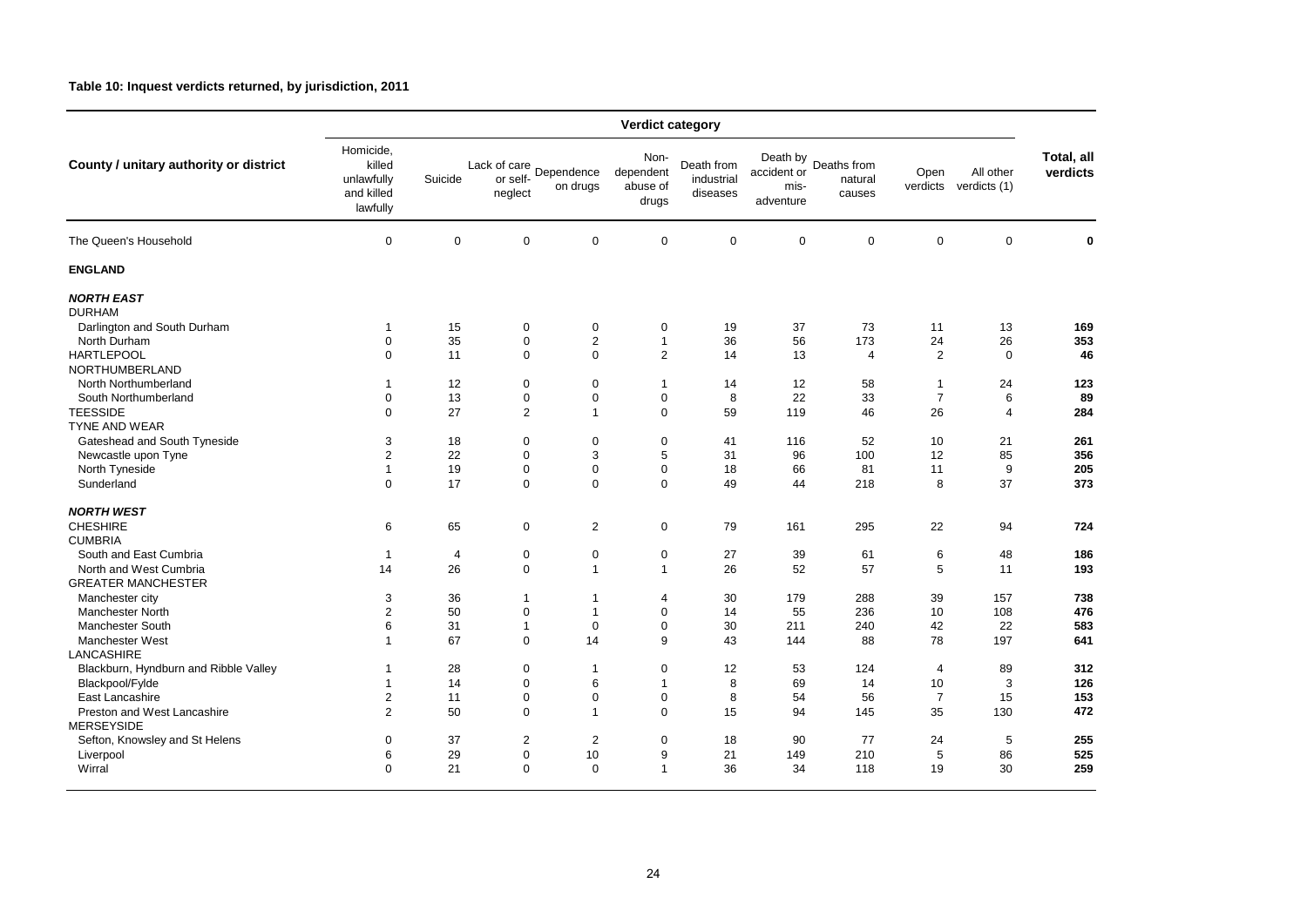#### **Table 10: Inquest verdicts returned, by jurisdiction, 2011** *(continued)*

| Homicide,<br>Total, all<br>Non-<br>Death by<br>Deaths from<br>County / unitary authority or district<br>killed<br>Death from<br>Lack of care<br>Lack of care<br>Lependence<br>dependent<br>accident or<br>Open<br>All other<br>verdicts<br>Suicide<br>industrial<br>unlawfully<br>natural<br>or self-<br>on drugs<br>abuse of<br>verdicts<br>verdicts (1)<br>mis-<br>and killed<br>diseases<br>neglect<br>causes<br>drugs<br>adventure<br>lawfully<br><b>YORKSHIRE AND THE HUMBER</b><br>71<br>74<br><b>EAST RIDING and HULL</b><br>3<br>23<br>0<br>0<br>0<br>18<br>53<br>43<br>285<br>28<br>$\overline{c}$<br>25<br>NORTH LINCOLNSHIRE and GRIMSBY<br>$\mathbf 0$<br>3<br>22<br>27<br>40<br>148<br>0<br>1<br>9<br>YORK CITY<br>13<br>$\mathbf 0$<br>8<br>18<br>42<br>21<br>$\mathbf{1}$<br>113<br>$\Omega$<br>1<br>29<br>47<br>North Yorkshire Eastern District<br>$\mathbf 0$<br>$\mathbf 0$<br>$\mathbf 0$<br>$\mathbf 0$<br>13<br>17<br>$\overline{1}$<br>111<br>4<br>North Yorkshire Western District<br>$\mathbf 0$<br>32<br>$\mathbf 0$<br>3<br>3<br>9<br>49<br>15<br>3<br>$\overline{7}$<br>121<br>21<br>25<br>338<br>South Yorkshire Eastern District<br>$\mathbf 0$<br>$\mathbf 0$<br>$\mathbf 0$<br>65<br>68<br>84<br>74<br>$\mathbf{1}$<br>53<br>$\mathbf 0$<br>$\mathbf 0$<br>82<br>88<br>147<br>$\overline{1}$<br>104<br>477<br>South Yorkshire Western District<br>$\mathbf{1}$<br>$\mathbf{1}$<br>485<br>West Yorkshire Eastern District<br>3<br>82<br>0<br>9<br>66<br>124<br>119<br>28<br>50<br>$\overline{4}$<br>84<br>6<br>9<br>454<br>West Yorkshire Western District<br>11<br>54<br>133<br>109<br>31<br>13<br>4<br><b>EAST MIDLANDS</b><br><b>DERBYSHIRE</b><br>Derby and South Derbyshire<br>$\mathbf 0$<br>25<br>0<br>$\mathbf 0$<br>$\mathbf 0$<br>48<br>76<br>59<br>21<br>50<br>279<br>314<br>13<br>24<br><b>North Derbyshire</b><br>$\mathbf{1}$<br>0<br>$\mathbf{1}$<br>6<br>43<br>101<br>93<br>32<br>LEICESTERSHIRE<br>344<br>Leicester City and South Leicestershire<br>2<br>35<br>0<br>$\mathbf 0$<br>0<br>22<br>84<br>133<br>13<br>55<br>$\overline{2}$<br>28<br>$\mathbf 0$<br>$\mathbf 0$<br>$\mathbf 0$<br>13<br>75<br>5<br>20<br>207<br>Rutland and North Leicestershire<br>64<br><b>LINCOLNSHIRE</b><br>$\mathbf 0$<br>10<br>$\Omega$<br>$\mathbf 0$<br>$\overline{2}$<br>26<br>12<br>3<br>$\overline{2}$<br>56<br>Boston and Spalding<br>$\mathbf{1}$<br>$\overline{2}$<br>$\overline{2}$<br>16<br>34<br>25<br>24<br>19<br>141<br>West Lincolnshire<br>15<br>0<br>$\overline{4}$<br>$\mathbf 0$<br>3<br>0<br>$\mathbf 0$<br>$\mathbf 0$<br>3<br>19<br>8<br>$\overline{7}$<br>41<br>Spilsby and Louth<br>$\overline{1}$<br>3<br>$\mathbf 0$<br>11<br>Stamford<br>0<br>$\mathbf 0$<br>$\mathbf 0$<br>$\mathbf{1}$<br>$\overline{4}$<br>$\overline{1}$<br>$\overline{1}$<br>$\mathbf 1$<br>52<br>25<br>266<br>NORTHAMPTONSHIRE<br>0<br>0<br>$\mathbf 0$<br>0<br>26<br>80<br>60<br>23<br>$\overline{2}$<br>$\Omega$<br>$\Omega$<br>$\Omega$<br>87<br>52<br>47<br>405<br>NOTTINGHAMSHIRE<br>41<br>115<br>61<br><b>WEST MIDLANDS</b><br><b>HEREFORDSHIRE</b><br>2<br>10<br>0<br>$\mathbf 0$<br>0<br>$\overline{7}$<br>38<br>19<br>9<br>13<br>98<br><b>SHROPSHIRE</b><br>Mid and North Shropshire<br>$\mathbf 0$<br>$\mathbf 0$<br>$\mathbf 0$<br>$\overline{7}$<br>28<br>0<br>15<br>$\overline{4}$<br>$\overline{4}$<br>16<br>74<br>$\overline{2}$<br>$\mathbf 0$<br>32<br>South Shropshire<br>$\mathbf 0$<br>10<br>13<br>$\mathbf 0$<br>$\overline{1}$<br>$\mathbf{1}$<br>$\mathbf{1}$<br>$\overline{4}$<br><b>STAFFORDSHIRE</b><br>70<br>$\mathbf 0$<br>3<br>50<br>86<br>5<br>23<br>363<br><b>Staffordshire South</b><br>121<br>$\mathbf 1$<br>4<br>Stoke-on-Trent and North Staffordshire<br>6<br>25<br>$\Omega$<br>6<br>$\Omega$<br>48<br>129<br>65<br>27<br>136<br>442<br><b>TELFORD and WREKIN</b><br>21<br>69<br>$\mathbf 0$<br>8<br>0<br>$\mathbf 0$<br>0<br>9<br>14<br>$\mathbf 0$<br>17<br><b>WARWICKSHIRE</b><br>42<br>2<br>5<br>188<br>3<br>$\Omega$<br>14<br>58<br>49<br>11<br>$\overline{4}$<br><b>WEST MIDLANDS</b><br>Birmingham and Solihull<br>3<br>19<br>0<br>0<br>0<br>13<br>15<br>278<br>30<br>773<br>1,131<br>389<br>3<br>37<br>$\Omega$<br>5<br>41<br>77<br>139<br>26<br>60<br><b>Black Country</b><br>$\mathbf 1$<br>195<br>30<br>$\mathbf 0$<br>8<br>8<br>47<br>71<br>20<br>Coventry<br>$\Omega$<br>10<br>$\overline{1}$<br>$\overline{2}$<br>$\mathbf 0$<br>$\mathbf 0$<br>$\mathbf 0$<br>$\overline{7}$<br>34<br>17<br>85<br>Wolverhampton<br>0<br>11<br>14<br>327<br><b>WORCESTERSHIRE</b><br>36<br>$\Omega$<br>$\overline{2}$<br>6<br>23<br>71<br>129<br>17<br>42<br>1 | Verdict category |  |  |  |  |  |  |  |  |  |  |
|------------------------------------------------------------------------------------------------------------------------------------------------------------------------------------------------------------------------------------------------------------------------------------------------------------------------------------------------------------------------------------------------------------------------------------------------------------------------------------------------------------------------------------------------------------------------------------------------------------------------------------------------------------------------------------------------------------------------------------------------------------------------------------------------------------------------------------------------------------------------------------------------------------------------------------------------------------------------------------------------------------------------------------------------------------------------------------------------------------------------------------------------------------------------------------------------------------------------------------------------------------------------------------------------------------------------------------------------------------------------------------------------------------------------------------------------------------------------------------------------------------------------------------------------------------------------------------------------------------------------------------------------------------------------------------------------------------------------------------------------------------------------------------------------------------------------------------------------------------------------------------------------------------------------------------------------------------------------------------------------------------------------------------------------------------------------------------------------------------------------------------------------------------------------------------------------------------------------------------------------------------------------------------------------------------------------------------------------------------------------------------------------------------------------------------------------------------------------------------------------------------------------------------------------------------------------------------------------------------------------------------------------------------------------------------------------------------------------------------------------------------------------------------------------------------------------------------------------------------------------------------------------------------------------------------------------------------------------------------------------------------------------------------------------------------------------------------------------------------------------------------------------------------------------------------------------------------------------------------------------------------------------------------------------------------------------------------------------------------------------------------------------------------------------------------------------------------------------------------------------------------------------------------------------------------------------------------------------------------------------------------------------------------------------------------------------------------------------------------------------------------------------------------------------------------------------------------------------------------------------------------------------------------------------------------------------------------------------------------------------------------------------------------------------------------------------------------------------------------------------------------------------------------------------------------------------------------------------------------------------------------------------------------------------------------------------------------------------------------------------------------------------------------------------------------------------------------------------------------------------------------------------------------------------------------------------------------------------------------------------------------|------------------|--|--|--|--|--|--|--|--|--|--|
|                                                                                                                                                                                                                                                                                                                                                                                                                                                                                                                                                                                                                                                                                                                                                                                                                                                                                                                                                                                                                                                                                                                                                                                                                                                                                                                                                                                                                                                                                                                                                                                                                                                                                                                                                                                                                                                                                                                                                                                                                                                                                                                                                                                                                                                                                                                                                                                                                                                                                                                                                                                                                                                                                                                                                                                                                                                                                                                                                                                                                                                                                                                                                                                                                                                                                                                                                                                                                                                                                                                                                                                                                                                                                                                                                                                                                                                                                                                                                                                                                                                                                                                                                                                                                                                                                                                                                                                                                                                                                                                                                                                                                                    |                  |  |  |  |  |  |  |  |  |  |  |
|                                                                                                                                                                                                                                                                                                                                                                                                                                                                                                                                                                                                                                                                                                                                                                                                                                                                                                                                                                                                                                                                                                                                                                                                                                                                                                                                                                                                                                                                                                                                                                                                                                                                                                                                                                                                                                                                                                                                                                                                                                                                                                                                                                                                                                                                                                                                                                                                                                                                                                                                                                                                                                                                                                                                                                                                                                                                                                                                                                                                                                                                                                                                                                                                                                                                                                                                                                                                                                                                                                                                                                                                                                                                                                                                                                                                                                                                                                                                                                                                                                                                                                                                                                                                                                                                                                                                                                                                                                                                                                                                                                                                                                    |                  |  |  |  |  |  |  |  |  |  |  |
|                                                                                                                                                                                                                                                                                                                                                                                                                                                                                                                                                                                                                                                                                                                                                                                                                                                                                                                                                                                                                                                                                                                                                                                                                                                                                                                                                                                                                                                                                                                                                                                                                                                                                                                                                                                                                                                                                                                                                                                                                                                                                                                                                                                                                                                                                                                                                                                                                                                                                                                                                                                                                                                                                                                                                                                                                                                                                                                                                                                                                                                                                                                                                                                                                                                                                                                                                                                                                                                                                                                                                                                                                                                                                                                                                                                                                                                                                                                                                                                                                                                                                                                                                                                                                                                                                                                                                                                                                                                                                                                                                                                                                                    |                  |  |  |  |  |  |  |  |  |  |  |
|                                                                                                                                                                                                                                                                                                                                                                                                                                                                                                                                                                                                                                                                                                                                                                                                                                                                                                                                                                                                                                                                                                                                                                                                                                                                                                                                                                                                                                                                                                                                                                                                                                                                                                                                                                                                                                                                                                                                                                                                                                                                                                                                                                                                                                                                                                                                                                                                                                                                                                                                                                                                                                                                                                                                                                                                                                                                                                                                                                                                                                                                                                                                                                                                                                                                                                                                                                                                                                                                                                                                                                                                                                                                                                                                                                                                                                                                                                                                                                                                                                                                                                                                                                                                                                                                                                                                                                                                                                                                                                                                                                                                                                    |                  |  |  |  |  |  |  |  |  |  |  |
|                                                                                                                                                                                                                                                                                                                                                                                                                                                                                                                                                                                                                                                                                                                                                                                                                                                                                                                                                                                                                                                                                                                                                                                                                                                                                                                                                                                                                                                                                                                                                                                                                                                                                                                                                                                                                                                                                                                                                                                                                                                                                                                                                                                                                                                                                                                                                                                                                                                                                                                                                                                                                                                                                                                                                                                                                                                                                                                                                                                                                                                                                                                                                                                                                                                                                                                                                                                                                                                                                                                                                                                                                                                                                                                                                                                                                                                                                                                                                                                                                                                                                                                                                                                                                                                                                                                                                                                                                                                                                                                                                                                                                                    |                  |  |  |  |  |  |  |  |  |  |  |
|                                                                                                                                                                                                                                                                                                                                                                                                                                                                                                                                                                                                                                                                                                                                                                                                                                                                                                                                                                                                                                                                                                                                                                                                                                                                                                                                                                                                                                                                                                                                                                                                                                                                                                                                                                                                                                                                                                                                                                                                                                                                                                                                                                                                                                                                                                                                                                                                                                                                                                                                                                                                                                                                                                                                                                                                                                                                                                                                                                                                                                                                                                                                                                                                                                                                                                                                                                                                                                                                                                                                                                                                                                                                                                                                                                                                                                                                                                                                                                                                                                                                                                                                                                                                                                                                                                                                                                                                                                                                                                                                                                                                                                    |                  |  |  |  |  |  |  |  |  |  |  |
|                                                                                                                                                                                                                                                                                                                                                                                                                                                                                                                                                                                                                                                                                                                                                                                                                                                                                                                                                                                                                                                                                                                                                                                                                                                                                                                                                                                                                                                                                                                                                                                                                                                                                                                                                                                                                                                                                                                                                                                                                                                                                                                                                                                                                                                                                                                                                                                                                                                                                                                                                                                                                                                                                                                                                                                                                                                                                                                                                                                                                                                                                                                                                                                                                                                                                                                                                                                                                                                                                                                                                                                                                                                                                                                                                                                                                                                                                                                                                                                                                                                                                                                                                                                                                                                                                                                                                                                                                                                                                                                                                                                                                                    |                  |  |  |  |  |  |  |  |  |  |  |
|                                                                                                                                                                                                                                                                                                                                                                                                                                                                                                                                                                                                                                                                                                                                                                                                                                                                                                                                                                                                                                                                                                                                                                                                                                                                                                                                                                                                                                                                                                                                                                                                                                                                                                                                                                                                                                                                                                                                                                                                                                                                                                                                                                                                                                                                                                                                                                                                                                                                                                                                                                                                                                                                                                                                                                                                                                                                                                                                                                                                                                                                                                                                                                                                                                                                                                                                                                                                                                                                                                                                                                                                                                                                                                                                                                                                                                                                                                                                                                                                                                                                                                                                                                                                                                                                                                                                                                                                                                                                                                                                                                                                                                    |                  |  |  |  |  |  |  |  |  |  |  |
|                                                                                                                                                                                                                                                                                                                                                                                                                                                                                                                                                                                                                                                                                                                                                                                                                                                                                                                                                                                                                                                                                                                                                                                                                                                                                                                                                                                                                                                                                                                                                                                                                                                                                                                                                                                                                                                                                                                                                                                                                                                                                                                                                                                                                                                                                                                                                                                                                                                                                                                                                                                                                                                                                                                                                                                                                                                                                                                                                                                                                                                                                                                                                                                                                                                                                                                                                                                                                                                                                                                                                                                                                                                                                                                                                                                                                                                                                                                                                                                                                                                                                                                                                                                                                                                                                                                                                                                                                                                                                                                                                                                                                                    |                  |  |  |  |  |  |  |  |  |  |  |
|                                                                                                                                                                                                                                                                                                                                                                                                                                                                                                                                                                                                                                                                                                                                                                                                                                                                                                                                                                                                                                                                                                                                                                                                                                                                                                                                                                                                                                                                                                                                                                                                                                                                                                                                                                                                                                                                                                                                                                                                                                                                                                                                                                                                                                                                                                                                                                                                                                                                                                                                                                                                                                                                                                                                                                                                                                                                                                                                                                                                                                                                                                                                                                                                                                                                                                                                                                                                                                                                                                                                                                                                                                                                                                                                                                                                                                                                                                                                                                                                                                                                                                                                                                                                                                                                                                                                                                                                                                                                                                                                                                                                                                    |                  |  |  |  |  |  |  |  |  |  |  |
|                                                                                                                                                                                                                                                                                                                                                                                                                                                                                                                                                                                                                                                                                                                                                                                                                                                                                                                                                                                                                                                                                                                                                                                                                                                                                                                                                                                                                                                                                                                                                                                                                                                                                                                                                                                                                                                                                                                                                                                                                                                                                                                                                                                                                                                                                                                                                                                                                                                                                                                                                                                                                                                                                                                                                                                                                                                                                                                                                                                                                                                                                                                                                                                                                                                                                                                                                                                                                                                                                                                                                                                                                                                                                                                                                                                                                                                                                                                                                                                                                                                                                                                                                                                                                                                                                                                                                                                                                                                                                                                                                                                                                                    |                  |  |  |  |  |  |  |  |  |  |  |
|                                                                                                                                                                                                                                                                                                                                                                                                                                                                                                                                                                                                                                                                                                                                                                                                                                                                                                                                                                                                                                                                                                                                                                                                                                                                                                                                                                                                                                                                                                                                                                                                                                                                                                                                                                                                                                                                                                                                                                                                                                                                                                                                                                                                                                                                                                                                                                                                                                                                                                                                                                                                                                                                                                                                                                                                                                                                                                                                                                                                                                                                                                                                                                                                                                                                                                                                                                                                                                                                                                                                                                                                                                                                                                                                                                                                                                                                                                                                                                                                                                                                                                                                                                                                                                                                                                                                                                                                                                                                                                                                                                                                                                    |                  |  |  |  |  |  |  |  |  |  |  |
|                                                                                                                                                                                                                                                                                                                                                                                                                                                                                                                                                                                                                                                                                                                                                                                                                                                                                                                                                                                                                                                                                                                                                                                                                                                                                                                                                                                                                                                                                                                                                                                                                                                                                                                                                                                                                                                                                                                                                                                                                                                                                                                                                                                                                                                                                                                                                                                                                                                                                                                                                                                                                                                                                                                                                                                                                                                                                                                                                                                                                                                                                                                                                                                                                                                                                                                                                                                                                                                                                                                                                                                                                                                                                                                                                                                                                                                                                                                                                                                                                                                                                                                                                                                                                                                                                                                                                                                                                                                                                                                                                                                                                                    |                  |  |  |  |  |  |  |  |  |  |  |
|                                                                                                                                                                                                                                                                                                                                                                                                                                                                                                                                                                                                                                                                                                                                                                                                                                                                                                                                                                                                                                                                                                                                                                                                                                                                                                                                                                                                                                                                                                                                                                                                                                                                                                                                                                                                                                                                                                                                                                                                                                                                                                                                                                                                                                                                                                                                                                                                                                                                                                                                                                                                                                                                                                                                                                                                                                                                                                                                                                                                                                                                                                                                                                                                                                                                                                                                                                                                                                                                                                                                                                                                                                                                                                                                                                                                                                                                                                                                                                                                                                                                                                                                                                                                                                                                                                                                                                                                                                                                                                                                                                                                                                    |                  |  |  |  |  |  |  |  |  |  |  |
|                                                                                                                                                                                                                                                                                                                                                                                                                                                                                                                                                                                                                                                                                                                                                                                                                                                                                                                                                                                                                                                                                                                                                                                                                                                                                                                                                                                                                                                                                                                                                                                                                                                                                                                                                                                                                                                                                                                                                                                                                                                                                                                                                                                                                                                                                                                                                                                                                                                                                                                                                                                                                                                                                                                                                                                                                                                                                                                                                                                                                                                                                                                                                                                                                                                                                                                                                                                                                                                                                                                                                                                                                                                                                                                                                                                                                                                                                                                                                                                                                                                                                                                                                                                                                                                                                                                                                                                                                                                                                                                                                                                                                                    |                  |  |  |  |  |  |  |  |  |  |  |
|                                                                                                                                                                                                                                                                                                                                                                                                                                                                                                                                                                                                                                                                                                                                                                                                                                                                                                                                                                                                                                                                                                                                                                                                                                                                                                                                                                                                                                                                                                                                                                                                                                                                                                                                                                                                                                                                                                                                                                                                                                                                                                                                                                                                                                                                                                                                                                                                                                                                                                                                                                                                                                                                                                                                                                                                                                                                                                                                                                                                                                                                                                                                                                                                                                                                                                                                                                                                                                                                                                                                                                                                                                                                                                                                                                                                                                                                                                                                                                                                                                                                                                                                                                                                                                                                                                                                                                                                                                                                                                                                                                                                                                    |                  |  |  |  |  |  |  |  |  |  |  |
|                                                                                                                                                                                                                                                                                                                                                                                                                                                                                                                                                                                                                                                                                                                                                                                                                                                                                                                                                                                                                                                                                                                                                                                                                                                                                                                                                                                                                                                                                                                                                                                                                                                                                                                                                                                                                                                                                                                                                                                                                                                                                                                                                                                                                                                                                                                                                                                                                                                                                                                                                                                                                                                                                                                                                                                                                                                                                                                                                                                                                                                                                                                                                                                                                                                                                                                                                                                                                                                                                                                                                                                                                                                                                                                                                                                                                                                                                                                                                                                                                                                                                                                                                                                                                                                                                                                                                                                                                                                                                                                                                                                                                                    |                  |  |  |  |  |  |  |  |  |  |  |
|                                                                                                                                                                                                                                                                                                                                                                                                                                                                                                                                                                                                                                                                                                                                                                                                                                                                                                                                                                                                                                                                                                                                                                                                                                                                                                                                                                                                                                                                                                                                                                                                                                                                                                                                                                                                                                                                                                                                                                                                                                                                                                                                                                                                                                                                                                                                                                                                                                                                                                                                                                                                                                                                                                                                                                                                                                                                                                                                                                                                                                                                                                                                                                                                                                                                                                                                                                                                                                                                                                                                                                                                                                                                                                                                                                                                                                                                                                                                                                                                                                                                                                                                                                                                                                                                                                                                                                                                                                                                                                                                                                                                                                    |                  |  |  |  |  |  |  |  |  |  |  |
|                                                                                                                                                                                                                                                                                                                                                                                                                                                                                                                                                                                                                                                                                                                                                                                                                                                                                                                                                                                                                                                                                                                                                                                                                                                                                                                                                                                                                                                                                                                                                                                                                                                                                                                                                                                                                                                                                                                                                                                                                                                                                                                                                                                                                                                                                                                                                                                                                                                                                                                                                                                                                                                                                                                                                                                                                                                                                                                                                                                                                                                                                                                                                                                                                                                                                                                                                                                                                                                                                                                                                                                                                                                                                                                                                                                                                                                                                                                                                                                                                                                                                                                                                                                                                                                                                                                                                                                                                                                                                                                                                                                                                                    |                  |  |  |  |  |  |  |  |  |  |  |
|                                                                                                                                                                                                                                                                                                                                                                                                                                                                                                                                                                                                                                                                                                                                                                                                                                                                                                                                                                                                                                                                                                                                                                                                                                                                                                                                                                                                                                                                                                                                                                                                                                                                                                                                                                                                                                                                                                                                                                                                                                                                                                                                                                                                                                                                                                                                                                                                                                                                                                                                                                                                                                                                                                                                                                                                                                                                                                                                                                                                                                                                                                                                                                                                                                                                                                                                                                                                                                                                                                                                                                                                                                                                                                                                                                                                                                                                                                                                                                                                                                                                                                                                                                                                                                                                                                                                                                                                                                                                                                                                                                                                                                    |                  |  |  |  |  |  |  |  |  |  |  |
|                                                                                                                                                                                                                                                                                                                                                                                                                                                                                                                                                                                                                                                                                                                                                                                                                                                                                                                                                                                                                                                                                                                                                                                                                                                                                                                                                                                                                                                                                                                                                                                                                                                                                                                                                                                                                                                                                                                                                                                                                                                                                                                                                                                                                                                                                                                                                                                                                                                                                                                                                                                                                                                                                                                                                                                                                                                                                                                                                                                                                                                                                                                                                                                                                                                                                                                                                                                                                                                                                                                                                                                                                                                                                                                                                                                                                                                                                                                                                                                                                                                                                                                                                                                                                                                                                                                                                                                                                                                                                                                                                                                                                                    |                  |  |  |  |  |  |  |  |  |  |  |
|                                                                                                                                                                                                                                                                                                                                                                                                                                                                                                                                                                                                                                                                                                                                                                                                                                                                                                                                                                                                                                                                                                                                                                                                                                                                                                                                                                                                                                                                                                                                                                                                                                                                                                                                                                                                                                                                                                                                                                                                                                                                                                                                                                                                                                                                                                                                                                                                                                                                                                                                                                                                                                                                                                                                                                                                                                                                                                                                                                                                                                                                                                                                                                                                                                                                                                                                                                                                                                                                                                                                                                                                                                                                                                                                                                                                                                                                                                                                                                                                                                                                                                                                                                                                                                                                                                                                                                                                                                                                                                                                                                                                                                    |                  |  |  |  |  |  |  |  |  |  |  |
|                                                                                                                                                                                                                                                                                                                                                                                                                                                                                                                                                                                                                                                                                                                                                                                                                                                                                                                                                                                                                                                                                                                                                                                                                                                                                                                                                                                                                                                                                                                                                                                                                                                                                                                                                                                                                                                                                                                                                                                                                                                                                                                                                                                                                                                                                                                                                                                                                                                                                                                                                                                                                                                                                                                                                                                                                                                                                                                                                                                                                                                                                                                                                                                                                                                                                                                                                                                                                                                                                                                                                                                                                                                                                                                                                                                                                                                                                                                                                                                                                                                                                                                                                                                                                                                                                                                                                                                                                                                                                                                                                                                                                                    |                  |  |  |  |  |  |  |  |  |  |  |
|                                                                                                                                                                                                                                                                                                                                                                                                                                                                                                                                                                                                                                                                                                                                                                                                                                                                                                                                                                                                                                                                                                                                                                                                                                                                                                                                                                                                                                                                                                                                                                                                                                                                                                                                                                                                                                                                                                                                                                                                                                                                                                                                                                                                                                                                                                                                                                                                                                                                                                                                                                                                                                                                                                                                                                                                                                                                                                                                                                                                                                                                                                                                                                                                                                                                                                                                                                                                                                                                                                                                                                                                                                                                                                                                                                                                                                                                                                                                                                                                                                                                                                                                                                                                                                                                                                                                                                                                                                                                                                                                                                                                                                    |                  |  |  |  |  |  |  |  |  |  |  |
|                                                                                                                                                                                                                                                                                                                                                                                                                                                                                                                                                                                                                                                                                                                                                                                                                                                                                                                                                                                                                                                                                                                                                                                                                                                                                                                                                                                                                                                                                                                                                                                                                                                                                                                                                                                                                                                                                                                                                                                                                                                                                                                                                                                                                                                                                                                                                                                                                                                                                                                                                                                                                                                                                                                                                                                                                                                                                                                                                                                                                                                                                                                                                                                                                                                                                                                                                                                                                                                                                                                                                                                                                                                                                                                                                                                                                                                                                                                                                                                                                                                                                                                                                                                                                                                                                                                                                                                                                                                                                                                                                                                                                                    |                  |  |  |  |  |  |  |  |  |  |  |
|                                                                                                                                                                                                                                                                                                                                                                                                                                                                                                                                                                                                                                                                                                                                                                                                                                                                                                                                                                                                                                                                                                                                                                                                                                                                                                                                                                                                                                                                                                                                                                                                                                                                                                                                                                                                                                                                                                                                                                                                                                                                                                                                                                                                                                                                                                                                                                                                                                                                                                                                                                                                                                                                                                                                                                                                                                                                                                                                                                                                                                                                                                                                                                                                                                                                                                                                                                                                                                                                                                                                                                                                                                                                                                                                                                                                                                                                                                                                                                                                                                                                                                                                                                                                                                                                                                                                                                                                                                                                                                                                                                                                                                    |                  |  |  |  |  |  |  |  |  |  |  |
|                                                                                                                                                                                                                                                                                                                                                                                                                                                                                                                                                                                                                                                                                                                                                                                                                                                                                                                                                                                                                                                                                                                                                                                                                                                                                                                                                                                                                                                                                                                                                                                                                                                                                                                                                                                                                                                                                                                                                                                                                                                                                                                                                                                                                                                                                                                                                                                                                                                                                                                                                                                                                                                                                                                                                                                                                                                                                                                                                                                                                                                                                                                                                                                                                                                                                                                                                                                                                                                                                                                                                                                                                                                                                                                                                                                                                                                                                                                                                                                                                                                                                                                                                                                                                                                                                                                                                                                                                                                                                                                                                                                                                                    |                  |  |  |  |  |  |  |  |  |  |  |
|                                                                                                                                                                                                                                                                                                                                                                                                                                                                                                                                                                                                                                                                                                                                                                                                                                                                                                                                                                                                                                                                                                                                                                                                                                                                                                                                                                                                                                                                                                                                                                                                                                                                                                                                                                                                                                                                                                                                                                                                                                                                                                                                                                                                                                                                                                                                                                                                                                                                                                                                                                                                                                                                                                                                                                                                                                                                                                                                                                                                                                                                                                                                                                                                                                                                                                                                                                                                                                                                                                                                                                                                                                                                                                                                                                                                                                                                                                                                                                                                                                                                                                                                                                                                                                                                                                                                                                                                                                                                                                                                                                                                                                    |                  |  |  |  |  |  |  |  |  |  |  |
|                                                                                                                                                                                                                                                                                                                                                                                                                                                                                                                                                                                                                                                                                                                                                                                                                                                                                                                                                                                                                                                                                                                                                                                                                                                                                                                                                                                                                                                                                                                                                                                                                                                                                                                                                                                                                                                                                                                                                                                                                                                                                                                                                                                                                                                                                                                                                                                                                                                                                                                                                                                                                                                                                                                                                                                                                                                                                                                                                                                                                                                                                                                                                                                                                                                                                                                                                                                                                                                                                                                                                                                                                                                                                                                                                                                                                                                                                                                                                                                                                                                                                                                                                                                                                                                                                                                                                                                                                                                                                                                                                                                                                                    |                  |  |  |  |  |  |  |  |  |  |  |
|                                                                                                                                                                                                                                                                                                                                                                                                                                                                                                                                                                                                                                                                                                                                                                                                                                                                                                                                                                                                                                                                                                                                                                                                                                                                                                                                                                                                                                                                                                                                                                                                                                                                                                                                                                                                                                                                                                                                                                                                                                                                                                                                                                                                                                                                                                                                                                                                                                                                                                                                                                                                                                                                                                                                                                                                                                                                                                                                                                                                                                                                                                                                                                                                                                                                                                                                                                                                                                                                                                                                                                                                                                                                                                                                                                                                                                                                                                                                                                                                                                                                                                                                                                                                                                                                                                                                                                                                                                                                                                                                                                                                                                    |                  |  |  |  |  |  |  |  |  |  |  |
|                                                                                                                                                                                                                                                                                                                                                                                                                                                                                                                                                                                                                                                                                                                                                                                                                                                                                                                                                                                                                                                                                                                                                                                                                                                                                                                                                                                                                                                                                                                                                                                                                                                                                                                                                                                                                                                                                                                                                                                                                                                                                                                                                                                                                                                                                                                                                                                                                                                                                                                                                                                                                                                                                                                                                                                                                                                                                                                                                                                                                                                                                                                                                                                                                                                                                                                                                                                                                                                                                                                                                                                                                                                                                                                                                                                                                                                                                                                                                                                                                                                                                                                                                                                                                                                                                                                                                                                                                                                                                                                                                                                                                                    |                  |  |  |  |  |  |  |  |  |  |  |
|                                                                                                                                                                                                                                                                                                                                                                                                                                                                                                                                                                                                                                                                                                                                                                                                                                                                                                                                                                                                                                                                                                                                                                                                                                                                                                                                                                                                                                                                                                                                                                                                                                                                                                                                                                                                                                                                                                                                                                                                                                                                                                                                                                                                                                                                                                                                                                                                                                                                                                                                                                                                                                                                                                                                                                                                                                                                                                                                                                                                                                                                                                                                                                                                                                                                                                                                                                                                                                                                                                                                                                                                                                                                                                                                                                                                                                                                                                                                                                                                                                                                                                                                                                                                                                                                                                                                                                                                                                                                                                                                                                                                                                    |                  |  |  |  |  |  |  |  |  |  |  |
|                                                                                                                                                                                                                                                                                                                                                                                                                                                                                                                                                                                                                                                                                                                                                                                                                                                                                                                                                                                                                                                                                                                                                                                                                                                                                                                                                                                                                                                                                                                                                                                                                                                                                                                                                                                                                                                                                                                                                                                                                                                                                                                                                                                                                                                                                                                                                                                                                                                                                                                                                                                                                                                                                                                                                                                                                                                                                                                                                                                                                                                                                                                                                                                                                                                                                                                                                                                                                                                                                                                                                                                                                                                                                                                                                                                                                                                                                                                                                                                                                                                                                                                                                                                                                                                                                                                                                                                                                                                                                                                                                                                                                                    |                  |  |  |  |  |  |  |  |  |  |  |
|                                                                                                                                                                                                                                                                                                                                                                                                                                                                                                                                                                                                                                                                                                                                                                                                                                                                                                                                                                                                                                                                                                                                                                                                                                                                                                                                                                                                                                                                                                                                                                                                                                                                                                                                                                                                                                                                                                                                                                                                                                                                                                                                                                                                                                                                                                                                                                                                                                                                                                                                                                                                                                                                                                                                                                                                                                                                                                                                                                                                                                                                                                                                                                                                                                                                                                                                                                                                                                                                                                                                                                                                                                                                                                                                                                                                                                                                                                                                                                                                                                                                                                                                                                                                                                                                                                                                                                                                                                                                                                                                                                                                                                    |                  |  |  |  |  |  |  |  |  |  |  |
|                                                                                                                                                                                                                                                                                                                                                                                                                                                                                                                                                                                                                                                                                                                                                                                                                                                                                                                                                                                                                                                                                                                                                                                                                                                                                                                                                                                                                                                                                                                                                                                                                                                                                                                                                                                                                                                                                                                                                                                                                                                                                                                                                                                                                                                                                                                                                                                                                                                                                                                                                                                                                                                                                                                                                                                                                                                                                                                                                                                                                                                                                                                                                                                                                                                                                                                                                                                                                                                                                                                                                                                                                                                                                                                                                                                                                                                                                                                                                                                                                                                                                                                                                                                                                                                                                                                                                                                                                                                                                                                                                                                                                                    |                  |  |  |  |  |  |  |  |  |  |  |
|                                                                                                                                                                                                                                                                                                                                                                                                                                                                                                                                                                                                                                                                                                                                                                                                                                                                                                                                                                                                                                                                                                                                                                                                                                                                                                                                                                                                                                                                                                                                                                                                                                                                                                                                                                                                                                                                                                                                                                                                                                                                                                                                                                                                                                                                                                                                                                                                                                                                                                                                                                                                                                                                                                                                                                                                                                                                                                                                                                                                                                                                                                                                                                                                                                                                                                                                                                                                                                                                                                                                                                                                                                                                                                                                                                                                                                                                                                                                                                                                                                                                                                                                                                                                                                                                                                                                                                                                                                                                                                                                                                                                                                    |                  |  |  |  |  |  |  |  |  |  |  |
|                                                                                                                                                                                                                                                                                                                                                                                                                                                                                                                                                                                                                                                                                                                                                                                                                                                                                                                                                                                                                                                                                                                                                                                                                                                                                                                                                                                                                                                                                                                                                                                                                                                                                                                                                                                                                                                                                                                                                                                                                                                                                                                                                                                                                                                                                                                                                                                                                                                                                                                                                                                                                                                                                                                                                                                                                                                                                                                                                                                                                                                                                                                                                                                                                                                                                                                                                                                                                                                                                                                                                                                                                                                                                                                                                                                                                                                                                                                                                                                                                                                                                                                                                                                                                                                                                                                                                                                                                                                                                                                                                                                                                                    |                  |  |  |  |  |  |  |  |  |  |  |
|                                                                                                                                                                                                                                                                                                                                                                                                                                                                                                                                                                                                                                                                                                                                                                                                                                                                                                                                                                                                                                                                                                                                                                                                                                                                                                                                                                                                                                                                                                                                                                                                                                                                                                                                                                                                                                                                                                                                                                                                                                                                                                                                                                                                                                                                                                                                                                                                                                                                                                                                                                                                                                                                                                                                                                                                                                                                                                                                                                                                                                                                                                                                                                                                                                                                                                                                                                                                                                                                                                                                                                                                                                                                                                                                                                                                                                                                                                                                                                                                                                                                                                                                                                                                                                                                                                                                                                                                                                                                                                                                                                                                                                    |                  |  |  |  |  |  |  |  |  |  |  |
|                                                                                                                                                                                                                                                                                                                                                                                                                                                                                                                                                                                                                                                                                                                                                                                                                                                                                                                                                                                                                                                                                                                                                                                                                                                                                                                                                                                                                                                                                                                                                                                                                                                                                                                                                                                                                                                                                                                                                                                                                                                                                                                                                                                                                                                                                                                                                                                                                                                                                                                                                                                                                                                                                                                                                                                                                                                                                                                                                                                                                                                                                                                                                                                                                                                                                                                                                                                                                                                                                                                                                                                                                                                                                                                                                                                                                                                                                                                                                                                                                                                                                                                                                                                                                                                                                                                                                                                                                                                                                                                                                                                                                                    |                  |  |  |  |  |  |  |  |  |  |  |
|                                                                                                                                                                                                                                                                                                                                                                                                                                                                                                                                                                                                                                                                                                                                                                                                                                                                                                                                                                                                                                                                                                                                                                                                                                                                                                                                                                                                                                                                                                                                                                                                                                                                                                                                                                                                                                                                                                                                                                                                                                                                                                                                                                                                                                                                                                                                                                                                                                                                                                                                                                                                                                                                                                                                                                                                                                                                                                                                                                                                                                                                                                                                                                                                                                                                                                                                                                                                                                                                                                                                                                                                                                                                                                                                                                                                                                                                                                                                                                                                                                                                                                                                                                                                                                                                                                                                                                                                                                                                                                                                                                                                                                    |                  |  |  |  |  |  |  |  |  |  |  |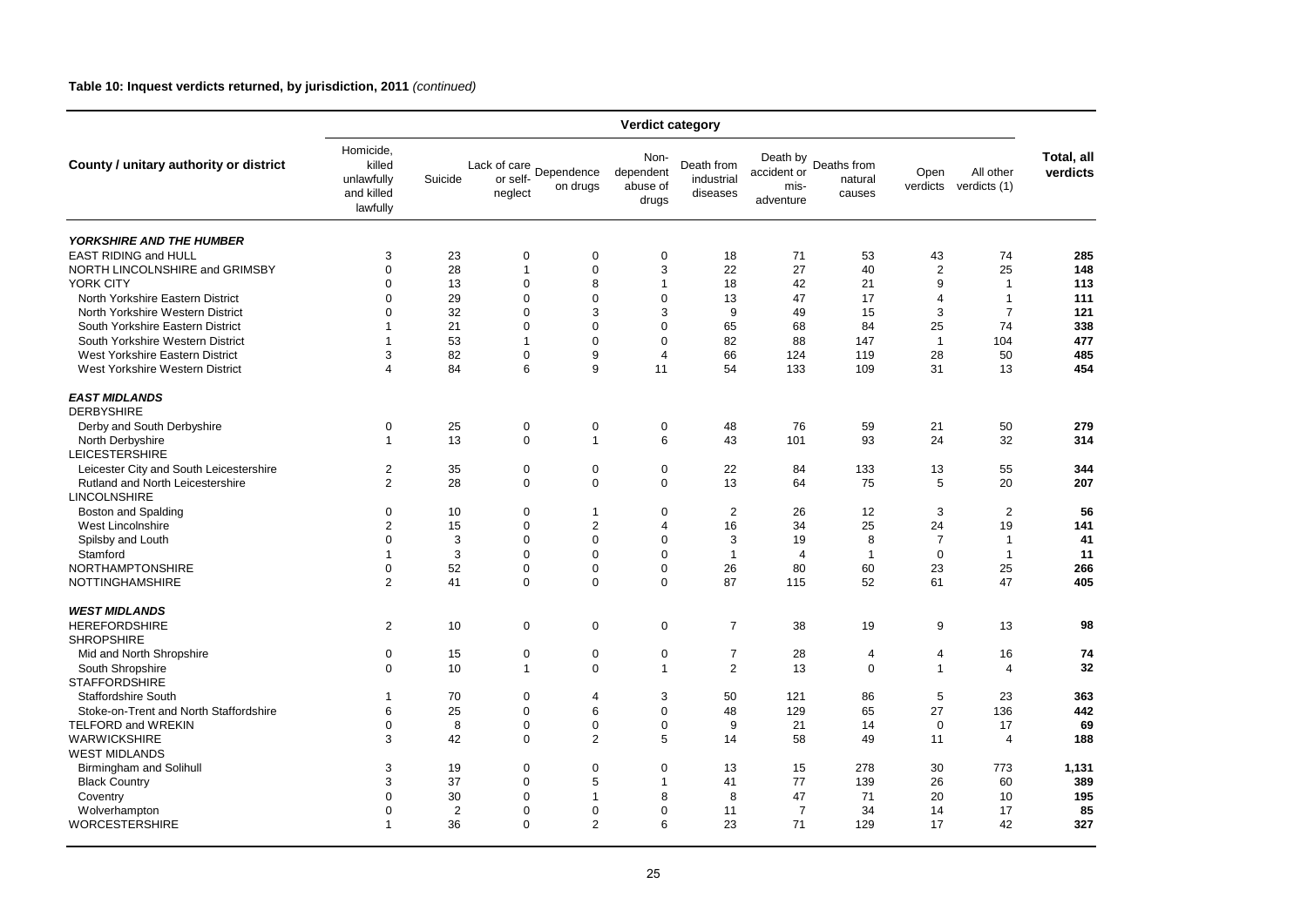#### **Table 10: Inquest verdicts returned, by jurisdiction, 2011** *(continued)*

|                                        | Verdict category                                            |              |                                       |                  |                                        |                                      |                                  |                                           |                  |                           |                        |
|----------------------------------------|-------------------------------------------------------------|--------------|---------------------------------------|------------------|----------------------------------------|--------------------------------------|----------------------------------|-------------------------------------------|------------------|---------------------------|------------------------|
| County / unitary authority or district | Homicide,<br>killed<br>unlawfully<br>and killed<br>lawfully | Suicide      | Lack of care<br>Dependence<br>neglect | on drugs         | Non-<br>dependent<br>abuse of<br>drugs | Death from<br>industrial<br>diseases | accident or<br>mis-<br>adventure | Death by Deaths from<br>natural<br>causes | Open<br>verdicts | All other<br>verdicts (1) | Total, all<br>verdicts |
| <b>EAST OF ENGLAND</b>                 |                                                             |              |                                       |                  |                                        |                                      |                                  |                                           |                  |                           |                        |
| BEDFORDSHIRE and LUTON                 | $\mathbf 0$                                                 | 36           | 0                                     | $\overline{c}$   | $\mathbf{1}$                           | 24                                   | 41                               | 72                                        | $\overline{c}$   | 9                         | 187                    |
| <b>CAMBRIDGESHIRE</b>                  |                                                             |              |                                       |                  |                                        |                                      |                                  |                                           |                  |                           |                        |
| North and East Cambridgeshire          | 0                                                           | 8            | 0                                     | $\sqrt{2}$       | 1                                      | $\mathbf{1}$                         | 17                               | 11                                        | $\overline{1}$   | $\sqrt{2}$                | 43                     |
| South and West Cambridgeshire          | $\overline{2}$                                              | 35           | 0                                     | $\overline{1}$   | $\mathbf 0$                            | 8                                    | 53                               | 62                                        | $\overline{4}$   | 35                        | 200                    |
| <b>ESSEX and THURROCK</b>              | $\overline{2}$                                              | 104          | $\mathbf 0$                           | $\overline{2}$   | 6                                      | 69                                   | 201                              | 111                                       | 85               | 37                        | 617                    |
| <b>HERTFORDSHIRE</b>                   | 6                                                           | 59           | $\Omega$                              | $\mathbf 0$      | $\overline{c}$                         | 18                                   | 119                              | 91                                        | $\overline{7}$   | 33                        | 335                    |
| <b>NORFOLK</b>                         | $\overline{\mathbf{c}}$                                     | 63           | 1                                     | $\mathbf 0$      | $\mathbf{1}$                           | 44                                   | 154                              | 147                                       | 11               | 65                        | 488                    |
| PETERBOROUGH                           | $\boldsymbol{2}$                                            | 11           | 0                                     | $\mathbf 0$      | $\mathbf 0$                            | 5                                    | 48                               | 28                                        | 9                | 10                        | 113                    |
| SOUTHEND-ON-SEA                        | $\mathbf{1}$                                                | 8            | $\mathbf 0$                           | $\mathbf 0$      | $\mathbf 0$                            | 10                                   | 18                               | 23                                        | 15               | 26                        | 101                    |
| <b>SUFFOLK</b>                         | $\mathbf{1}$                                                | 43           | $\mathbf 0$                           | $\mathbf 0$      | $\Omega$                               | 23                                   | 46                               | 38                                        | 32               | 91                        | 274                    |
| <b>LONDON</b>                          |                                                             |              |                                       |                  |                                        |                                      |                                  |                                           |                  |                           |                        |
| City of London                         | 1                                                           | $\mathbf{1}$ | 0                                     | $\mathbf 0$      | 0                                      | $\mathbf{1}$                         | 3                                | $\mathbf 0$                               | $\overline{2}$   | $\overline{2}$            | 10                     |
| East London                            | $\overline{4}$                                              | 46           | $\mathbf 0$                           | $\overline{2}$   | $\mathbf 0$                            | 41                                   | 83                               | 83                                        | 54               | 16                        | 329                    |
| Inner North London                     | 0                                                           | 42           | 3                                     | 12               | 8                                      | 21                                   | 80                               | 113                                       | 48               | 57                        | 384                    |
| Inner South London                     | $\overline{2}$                                              | 47           | 0                                     | $\overline{2}$   | $\overline{7}$                         | 31                                   | 111                              | 96                                        | 79               | 90                        | 465                    |
| Inner West London                      | 3                                                           | 57           | 1                                     | 11               | $\overline{7}$                         | 17                                   | 126                              | 147                                       | 54               | 38                        | 461                    |
| North London                           | 8                                                           | 34           | 0                                     | $\mathbf 0$      | $\Omega$                               | 19                                   | 99                               | 94                                        | 78               | 60                        | 392                    |
| South London                           | $\overline{c}$                                              | 46           | $\overline{c}$                        | $\sqrt{2}$       | 4                                      | 29                                   | 82                               | 80                                        | 50               | 9                         | 306                    |
| West London                            | $\overline{2}$                                              | 93           | $\mathbf 0$                           | $\overline{4}$   | 5                                      | 30                                   | 133                              | 142                                       | 29               | 80                        | 518                    |
| <b>SOUTH EAST</b>                      |                                                             |              |                                       |                  |                                        |                                      |                                  |                                           |                  |                           |                        |
| <b>BERKSHIRE</b>                       | $\mathbf 0$                                                 | 40           | $\mathbf 0$                           | $\mathbf 0$      | $\mathbf 0$                            | 22                                   | 128                              | 48                                        | 27               | 24                        | 289                    |
| <b>BRIGHTON and HOVE</b>               | 0                                                           | 29           | 5                                     | 11               | 0                                      | 14                                   | 106                              | 15                                        | 13               | 20                        | 213                    |
| <b>BUCKINGHAMSHIRE</b>                 | 0                                                           | 33           | 0                                     | $\boldsymbol{0}$ | $\mathbf 0$                            | 10                                   | 62                               | 33                                        | 13               | $\overline{7}$            | 158                    |
| <b>EAST SUSSEX</b>                     | 4                                                           | 78           | 1                                     | 6                | 9                                      | 24                                   | 86                               | 134                                       | 27               | 15                        | 384                    |
| <b>HAMPSHIRE</b>                       |                                                             |              |                                       |                  |                                        |                                      |                                  |                                           |                  |                           |                        |
| Central Hampshire                      | 3                                                           | 23           | $\mathbf 0$                           | $\mathbf 0$      | $\mathbf 0$                            | 37                                   | 34                               | 63                                        | 13               | $\overline{1}$            | 174                    |
| North East Hampshire                   | $\mathbf{1}$                                                | 28           | $\mathbf 0$                           | $\mathbf 0$      | $\mathbf 0$                            | 10                                   | 36                               | 14                                        | 14               | $\sqrt{5}$                | 108                    |
| Portsmouth and South East Hampshire    | 3                                                           | 47           | $\mathbf 0$                           | 9                | $\mathbf 0$                            | 42                                   | 82                               | 236                                       | 8                | 17                        | 444                    |
| Southampton and New Forest             | $\overline{7}$                                              | 36           | $\mathbf 0$                           | 3                | $\mathbf 0$                            | 22                                   | 68                               | 69                                        | 6                | 24                        | 235                    |
| <b>ISLE OF WIGHT</b>                   | $\mathbf{1}$                                                | 10           | $\mathbf{1}$                          | $\mathbf{1}$     | $\mathbf{1}$                           | 11                                   | 14                               | 15                                        | $\overline{7}$   | $\overline{1}$            | 62                     |
| <b>KENT</b>                            |                                                             |              |                                       |                  |                                        |                                      |                                  |                                           |                  |                           |                        |
| Central and South East Kent            | $\mathbf 0$                                                 | 19           | $\mathbf 0$                           | $\mathbf 0$      | $\mathbf 0$                            | 13                                   | 40                               | 47                                        | 14               |                           | 158                    |
|                                        | $\overline{1}$                                              |              |                                       |                  |                                        |                                      |                                  |                                           |                  | 25                        | 199                    |
| Mid Kent and Medway                    |                                                             | 23           | $\mathbf 0$<br>$\Omega$               | $\mathbf{1}$     | $\mathbf{1}$                           | 41                                   | 57                               | 51                                        | 9                | 15                        |                        |
| North East Kent                        | $\mathbf 0$                                                 | 15           |                                       | $\mathbf 0$      | $\mathbf 0$                            | 22                                   | 55                               | 71                                        | 27               | 21                        | 211                    |
| North West Kent                        | $\overline{2}$                                              | 31           | $\mathbf 0$                           | $\mathbf 0$      | $\mathbf 0$                            | 18                                   | 33                               | 57                                        | 11               | $\overline{2}$            | 154                    |
| <b>MILTON KEYNES</b>                   | $\mathbf{1}$                                                | 12           | $\overline{2}$                        | $\mathbf 0$      | $\mathbf 0$                            | 9                                    | 38                               | 29                                        | 10               | 12                        | 113                    |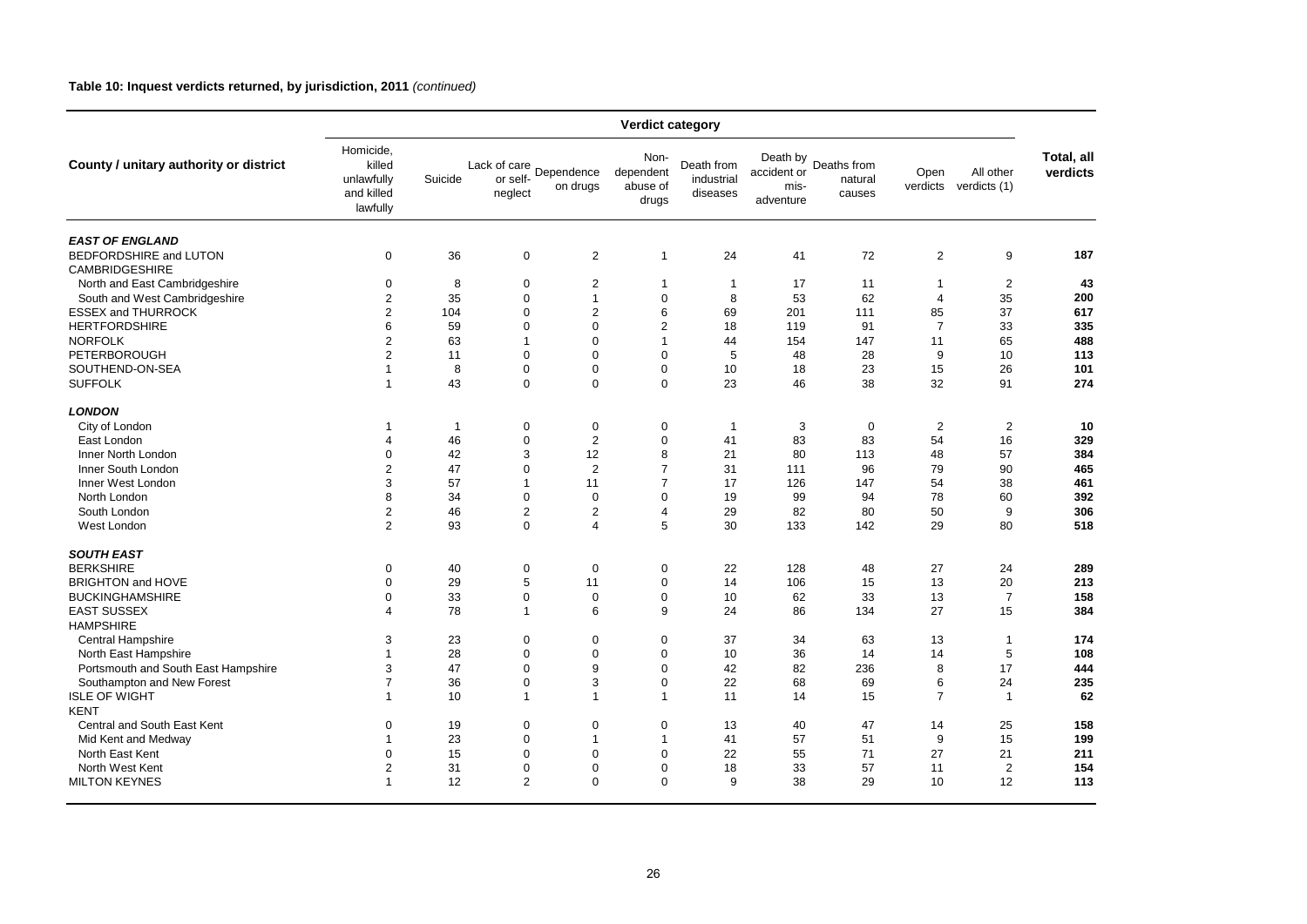#### **Table 10: Inquest verdicts returned, by jurisdiction, 2011** *(continued)*

|                                        | Verdict category                                            |         |                                        |                |                                        |                                      |                                              |                                  |                  |                           |                        |
|----------------------------------------|-------------------------------------------------------------|---------|----------------------------------------|----------------|----------------------------------------|--------------------------------------|----------------------------------------------|----------------------------------|------------------|---------------------------|------------------------|
| County / unitary authority or district | Homicide,<br>killed<br>unlawfully<br>and killed<br>lawfully | Suicide | Lack of care<br>"Dependence<br>neglect | on drugs       | Non-<br>dependent<br>abuse of<br>drugs | Death from<br>industrial<br>diseases | Death by<br>accident or<br>mis-<br>adventure | Deaths from<br>natural<br>causes | Open<br>verdicts | All other<br>verdicts (1) | Total, all<br>verdicts |
| <b>OXFORDSHIRE</b>                     | $\mathbf 0$                                                 | 31      | 0                                      | 1              | 0                                      | 20                                   | 123                                          | 28                               | 14               | 50                        | 267                    |
| <b>SURREY</b>                          | 3                                                           | 48      | 3                                      | $\overline{1}$ | $\overline{1}$                         | 31                                   | 90                                           | 60                               | 33               | 43                        | 313                    |
| <b>WEST SUSSEX</b>                     | $\mathbf 0$                                                 | 57      | 0                                      | $\overline{1}$ | $\overline{2}$                         | 25                                   | 99                                           | 50                               | 11               | 16                        | 261                    |
| <b>SOUTH WEST</b>                      |                                                             |         |                                        |                |                                        |                                      |                                              |                                  |                  |                           |                        |
| <b>AVON</b>                            | 13                                                          | 80      | $\overline{\mathbf{c}}$                | 11             | 11                                     | 47                                   | 181                                          | 330                              | 53               | 65                        | 793                    |
| <b>CORNWALL</b>                        | $\mathbf{1}$                                                | 31      | 5                                      | $\overline{1}$ | $\mathbf 0$                            | 20                                   | 89                                           | 106                              | 56               | 34                        | 343                    |
| <b>DEVON</b>                           |                                                             |         |                                        |                |                                        |                                      |                                              |                                  |                  |                           |                        |
| <b>Exeter and Greater Devon</b>        | 3                                                           | 52      | 0                                      | 2              | 17                                     | 31                                   | 133                                          | 91                               | 17               | 10                        | 356                    |
| Plymouth and South West Devon          | 1                                                           | 28      | 0                                      | 3              | $\overline{2}$                         | 36                                   | 69                                           | 142                              | 14               | 41                        | 336                    |
| Torbay and South Devon                 | 1                                                           | 15      | 0                                      | 0              | $\mathbf 0$                            | $\overline{4}$                       | 24                                           | 10                               | 11               | 6                         | 71                     |
| <b>DORSET</b>                          |                                                             |         |                                        |                |                                        |                                      |                                              |                                  |                  |                           |                        |
| Bournemouth, Poole and Eastern Dorset  | $\overline{2}$                                              | 43      | 1                                      | 3              | 1                                      | 18                                   | 30                                           | 33                               | 18               | 19                        | 168                    |
| <b>Western Dorset</b>                  | 1                                                           | 5       | 0                                      | $\mathbf 0$    | $\mathbf 0$                            | $\overline{4}$                       | 25                                           | 8                                | 21               | 3                         | 67                     |
| <b>GLOUCESTERSHIRE</b>                 | 1                                                           | 51      | $\mathbf{1}$                           | $\mathbf 0$    | $\overline{1}$                         | 26                                   | 119                                          | 159                              | 41               | 20                        | 419                    |
| <b>ISLES OF SCILLY</b><br>SOMERSET     | 0                                                           | 0       | 0                                      | 0              | 0                                      | $\mathbf 0$                          | $\mathbf 0$                                  | $\mathbf 0$                      | $\mathbf 0$      | $\mathbf 0$               | $\bf{0}$               |
| <b>Eastern Somerset</b>                | 1                                                           | 20      | 0                                      | 0              | $\pmb{0}$                              | 11                                   | 36                                           | 47                               | 9                | 19                        | 143                    |
| <b>Western Somerset</b>                | $\mathbf 0$                                                 | 22      | 0                                      | 5              | 3                                      | 3                                    | 22                                           | 29                               | $\overline{4}$   | 12                        | 100                    |
| WILTSHIRE AND SWINDON                  | 39                                                          | 39      | $\overline{2}$                         | $\overline{2}$ | $\mathbf 0$                            | 30                                   | 69                                           | 110                              | 15               | 28                        | 334                    |
| <b>WALES</b>                           |                                                             |         |                                        |                |                                        |                                      |                                              |                                  |                  |                           |                        |
| Bridgend and Glamorgan Valleys         | 0                                                           | 50      | 1                                      | 0              | 2                                      | 20                                   | 128                                          | 120                              | 31               | 65                        | 417                    |
| Cardiff and Vale of Glamorgan          | $\mathbf 0$                                                 | 30      | 0                                      | 11             | $\overline{2}$                         | 12                                   | 63                                           | 90                               | 39               | 83                        | 330                    |
| Carmarthenshire                        | $\Omega$                                                    | 13      | 0                                      | $\mathbf 0$    | $\mathbf 0$                            | $\overline{1}$                       | 18                                           | 12                               | 5                | $\mathbf 0$               | 49                     |
| <b>Central North Wales</b>             | $\Omega$                                                    | 17      | $\overline{2}$                         | 0              | 0                                      | 6                                    | 86                                           | 35                               | 10               | 42                        | 198                    |
| Ceredigion                             | $\Omega$                                                    | 5       | $\Omega$                               | $\Omega$       | $\mathbf 0$                            | $\overline{1}$                       | $\overline{7}$                               | 8                                | $\overline{4}$   | $\mathbf 0$               | 25                     |
| Gwent                                  | 8                                                           | 41      | 0                                      | $\mathbf 0$    | $\mathbf 0$                            | 5                                    | 66                                           | $\overline{7}$                   | 8                | 3                         | 138                    |
| Neath and Port Talbot                  | $\mathbf 0$                                                 | 12      | 1                                      | 0              | 0                                      | $\overline{2}$                       | 12                                           | 40                               | 3                | 12                        | 82                     |
| North East Wales                       | 3                                                           | 20      | 1                                      | 0              | $\mathbf 0$                            | 8                                    | 84                                           | 53                               | 9                | 17                        | 195                    |
| North West Wales                       | 3                                                           | 18      | 0                                      | 5              | 3                                      | 11                                   | 40                                           | 35                               | 8                | 13                        | 136                    |
| Pembrokeshire                          | $\Omega$                                                    | 6       | $\Omega$                               | 0              | $\Omega$                               | 5                                    | 14                                           | 36                               | 9                | $\overline{2}$            | 72                     |
| Powys                                  | $\mathbf 0$                                                 | 12      | 0                                      | 0              | $\mathbf 0$                            | $\overline{1}$                       | 26                                           | 11                               | 3                | 9                         | 62                     |
| City and County of Swansea             | $\overline{2}$                                              | 16      | $\Omega$                               | $\Omega$       | $\Omega$                               | 8                                    | 27                                           | 90                               | 3                | 21                        | 167                    |
| <b>TOTAL ENGLAND and WALES</b>         | 237                                                         | 3,471   | 50                                     | 215            | 188                                    | 2,569                                | 7,775                                        | 8,818                            | 2,117            | 4,418                     | 29,858                 |

(1) All other verdicts include those categories from Tables 4 and 6 for which separate columns are not shown in this table.

NB: A table showing inquest verdicts by district broken down by males and females can be found in the spreadsheet version of the coroners statistics tables.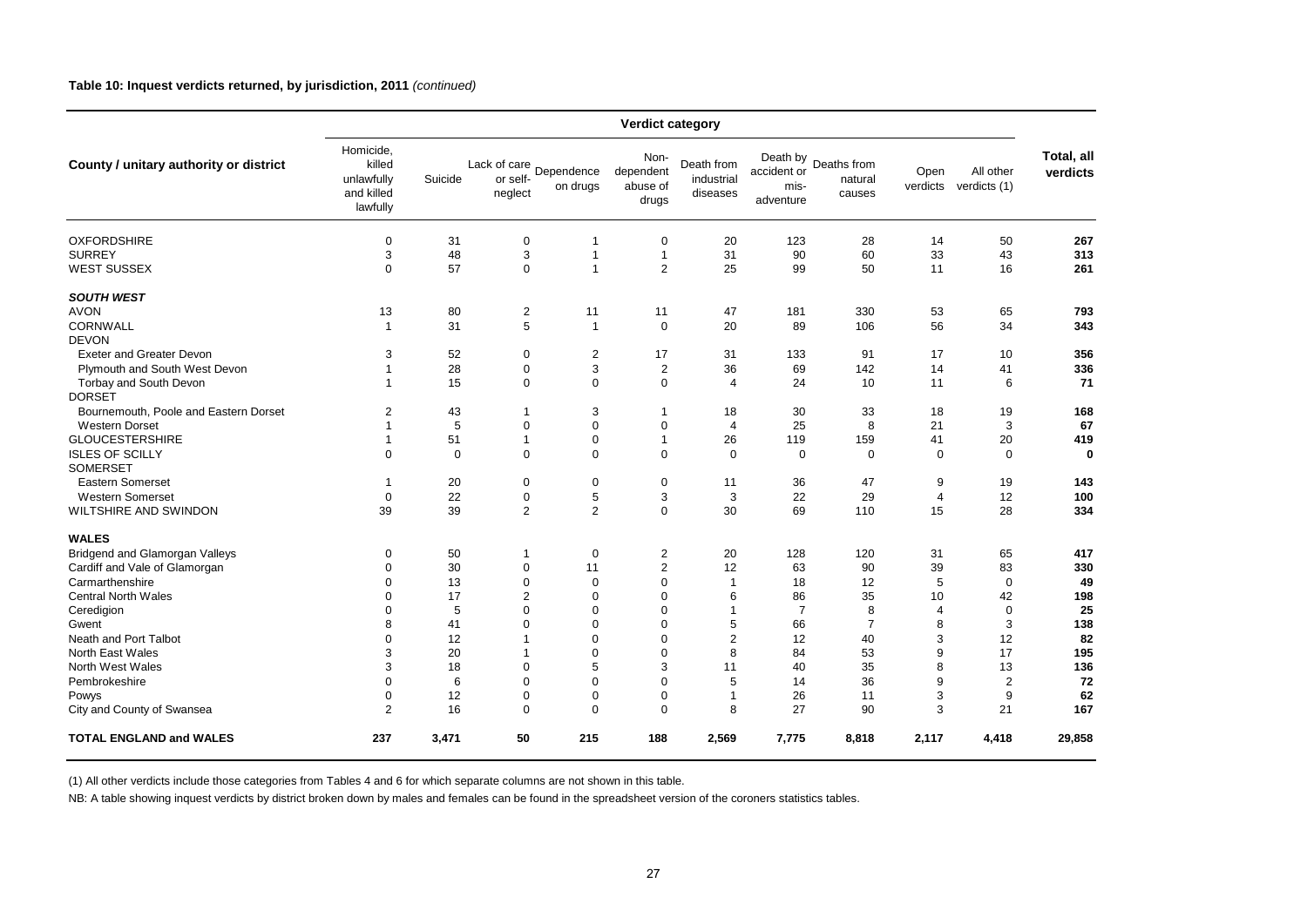## **Map of coroner jurisdictions in England and Wales during 2011 (see below for key to jurisdictions)**



 $\frac{909}{200}$ 

## **Key to jurisdictions**

- 101 Darlington and South Durham 110 Sunderland
- 102 North Durham
- 103 Hartlepool **North West**
- 104 North Northumberland 201 Cheshire
- 
- 
- 107 Gateshead and South Tyneside 205 Manchester (city)
- 108 Newcastle upon Tyne 206 Manchester North
- **North East** 109 North Tyneside

- 
- 105 South Northumberland 203 South and East Cumbria
- 106 Teesside 204 North and West Cumbria
	-
	-

28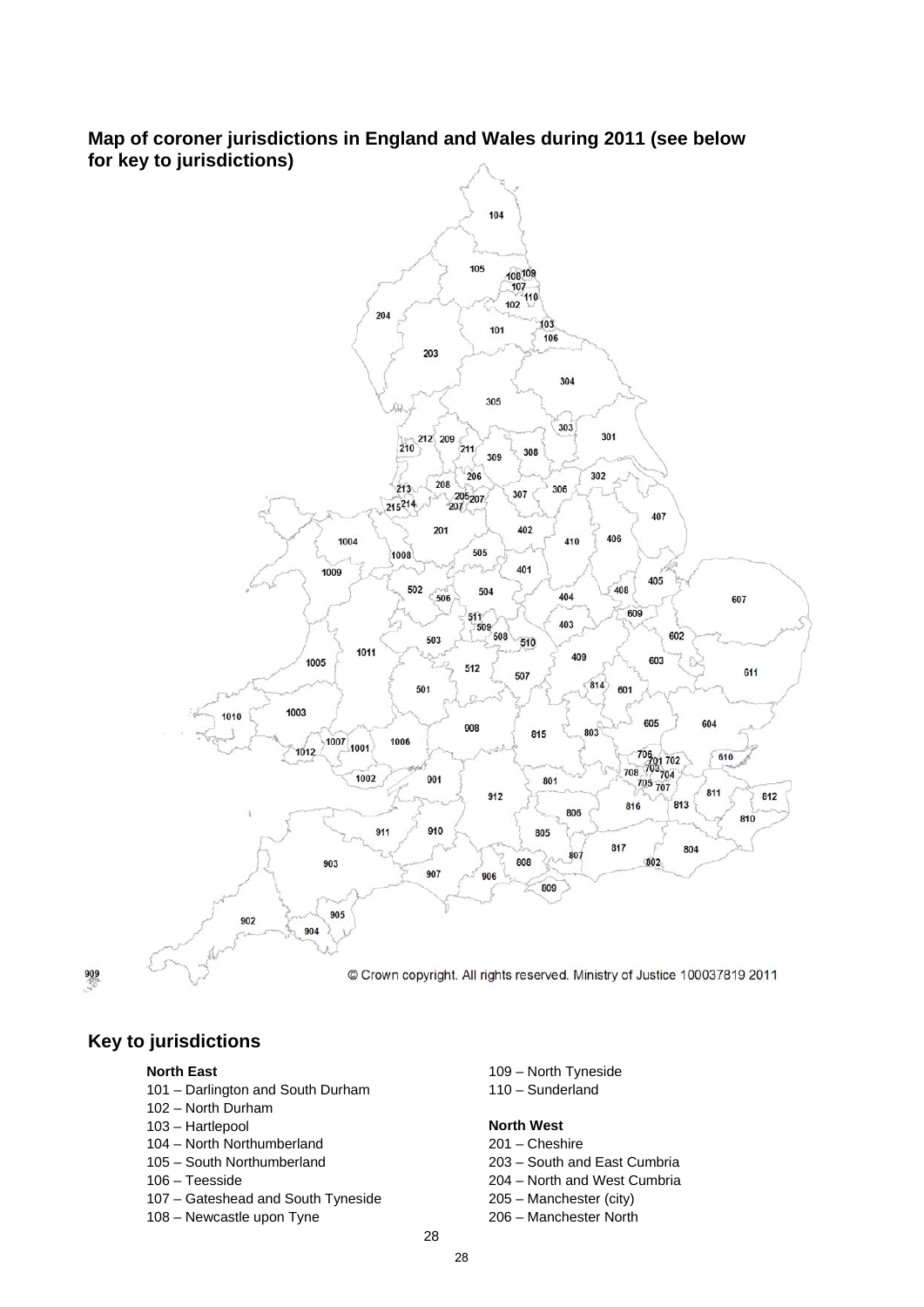#### **North West (continued)**

- 207 Manchester South
- 208 Manchester West
- 209 Blackburn, Hyndburn and Ribble Valley
- 210 Blackpool and Fylde
- 211 East Lancashire
- 212 Preston and West Lancashire
- 213 Sefton, Knowsley and St Helens
- 214 Liverpool
- 215 Wirral

### **Yorkshire and the Humber**

- 301 East Riding and Hull
- 302 North Lincolnshire and Grimsby
- 303 York City
- 304 North Yorkshire East
- 305 North Yorkshire West
- 306 South Yorkshire East
- 307 South Yorkshire West
- 308 West Yorkshire East
- 309 West Yorkshire West

#### **East Midlands**

- 401 Derby and South Derbyshire
- 402 North Derbyshire
- 403 Leicester and South Leicestershire
- 404 North Leicestershire and Rutland
- 405 Boston and Spalding
- 406 West Lincolnshire
- 407 Spilsby and Louth
- 408 Stamford
- 409 Northamptonshire
- 410 Nottinghamshire

#### **West Midlands**

- 501 Herefordshire
- 502 North Shropshire
- 503 South Shropshire
- 504 Staffordshire South
- 505 Stoke-on-Trent and North Staffordshire
- 506 Telford and Wrekin
- 507 Warwickshire
- 508 Birmingham and Solihull
- 509 Black Country
- 510 Coventry
- 511 Wolverhampton
- 512 Worcestershire

#### **East of England**

- 601 Bedfordshire and Luton
- 602 North and East Cambridgeshire
- 603 South and West Cambridgeshire
- 604 Essex and Thurrock
- 605 Hertfordshire
- 607 Norfolk
- 609 Peterborough
- 610 Southend on Sea
- 611 Suffolk

#### **London**

- 701 City of London [not visible]
- 702 East London
- 703 Inner London North
- 704 Inner London South
- 705 Inner London West
- 706 North London
- 707 South London
- 708 West London

#### **South East**

- 801 Berkshire
- 802 Brighton and Hove
- 803 Buckinghamshire
- 804 East Sussex
- 805 Central Hampshire
- 806 North East Hampshire
- 807 Portsmouth and South East Hampshire
- 808 Southampton and New Forest
- 809 Isle of Wight
- 810 Central and South East Kent
- 811 Mid Kent and Medway
- 812 North East Kent
- 813 North West Kent
- 814 Milton Keynes
- 815 Oxfordshire
- 816 Surrey
- 817 West Sussex

### **South West**

- 901 Avon
- 902 Cornwall
- 903 Exeter and Greater Devon
- 904 Plymouth and South West Devon
- 905 Torbay and South Devon
- 906 Bournemouth and Eastern Dorset
- 907 Western Dorset
- 908 Gloucestershire
- 909 Isles of Scilly
- 910 Eastern Somerset
- 911 Western Somerset
- 912 Wiltshire and Swindon

#### **Wales**

- 1001 Bridgend and Glamorgan Valleys
- 1002 Cardiff and Vale of Glamorgan
- 1003 Carmarthenshire
- 1004 Central North Wales

1007 – Neath and Port Talbot 1008 – North East Wales 1009 – North West Wales 1010 – Pembrokeshire

1012 – City and County of Swansea

1005 – Ceredigion 1006 – Gwent

1011 – Powys

 $29$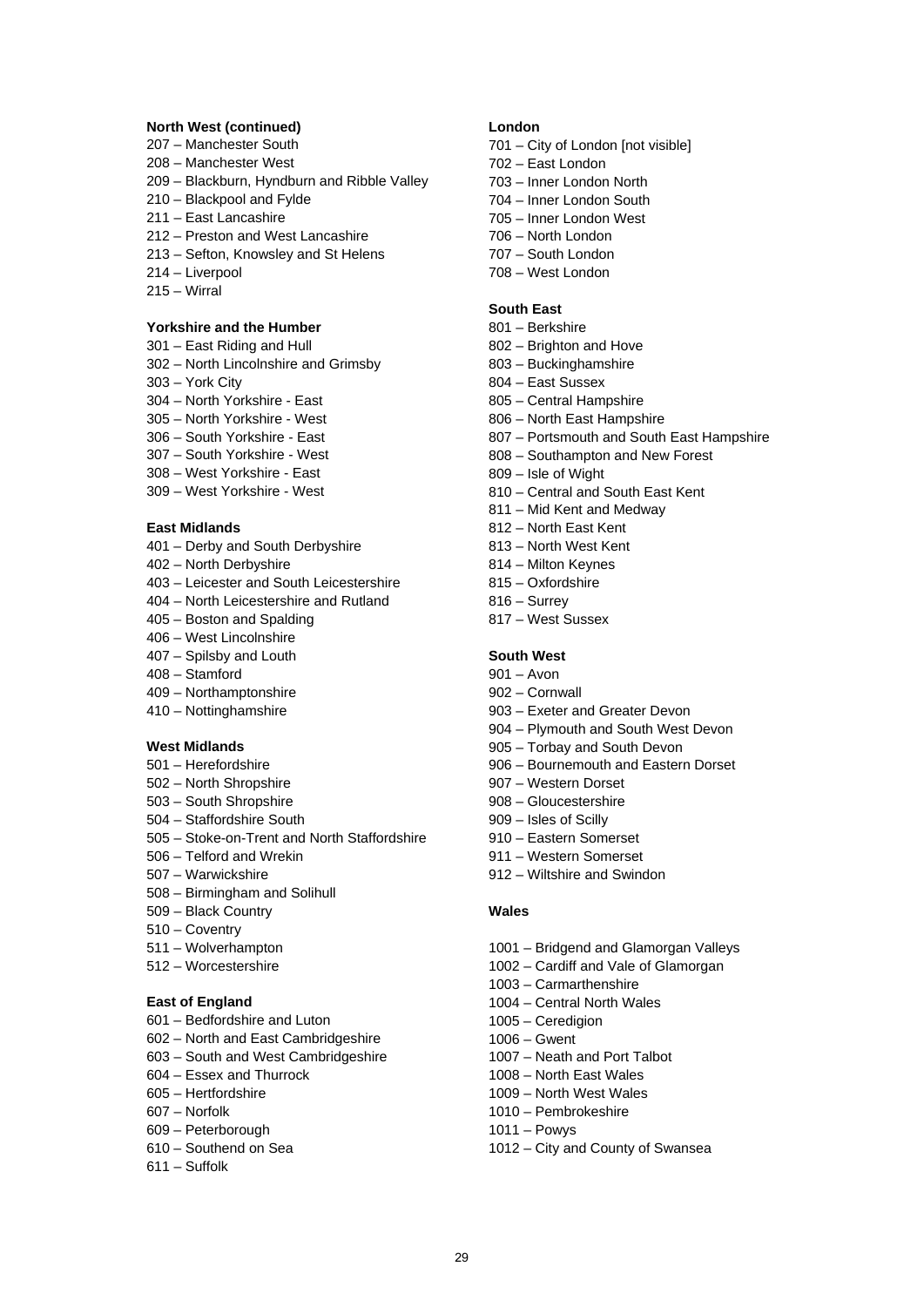## **Explanatory notes**

The United Kingdom Statistics Authorit y has designated these statistics as National Statistics, in accordance with the Statistics and Registration Service Act 2007 and signifying compliance with the Code of Practice for Official Statistics.

Designation can be broadly interpreted to mean that the statistics:

- meet identified user needs;
- are well explained and readily accessible;
- $\bullet$ are produced according to sound methods, and
- are managed impartially and objectively in the public interest.

Once statistics have been designated as National Statistics it is a statutory requirement that the Code of Practice shall continue to be observed.

The data analysed in this publication are based on annual returns from H.M. Coroners. Coroners are required under the provisions of Section 28 of the Coroners Act 1988 to furnish to the Secretary of State returns in relation to inquests held and deaths inquired into by him (or her) in such form and containing such particulars as the Secretary of State may direct. Thanks are due to coroners and their staff for their work in preparing these returns.

## **Definitions**

The following brief definitions are intended as a guide to the meaning of terms in this bulletin concerning coroners and their work; more detailed definitions will be found in the Coroners Act 1988 and the Treasure Act 1996.

### Coroner; deaths reported

In England and Wales, all violent, unnatural or accidental deaths, deaths of unknown cause, deaths that might have been due to an industrial disease or related to the deceased's employment, and all deaths of persons in custody, are reported to coroners. Coroners are appointed by local authorities; they must be barristers, solicitors or registered medical practitioners and must have at least five years' standing in the relevant profession. The relevant legislation and guidance is contained within the Coroners Act 1988 and the Coroners Rules 1984 (S.I 1984/552 and subsequent amendments). A link to the Act is here: [www.legislation.gov.uk/ukpga/1988/13/contents](http://www.legislation.gov.uk/ukpga/1988/13/contents) The more recent amendments to the Coroners Rules may be found at: <http://www.legislation.gov.uk/uksi?title=coroners%20rules>

### Non-inquest cases

The coroner's investigation is concluded most often without an inquest being held. The coroner will have satisfied himself or herself, by means of a postmortem examination or other investigation, on the physical cause of death, and that the death was not one on which he or she is required by law to hold an inquest.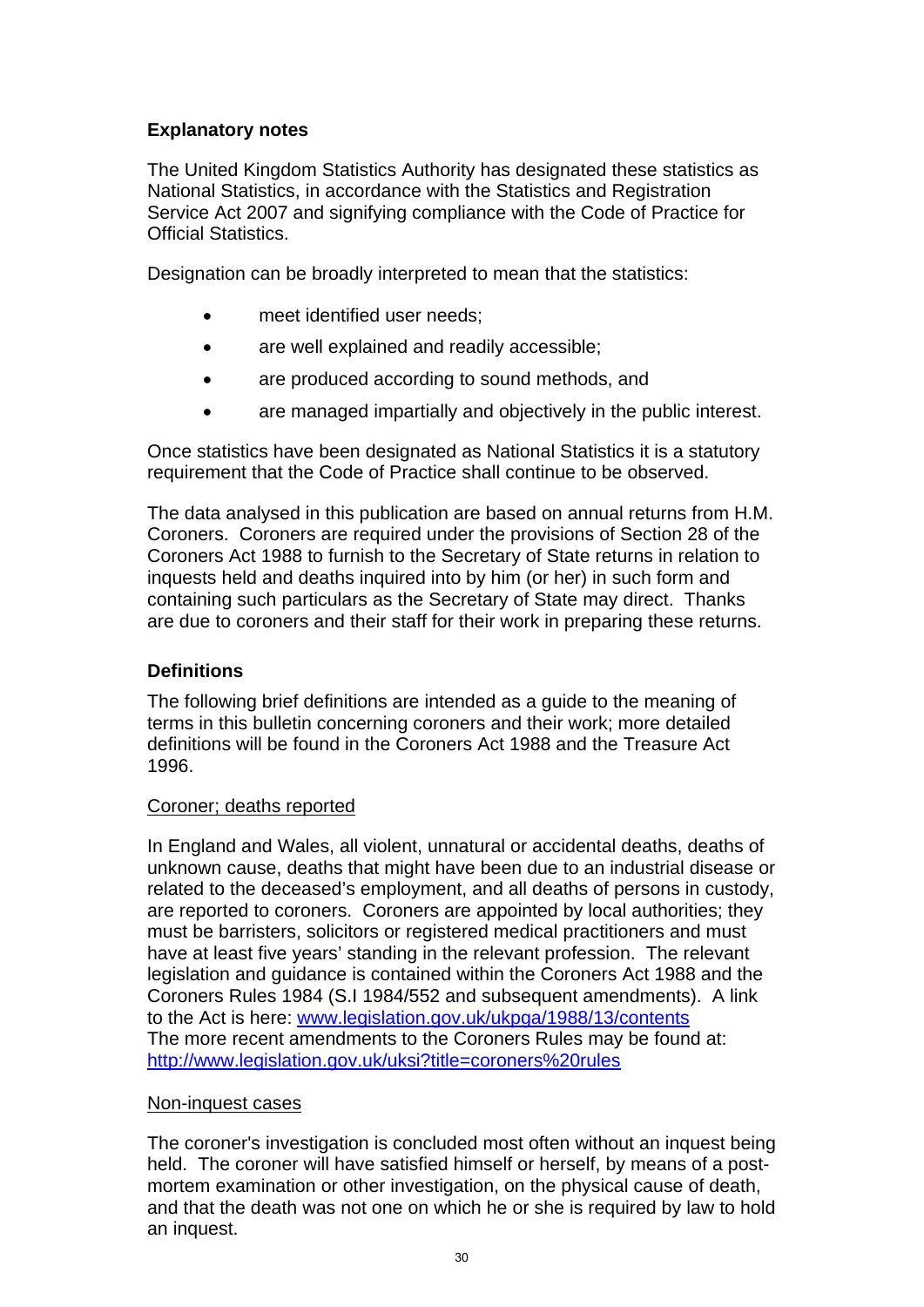### Post mortem examinations

A coroner may request that a post-mortem examination be conducted, whether or not an inquest is held, particularly if the cause of death is not clear. In many cases a post-mortem examination is conducted in order to determine whether or not an inquest is necessary. Other post-mortem examinations are held which are not ordered by the coroner. Details of these are collected by the Office for National Statistics (ONS). See the further information section below for details of how to obtain statistics on this and other related topics.

## Out of England Orders

Every person wanting to remove a body of a deceased person out of England and Wales must give notice of such intention to the coroner within whose jurisdiction the body is lying. This notice allows the coroner to consider whether an inquest or post-mortem is necessary before the coroner gives permission for the removal of the body.

### Inquests

1

A coroner must hold an inquest if the body of a person ('the deceased') lies within his or her district<sup>[4](#page-33-0)</sup> and if he or she has reasonable cause to suspect that the deceased:

(a) died a violent or unnatural death;

(b) died a sudden death the cause of which is unknown; or

(c) died in prison or in such place or in such circumstances as to require an inquest under any other Act.

The holding of an inquest requires the coroner to determine:

(a) who the deceased was;

(b) how, when and where the deceased came by his or her death, and any further particulars necessary to enable the death to be registered.

Verdicts are returned in nearly all coroners' inquests. The exceptions are those inquests adjourned by the coroner which he or she later decides not to resume, and are mainly inquests into deaths by unlawful killing and deaths by dangerous driving or careless driving when under the influence of alcohol or drugs, in which court proceedings have been instituted. This avoids the need for two tribunals to consider the same evidence. A "narrative verdict" is where the coroner makes a brief and factual statement at the conclusion of the inquest but does not return one of the suggested short-form verdicts.

 $4$  The cause of death does not need to have arisen within the coroner's district.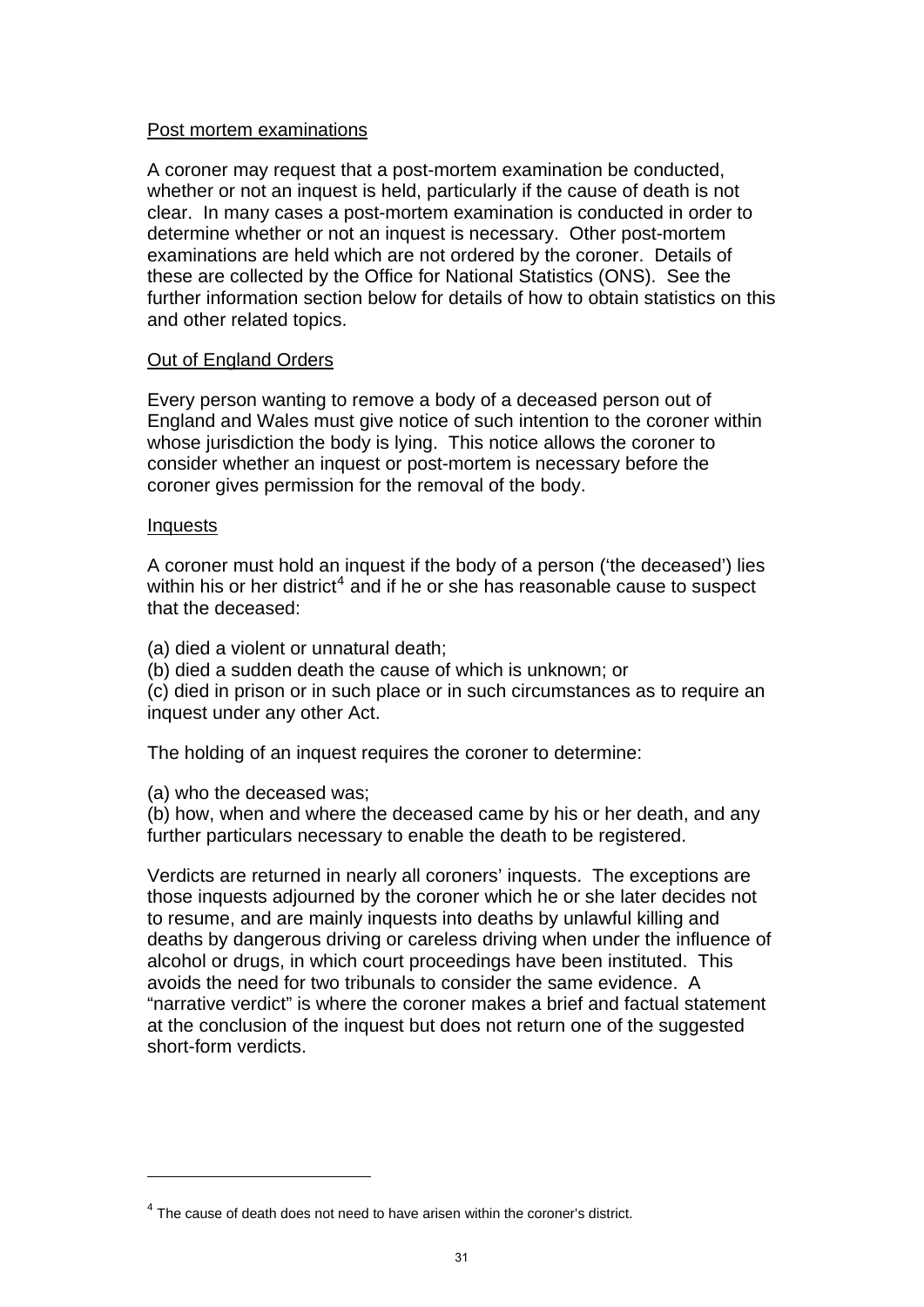## Timeliness of inquests

For the purpose of determining the timeliness of inquests, the time taken to conduct an inquest is deemed to be from the day the death was reported to the coroner until either (a) the day the inquest is concluded by the delivery of a verdict or (b) the day the coroner certifies that an adjourned inquest will not be resumed.

The average time for an inquest to be conducted is estimated in the following way: Coroners are asked in their annual return to state how many inquests were concluded within certain time periods. There are five time bands, which are: within one month; 1-3 months; 3-6 months; 6-12 months; and over 12 months. All the inquests falling within a time-band are then assumed to have been completed at or near the mid-point of the various time-bands for the purposes of calculating the average, although inquests within the "under one month" band are assumed to have taken 3 weeks for this purpose of this estimation, and those inquests taking over a year to conclude were deemed to have taken 18 months, although the time-band itself is open-ended. Numbers are then aggregated and the average figure (in weeks) calculated in the normal way.

Only deaths occurring within England and Wales are included in the calculation. Statistics are not collected on the time taken for inquests where the death occurred outside England and Wales. Deaths occurring abroad are often significantly delayed because of the difficulty, for example, of obtaining reports from other countries.

### Juries

Nearly all inquests are held by a coroner sitting alone, without a jury. A jury must be summoned where the death occurred:

(a) in prison, or in such a place or such circumstances as to require an inquest under another Act;

(b) in police custody, or resulted from an injury caused by a police officer in the purported execution of his or her duty;

(c) where there are certain statutory reporting obligations under the Health and Safety Act 1974 or any other Act, and in certain other circumstances, especially where there may be a continuing or recurring danger to the public.

## Treasure and treasure trove

<span id="page-33-0"></span>In addition to inquiring into certain deaths, coroners also have jurisdiction to inquire into any treasure which is found in their districts and to establish who were the finders. With the commencement of the Treasure Act 1996 on 24 September 1997 inquests into finds which previously might have been declared treasure trove are supplemented by those now conducted to determine whether finds made on or after that date are treasure.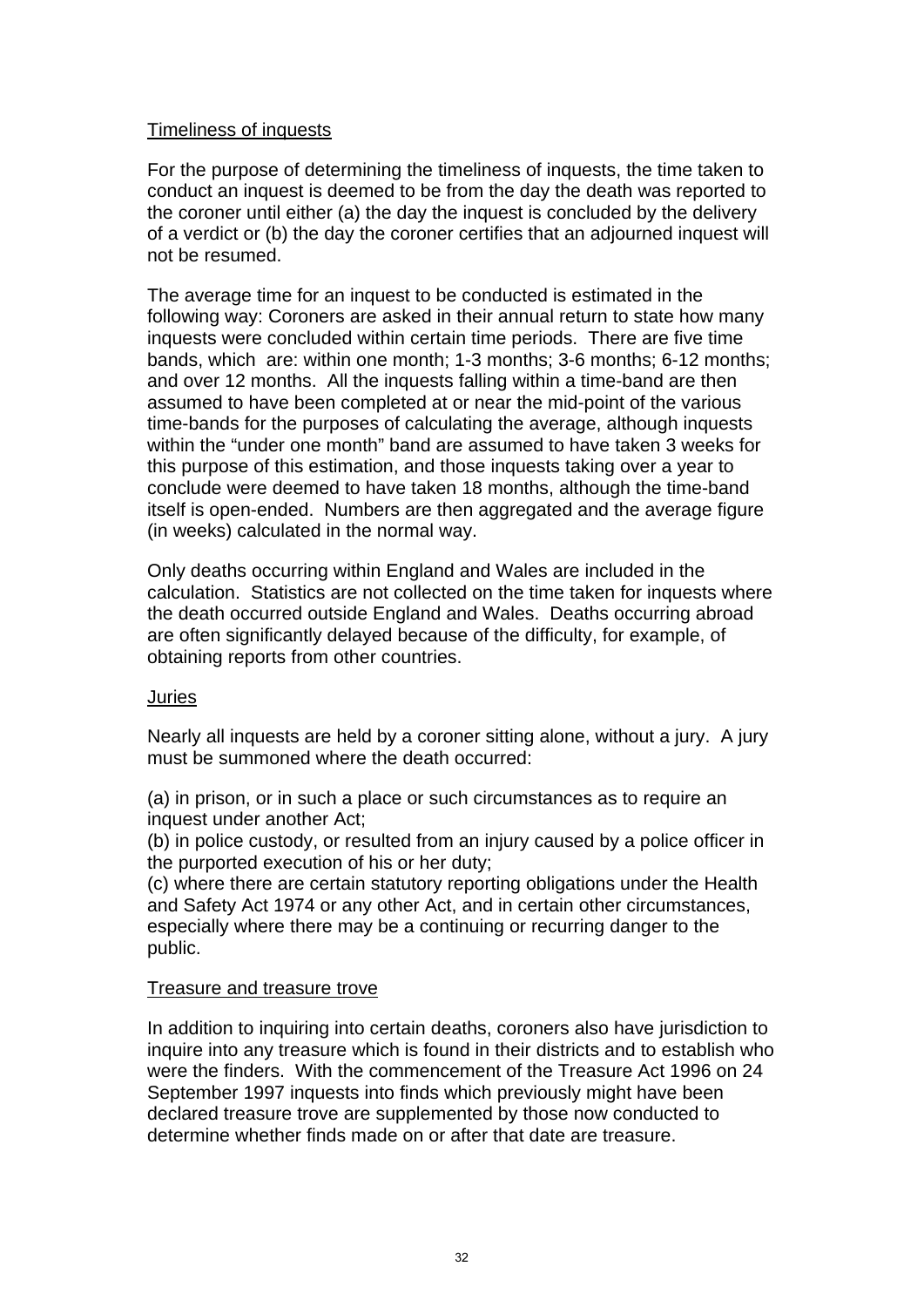## Registered deaths

All deaths in England and Wales must be registered with the Registrar of Births and Deaths. The term 'registered deaths' in this bulletin refers to deaths registered within a specific time period (in this case, calendar years).

Statistics on registered deaths in England and Wales are published by the ONS in their series on mortality statistics. At the time of going to press, final figures had not been published for the number of registered deaths in 2011, but a provisional figure has been derived from the monthly registration figures which are published by ONS at regular intervals.

## **Quality and consistency of the statistics**

The figures presented in this report are collected via statistical returns completed by coroners. The process by which coroners provide their returns can vary according to the case management system they use. Many coroners use a system provided by an external contractor, while other coroners use alternative computer systems or a paper-based system. Although care is taken in completing, analysing and quality-assuring the data provided on the statistical returns, the figures are, of necessity, subject to possible inaccuracies inherent in any large-scale collection of this type. For this reason, figures may not be accurate to the final digit.

Coroners are independent office-holders, and there is considerable variation in the way each coroner's district is structured and managed, and in the mechanisms they have in place for discharging their duties under the Coroners Act. From a statistical perspective one of these differences relates to the way they approach the handling of "NFA" cases.

Many deaths referred to coroners require no further action being taken by them – these are known as "NFA" cases. These are deaths reported to coroners where there was no inquest, no post-mortem, and no certificate was issued by the coroner for registration or any other purpose. The statistics for 1995 onwards include all NFA cases within the figures for deaths reported that required neither an inquest nor a post-mortem. Prior to 1995, however, some coroners did not report some or all of their NFA cases in their annual statistics (figures for some earlier years are shown in Table 2), and the inclusion of all NFA cases in the statistics addressed this inconsistency in reporting.

Despite the inclusion of all NFA cases in the statistics since 1995 however, there may still be some differences between coroners as to which cases they consider constitute a substantive "reported death" (and are therefore reported in their statistics) where little or no action is required on their part and no post-mortem or inquest is held. As such, the statistics reflect those cases which each individual coroner considers to be a death reported to them, and the figures for different coroner districts can be compared on this basis.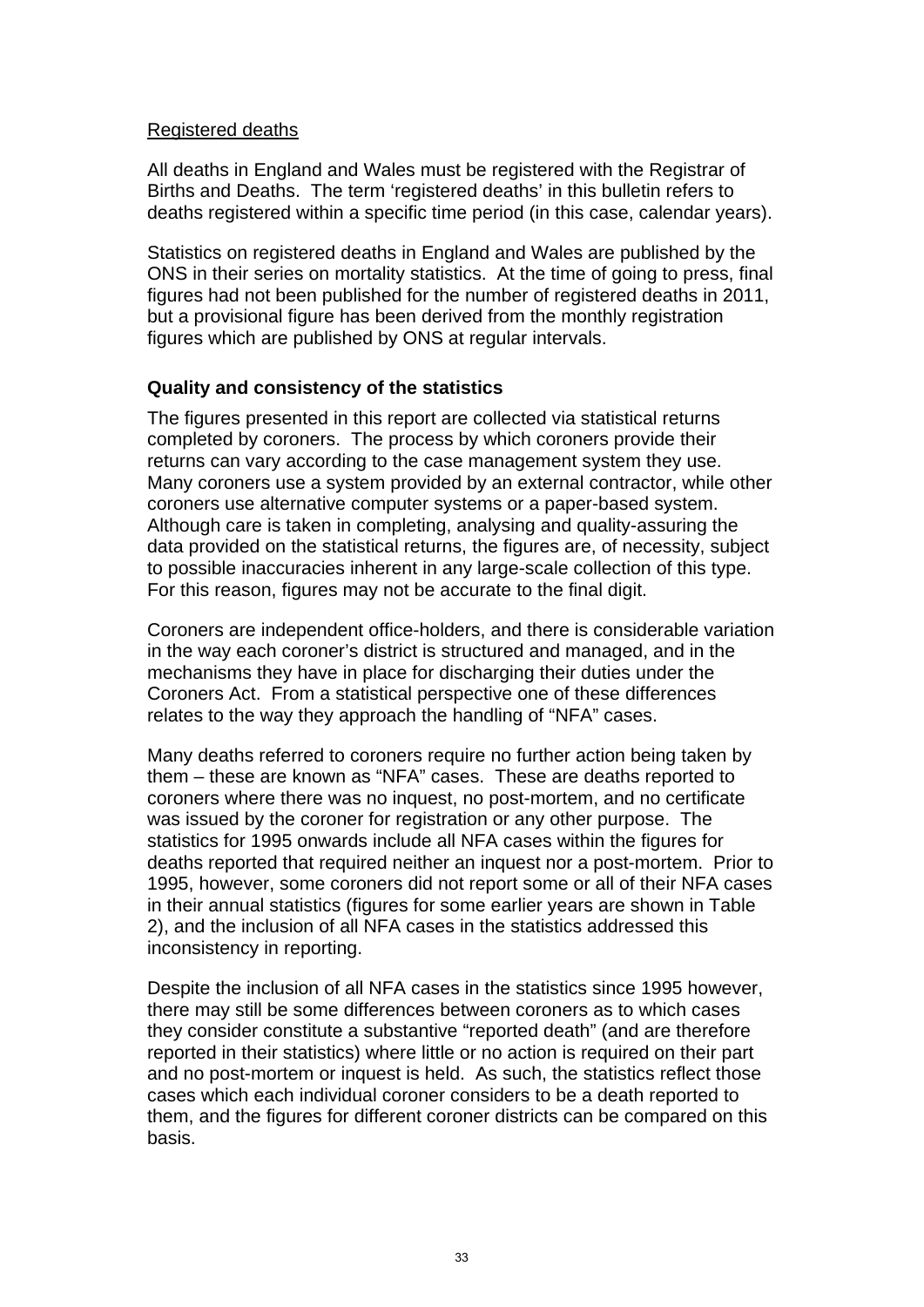## **Uses of the statistics**

The main users of these statistics are coroners themselves, and Ministers and officials in central government responsible for developing policy with regard to coroners. Other users include local authorities (who are responsible for the appointment and remuneration of coroners), other central government departments, and those non-governmental bodies, including various voluntary organisations, with an interest in coroners and inquests. The statistics are used to monitor the volume and types of cases dealt with by coroners in England and Wales each year.

## **Revisions to statistics for previous years**

The estimated figure for the number of registered deaths in 2010 which was derived for the purposes of Table 2 in last year's edition of this bulletin has now been replaced by an actual figure subsequently published by the Office for National Statistics.

Some figures for the number of finds reported in 2007 and 2010 have been revised following information which came to light during the data collection for the 2011 statistics. The revised figures are shown in Table 8.

## **Symbols and conventions**

The following symbols have been used throughout the tables in this bulletin:

- $n/a$  = Not applicable
- $=$  Nil
- $=$  Not available
- $=$  Percentage not shown due to being based on small numbers of cases
- $(R)$  = Revised data

## **Further notes**

Prior to 1 June 2005, policy responsibility for H.M. Coroners lay with the Home Office, but on that date it passed to the Department for Constitutional Affairs as part of machinery of government changes following the 2005 general election. Responsibility now lies with the Ministry of Justice, which was created on 9 May 2007.

Prior to the transfer of responsibility, the Home Office published statistical bulletins based on coroners' annual returns, from 1980. The last four bulletins published in the Home Office Statistical Bulletin series were as follows: for year 2003, bulletin 9/04; for 2002, bulletin 6/03; for 2001, bulletin 3/02; and for year 2000, bulletin 7/01. These may be found at:

[http://webarchive.nationalarchives.gov.uk/20110218135832/http://rds.home](http://webarchive.nationalarchives.gov.uk/20110218135832/http://rds.homeoffice.gov.uk/rds/hosbarchive.html) [office.gov.uk/rds/hosbarchive.html](http://webarchive.nationalarchives.gov.uk/20110218135832/http://rds.homeoffice.gov.uk/rds/hosbarchive.html) (this is an archive page; click on the year required)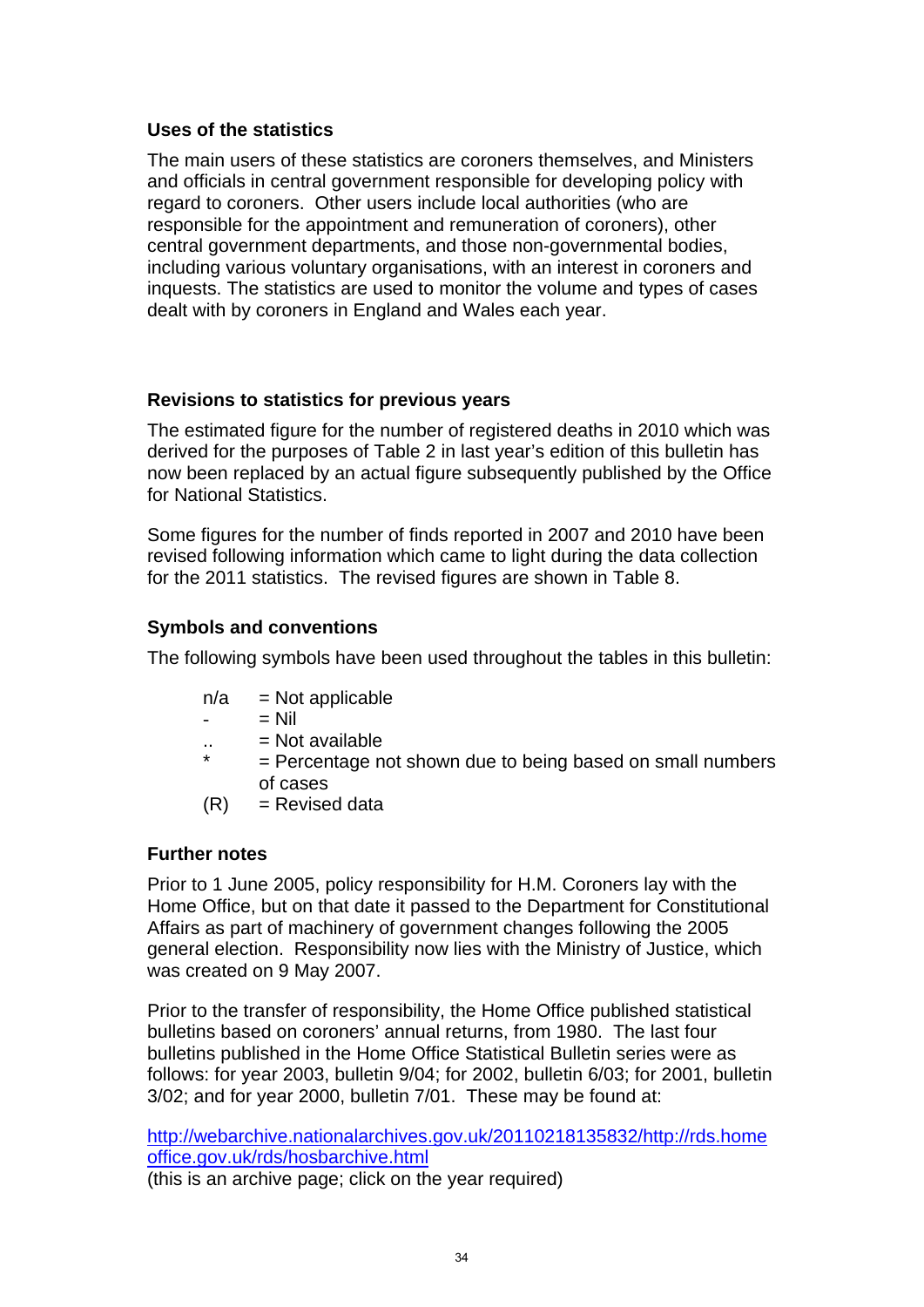Editions of this bulletin for years up to and including 2009, published by the Ministry of Justice, the Department for Constitutional Affairs, and the Home Office, were entitled "Statistics on deaths reported to coroners, England and Wales, (year)".

Further information on deaths occurring annually in England and Wales is published by the Office for National Statistics in their Mortality Statistics series; these may be downloaded from their website at [www.statistics.gov.uk.](http://www.statistics.gov.uk/)

## **Contact points for further information**

Current and previous editions of this publication are available for download at [www.justice.gov.uk/publications/statistics-and-data/coroners-and](http://www.justice.gov.uk/publications/statistics-and-data/coroners-and-burials/deaths.htm)[burials/deaths.htm](http://www.justice.gov.uk/publications/statistics-and-data/coroners-and-burials/deaths.htm) A spreadsheet file of the statistics tables in this bulletin are also available for download from this address.

Press enquiries should be directed to the Ministry of Justice press office:

Tel: 020 3334 3535 Email: [catherine.macdonald@justice.gsi.gov.uk](mailto:catherine.macdonald@justice.gsi.gov.uk)

Other enquiries about these statistics should be directed to:

## **Richard Allen**

Ministry of Justice 7th Floor (7.20) 102 Petty France London SW1H 9AJ Tel: 020 3334 3737 Email: [statistics.enquiries@justice.gsi.gov.uk](mailto:statistics.enquiries@justice.gsi.gov.uk)

A copy of the data collection form which was sent to coroners may be obtained via the contact details above.

The Department for Culture, Media and Sport's annual reports on the Treasure Act 1996 may be found on their website: [www.culture.gov.uk.](http://www.culture.gov.uk/)

General enquiries about the statistical work of the Ministry of Justice can be e-mailed to: [statistics.enquiries@justice.gsi.gov.uk](mailto:statistics.enquiries@justice.gsi.gov.uk).

Other National Statistics publications, and general information about the official statistics system of the UK, are available from [www.statistics.gov.uk](http://www.statistics.gov.uk/).